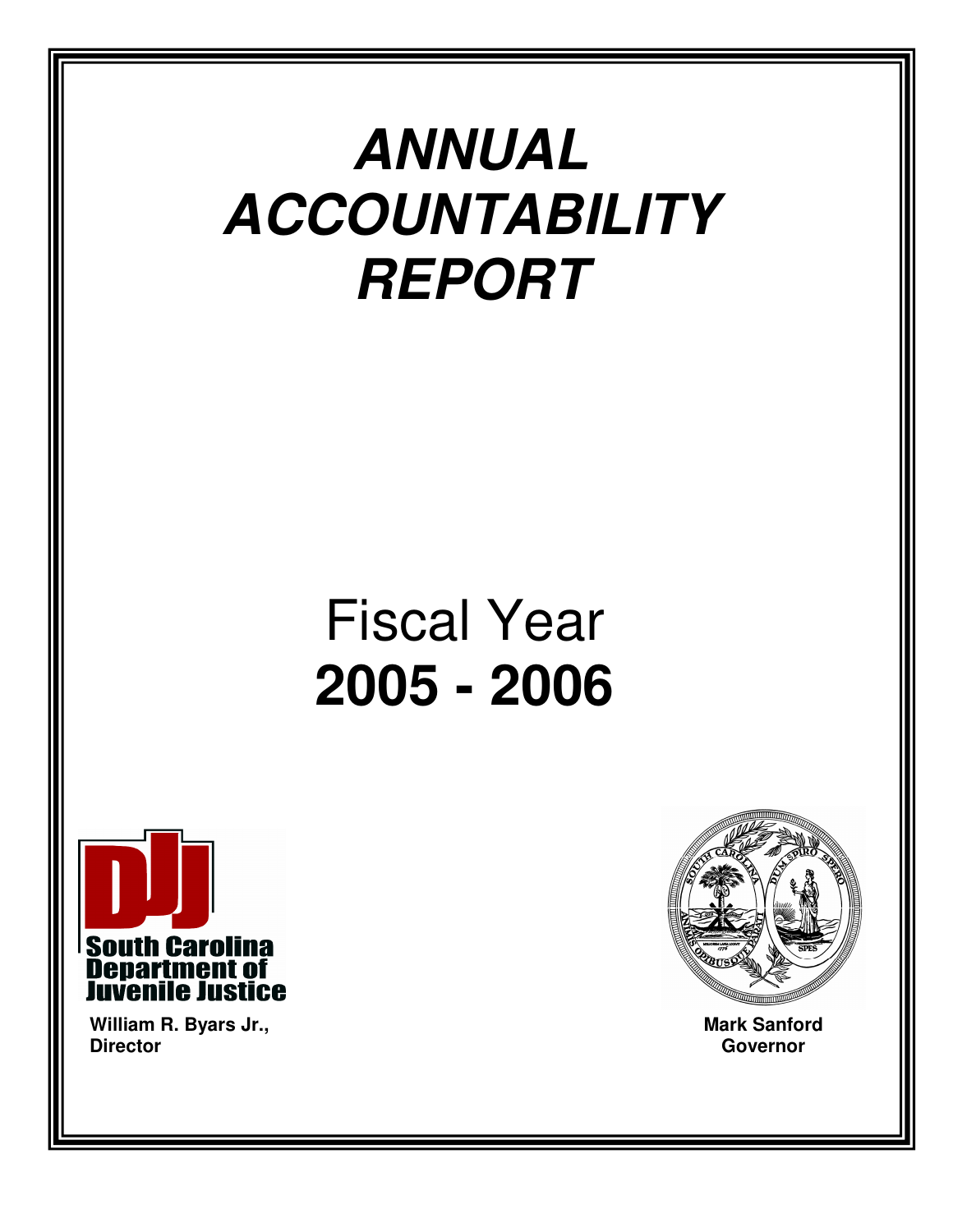## **Table of Contents**

## Accountability Report Transmittal Form

| Section I – Executive Summary                                 | $\mathbf{1}$   |
|---------------------------------------------------------------|----------------|
| <b>Mission and Values</b>                                     | 1              |
| Major Achievements from Past Year                             | $\overline{2}$ |
| Key Strategic Goals for Present and Future Years              | $\overline{4}$ |
| <b>Opportunities and Barriers</b>                             | 6              |
| How the Accountability Report Will Be Used                    | $\overline{7}$ |
| Section II – Organizational Profile                           | 8              |
| Number of Employees                                           | 8              |
| <b>Operation Locations</b>                                    | 8              |
| <b>Expenditures/Appropriations Chart</b>                      | 10             |
| Major Program Areas Chart                                     | 10             |
| Key Customers and Key Products/Services                       | 11             |
| Key Suppliers                                                 | 16             |
| <b>Organizational Structure</b>                               | 17             |
| Section III – Elements of the Malcolm Baldrige Award Criteria | 19             |
| Category 1 – Leadership                                       | 19             |
| Category 2 – Strategic Planning                               | 24             |
| Category 3 – Customer Focus                                   | 29             |
| Category 4 – Measurement, Analysis, and Knowledge Management  | 31             |
| Category 5 – Human Resources                                  | 34             |
| Category 6 – Process Management                               | 38             |
| Category 7 – Results                                          | 40             |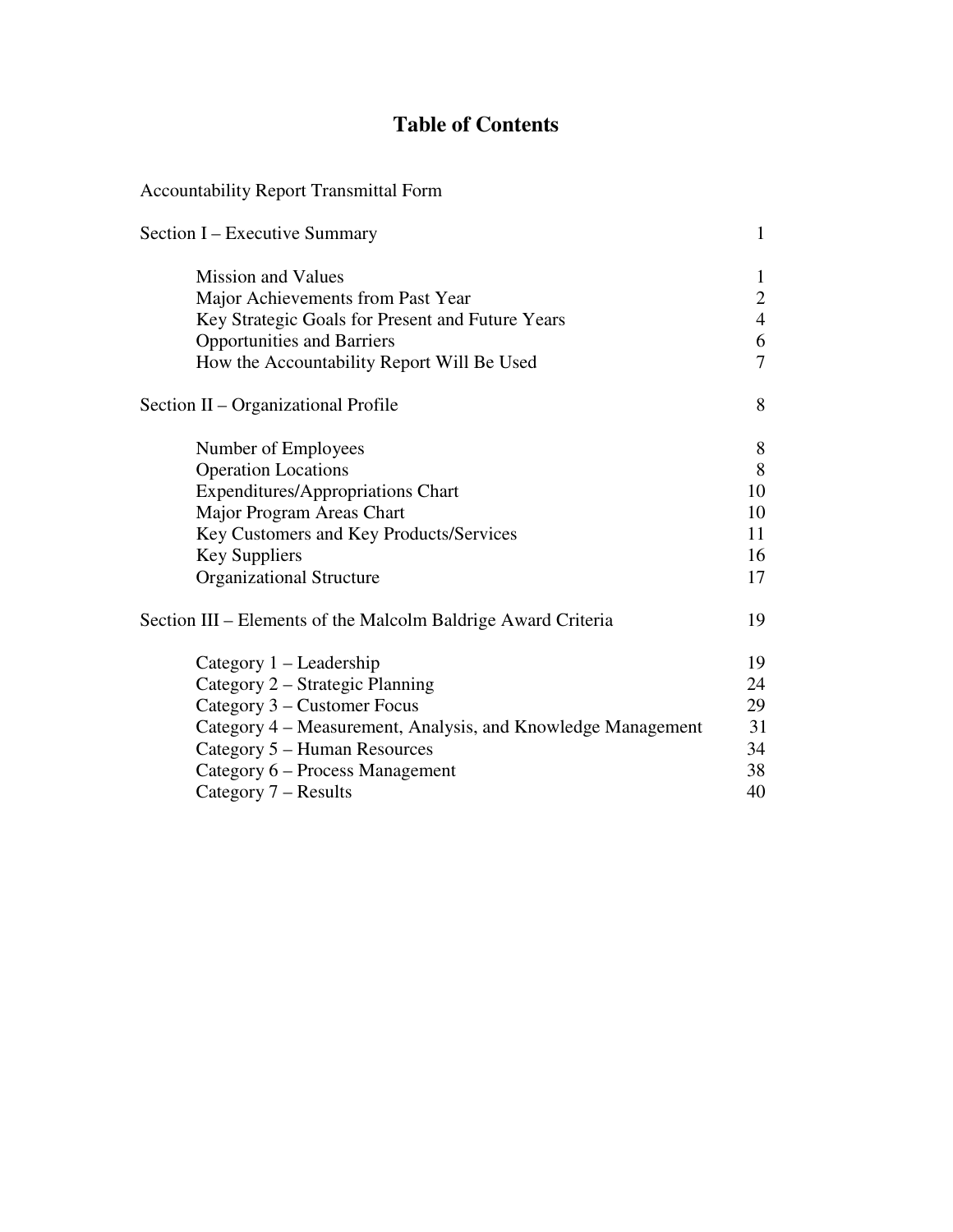## **Accountability Report Transmittal Form**

**Agency Name: South Carolina Department of Juvenile Justice**

**Date of Submission: September 15, 2006**

**Agency Director: William R. Byars, Jr.**

**Agency Contact Person: Greg M. Cornell**

**Agency Contact's Telephone Number: (803) 896–9217**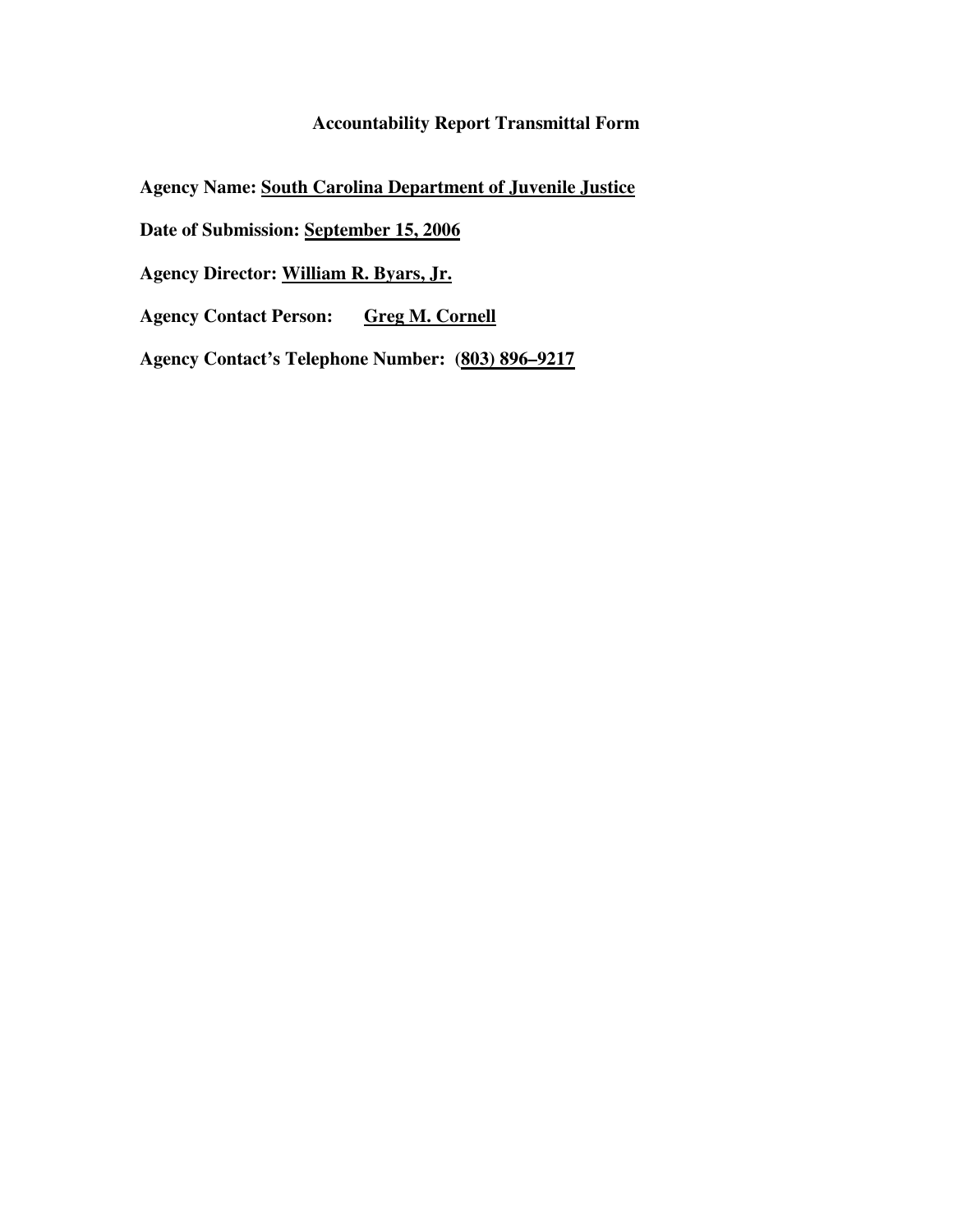#### **Section I – Executive Summary**

Fiscal year 2005-2006 marked another period of substantial progress in the Agency's mission of systemic reform and capacity building within the juvenile justice system. Having accomplished the Governor's mandates of ending the lawsuit over conditions of confinement and the practice of "warehousing" juveniles the Director has shifted his focus to the community side of the juvenile justice system with initiatives that address detention reform and the supervision of high risk paroled juveniles. Another area receiving long overdue attention is programming for girls. These initiatives have benefited from Executive and Legislative support, as well as strong partnerships with higher education, the faith community, other agencies, and eleemosynary organizations to align resources for a more effective, responsive, and accountable juvenile justice system.

DJJ has adopted Balanced and Restorative Justice (BARJ) as its guiding principle. BARJ places equal emphasis on victim accountability, community restoration following crime incidents, and the development of pro-social skills in youth to prevent future offending. BARJ meshes well with the agency's newly adopted treatment philosophy for youth, called the "Truthought Corrective Thinking Process." Truthought is a methodology to promote cognitive and behavioral growth in the youth under DJJ care. The approach empowers individuals with decision making skills in addressing respect, delayed gratification, fair mindedness, responsible thinking, intellectual integrity, and peer pressure among other areas. Truthought and Balanced and Restorative Justice are in close alignment with DJJ's statutory requirements, which include sanctions and rehabilitative services for offenders as well as the involvement of victims in decisions about juvenile delinquency cases.

#### Mission and Values

The frame of reference for DJJ's mission is set forth in state law. Section 20-7-6805 establishes the Department as a state agency. Other key provisions include:

| 20-7-6810 |                                                                                  |
|-----------|----------------------------------------------------------------------------------|
| and       | Establishes DJJ as a member of the Governor's Cabinet – Director appointed       |
| 20-7-6815 | by the Governor and serves at the will and pleasure of the Governor              |
| 20-7-6825 | Establishes authority of the Director to set policy and empowers the Director to |
| and       | employ persons necessary to perform all responsibilities of the department       |
| 20-7-6835 |                                                                                  |
| 20-7-7405 | Establishes DJJ's authority to provide intake services and probation             |
|           | supervision                                                                      |
| 20-7-6840 | Establishes the community-based services to be provided by DJJ                   |
| 20-7-6845 | Establishes the institutional services to be provided by DJJ                     |
| 20-7-6855 | Establishes a special school district within DJJ                                 |
|           |                                                                                  |
| 20-7-8315 | Establishes DJJ's authority to provide parole supervision services               |
| 16-3-1505 | Establishes DJJ's role in providing services to crime victims                    |
|           |                                                                                  |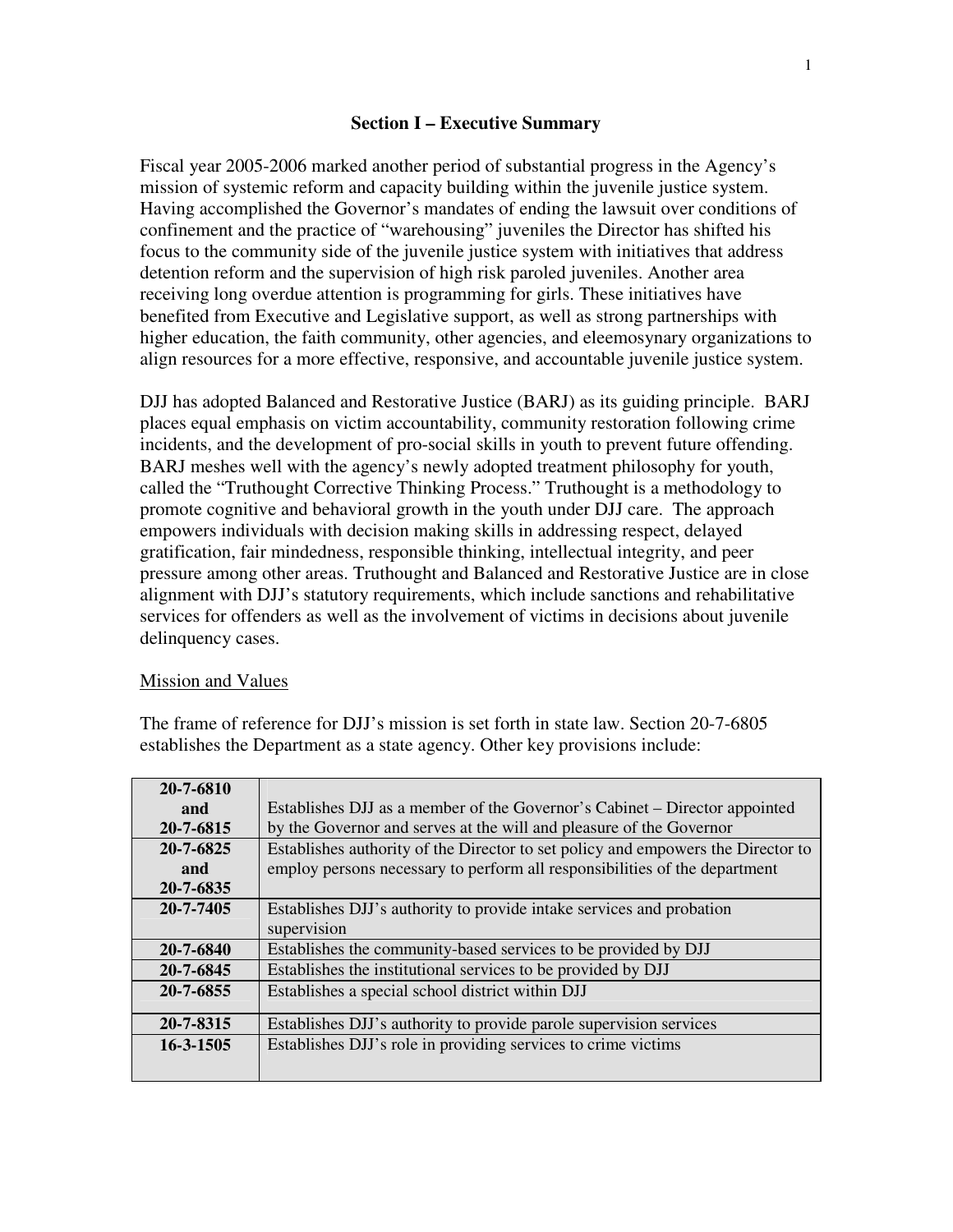Based upon these statutory responsibilities, the restorative justice model, DJJ's position within the Executive Branch as a Cabinet agency, and the Governor's mission for the state of South Carolina, DJJ's mission is as follows:

*The Governor's mission is to raise personal incomes of South Carolinians by creating a better environment for economic growth, delivering government services more openly and efficiently, improving quality of life, and improving our state's education.* 

*The South Carolina Department of Juvenile Justice supports the Governor's mission by protecting the public and reclaiming juveniles through prevention, community programs, education, and rehabilitative services in the least restrictive environment.*

DJJ embraces as its core organizational values:

- Trust Staff members will express confidence in the integrity, reliability, and character of others.
- Honesty Staff members will deal with each other in a sincere and straightforward manner.
- Respect Staff members will treat others with care and consideration.
- Integrity Staff members will behave in an ethical manner consistent with their words and beliefs.
- Loyalty Staff members will remain faithful and devoted to the mission of DJJ.
- Diversity Staff members will seek, value, respect, and promote differences among fellow workers and within the community.

## Major Achievements from Past Year

Following is a brief synopsis of the Department of Juvenile Justice's most significant achievements during this fiscal year:

- DJJ received national recognition for its Juvenile Justice Report Card, the second edition of which appeared in Fall 2005. Douglas W. Thomas, a Research Associate at the National Center for Juvenile Justice, recently published an article entitled *Measuring Juvenile Justice System Performance: Focus on South Carolina.* He praised DJJ's progress in maintaining public safety and meeting Balanced and Restorative Justice goals. Citing "a new era of openness for South Carolina's juvenile justice system," Thomas concluded that the agency is "distinguishing itself as a bold and innovative leader in juvenile justice nationwide."
- DJJ has built upon its partnerships with the Legislative Black Caucus, the faith-based community, Clemson University, the Children's Law Office of the University of South Carolina, and the State Department of Education for continued development and expansion of the Teen After School Center (TASC) program model. TASCs operated at 12 sites in 10 counties in 2005-2006, serving a total of 166 at risk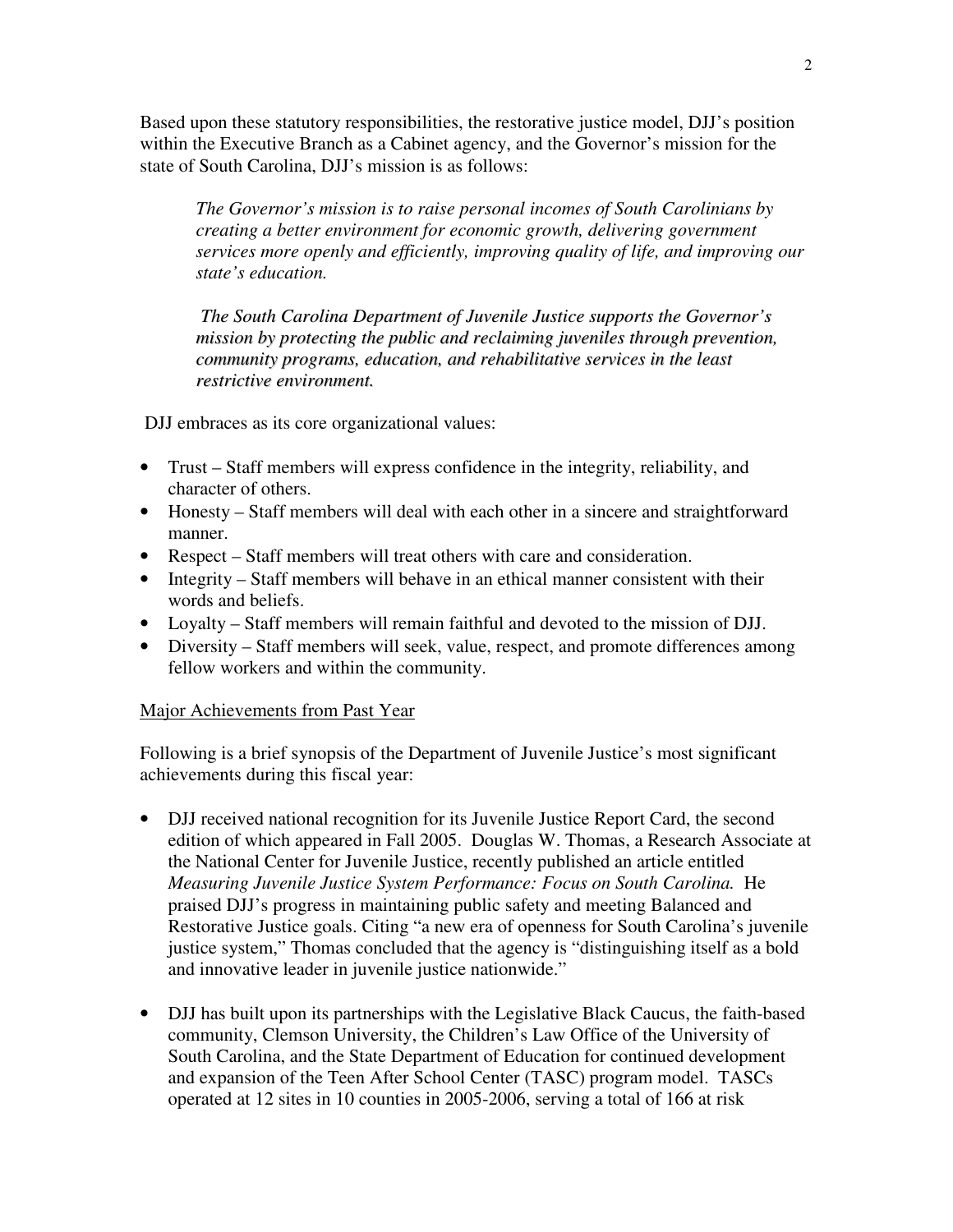children. This represents a 118 percent increase in children served over the previous year.

- In July 2005 DJJ formalized its partnership with the African Methodist Episcopal Church in a Memorandum of Agreement that calls for the organization to incorporate into its social ministry the development of Teen After School Centers (TASCs) and the establishment of Auxiliary Probation Officer programs. Recruitment of volunteer probation officers is underway within the denomination, and numerous churches have expressed an interest in applying to develop TASC sites. Two such applications already have been accepted.
- Within the DJJ special school district, Birchwood Middle and High Schools are now accredited. These schools earned the "Palmetto Gold" award for the second year in a row. Moreover, DJJ has surpassed the 500 mark in number of GEDs and diplomas awarded in education programs under the district's administration since 2003.
- DJJ employment enrichment programs served a total of 234 juveniles in three rural and two metropolitan counties. The agency relied on diverse public and private sector partners to provide jobs and supervision, yet another way of engaging citizens in promoting the well being of young people in their communities.
- DJJ received the 2006 Certificate of Appreciation on behalf of the nations' crime victims from the US Department of Justice Office for Victims of Crime.
- DJJ implemented in partnership with the Horry County School District a School-Based Arbitration Program. This successful program embraces the principles of balanced and restorative justice and is centered on diverting school-based crime for first time offenders charged with non-violent crimes.
- DJJ reorganized the Adopt a Class Project (AAC) with a nationally recognized violence prevention curriculum for elementary and middle schools. The AAC project renewed partnerships with the South Carolina Department of Education, the South Carolina Bar Association, and the South Carolina Department of Mental Health. This project is piloted in 11 counties with plans for expansion.
- DJJ developed more fully its unique Community Behind the Fence model. This model is facilitating a major paradigm shift to end the practice of "warehousing" children within the Broad River Road Complex by engaging them in normative skill development and enrichment activities during otherwise idle hours.
- DJJ substantially strengthened its staff development offerings with a cross training initiative aimed at both new hires and existing personnel, advanced team building training provided through Clemson's Youth Learning Institute, and by bringing in national experts to introduce staff to best practice models in programming for girls.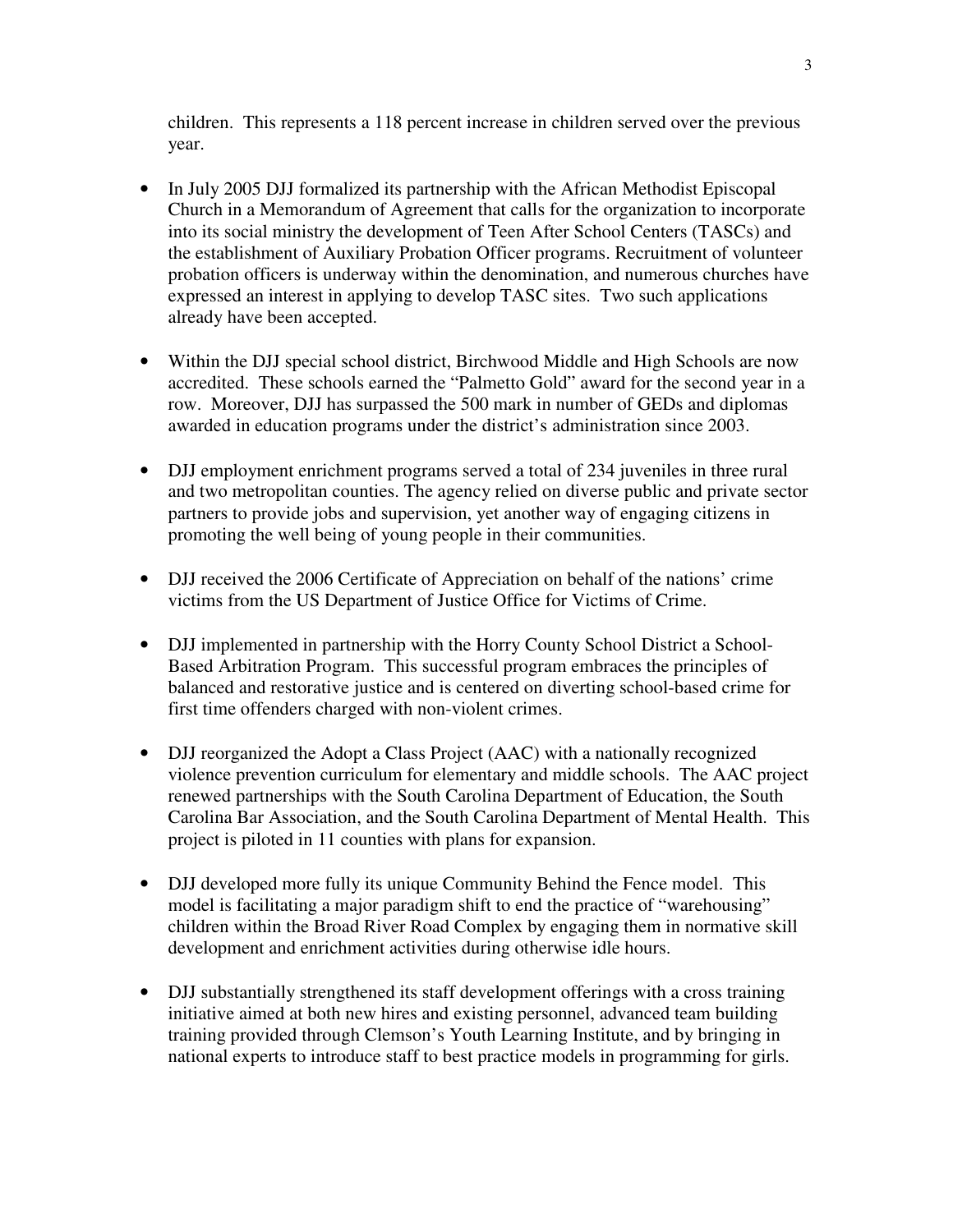- DJJ implemented a career ladder for correctional officers as part of its strategy to strengthen recruitment and retention within this critical personnel category.
- DJJ implemented a unique partnership with the South Carolina Department of Mental Health in providing a comprehensive parent training program. The Parenting with Love and Limits curriculum is piloted in Charleston, Dorchester, and Berkley Counties.
- DJJ implemented a South Carolina Department of Public Safety grant that places three South Carolina Department of Mental Health masters-level counselors in the Marion, Aiken and Laurens DJJ county offices. These counselors will provide direct mental health services to juveniles and their families, helping to provide treatment services where they are needed most.
- With the hiring of additional security staff in the Broad River Road Complex DJJ has been able to achieve the important goal of dedicated assignment to housing units, enabling staff to better monitor and supervise the juveniles under their care.

#### Key Strategic Goals for Present and Future Years

**Goal # 1: Strengthen Community Alternatives and Supervision** – DJJ's successes this year affirm its commitment to strengthening the juvenile justice system with strategies that enable most youth to receive supervision and services at home or in the least restrictive setting in the community. DJJ gained legislative support for the intensive supervision of parolees re-entering the community from its commitment facilities. Resources provided for fiscal year 2006-2007 will enable the agency to initiate intensive supervision in 23 counties, targeting those with the largest caseloads of parolees. The ratio of staff to juveniles served in intensive supervision is 1:20 vs. the current staff caseloads of 1:50 served in standard parole and probation programs. This will allow reduced caseload sizes for other case managers in these targeted counties. The agency is using the nationally recognized Intensive After-care Program model to encourage successful outcomes for parolees who are at the greatest risk to re-offend. Paroled juveniles will receive intensive supervision and case management for a minimum of three months to promote a positive transition for the youth while maintaining public safety. Case management activities will be facilitated by a videoconferencing system enabling transition planning to take place without the excessive travel of staff between facilities and county offices.

 In other areas of concern, DJJ is expanding its capacity for family services to juveniles under supervision, using several proven models of greater and lesser intensity depending on level of need. A primary advantage of family oriented services is its impact on the entire household unit. While serving as an intervention for the delinquent juvenile, it also becomes a primary prevention strategy for other minor children in the home. Effective family services empower parents to retake primary responsibility for monitoring and correcting their children's behavior.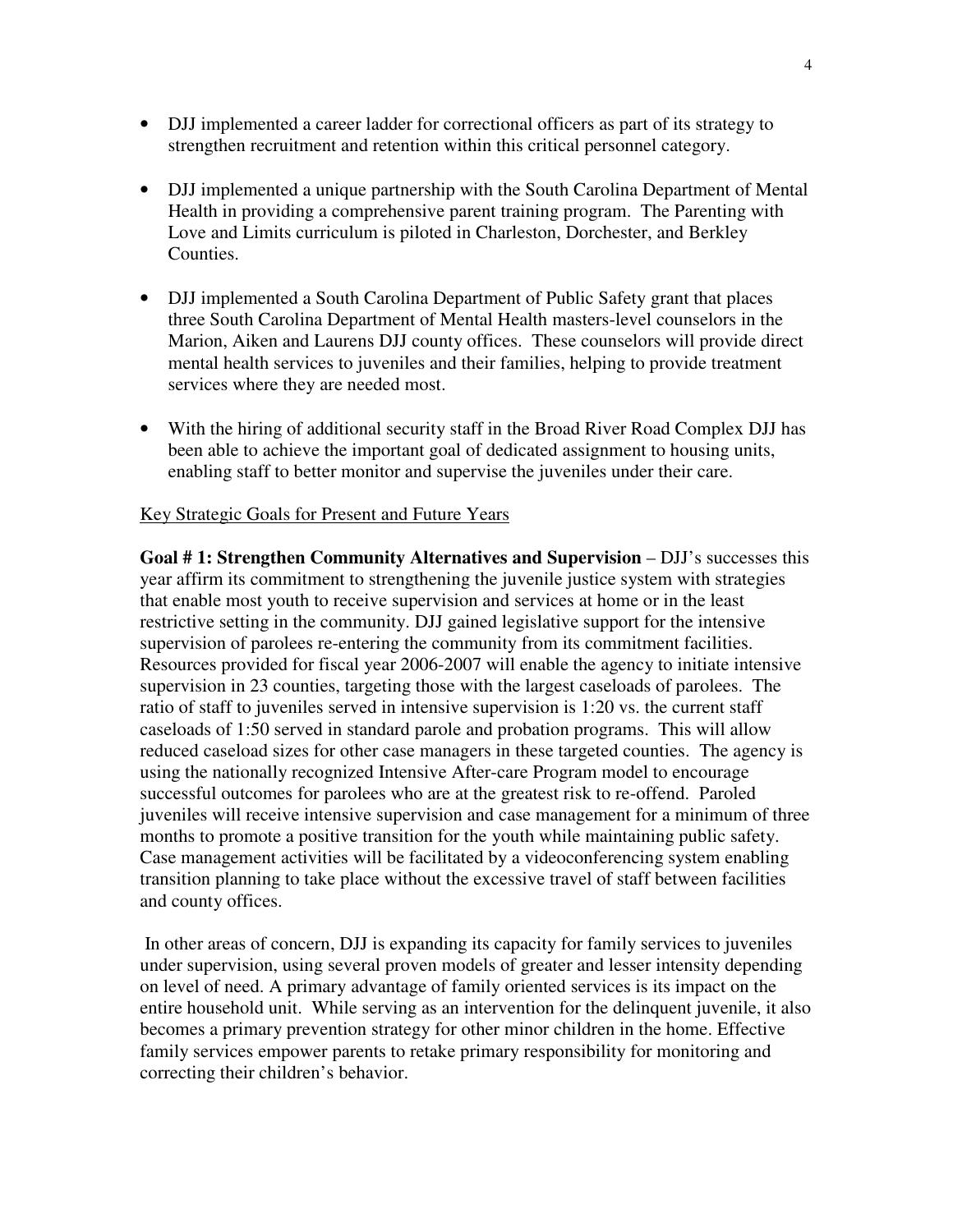DJJ's detention reform initiative, collaboration with the Children's Law Office at the University of South Carolina, will use risk-based decision making and detention alternatives to reduce secure detentions and the amount of time spent in secure detention. Spartanburg and Lexington Counties will function as pilot sites for programs and strategies to be activated in fiscal year 2006-2007.

**Goal # 2: Improve Conditions of Confinement and Services at the Broad River Road Complex (BRRC) Across All Disciplines –** As the "Community Behind the Fence" model for BRRC continued to flourish and provide normative skill development activities for incarcerated juveniles, DJJ focused on other essential improvements including establishment of a correctional officer career ladder, dedicated assignment of security staff to housing units, gender specific programming for incarcerated girls, and planning for physical improvements to the campuses. No area of concentration was more overdue than girls' programming, which is benefiting substantially from DJJ's relationships with the higher education community. The DJJ/Clemson Steering Committee selected "girls in confinement" as its major annual initiative in 2006 to address needs and identify resources around four key domains: health, relationships, physical environment, and education. Clemson offered resources in the form of mini grants as seed monies for the initiative, the only requirements being that projects be sustainable beyond the grant period and involve Clemson students in design and/or implementation. Columbia College has emerged as a key collaborative partner. For example, this institution is working with the DJJ on the transitioning of girls in confinement to higher education opportunities, exploring on-line college credit courses for those who have completed high school work, as well as enrollment on-campus for girls leaving the Willow Lane facility. Physical improvements benefiting both female and male residents are an emerging priority within the BRRC. During 2006-2007, for the first time in more than 30 years, ground will be broken for construction of replacement residences. The first project is a transition home where girls can live in a more normal environment in the months before they return to the community. Plans also have been finalized for the prototype living unit that will serve as a model in replacing 10 substandard residences, beginning this year.

**Goal # 3: Explore Partnerships for Funding and Programs Specifically Tied to DJJ Services and Needs –** The DJJ administration has demonstrated its capacity to garner resources beyond conventional state funding on behalf of agency services and needs. The Friends of Juvenile Justice (FJJ), a foundation established to support the agency's strategic goals, is a prime example. FJJ has adopted a community center for the BRRC as its major fundraising project. The center will safely link the BRRC to the outside community, using a building that is in close proximity to the perimeter to allow closely controlled access internally and externally for visitation, volunteer and special activities. Soon physical improvements such as the community center with its redesigned front gate entrance will give the BRRC a whole new appearance; these improvements are a direct result of the Clemson University partnership, which helped to design the project, and to FJJ, which has pledged funding support for construction.

The Clemson partnership also contributed to this year's focus on staff development. Its Youth Learning Institute provided an advanced teamwork training called "Heartmath" to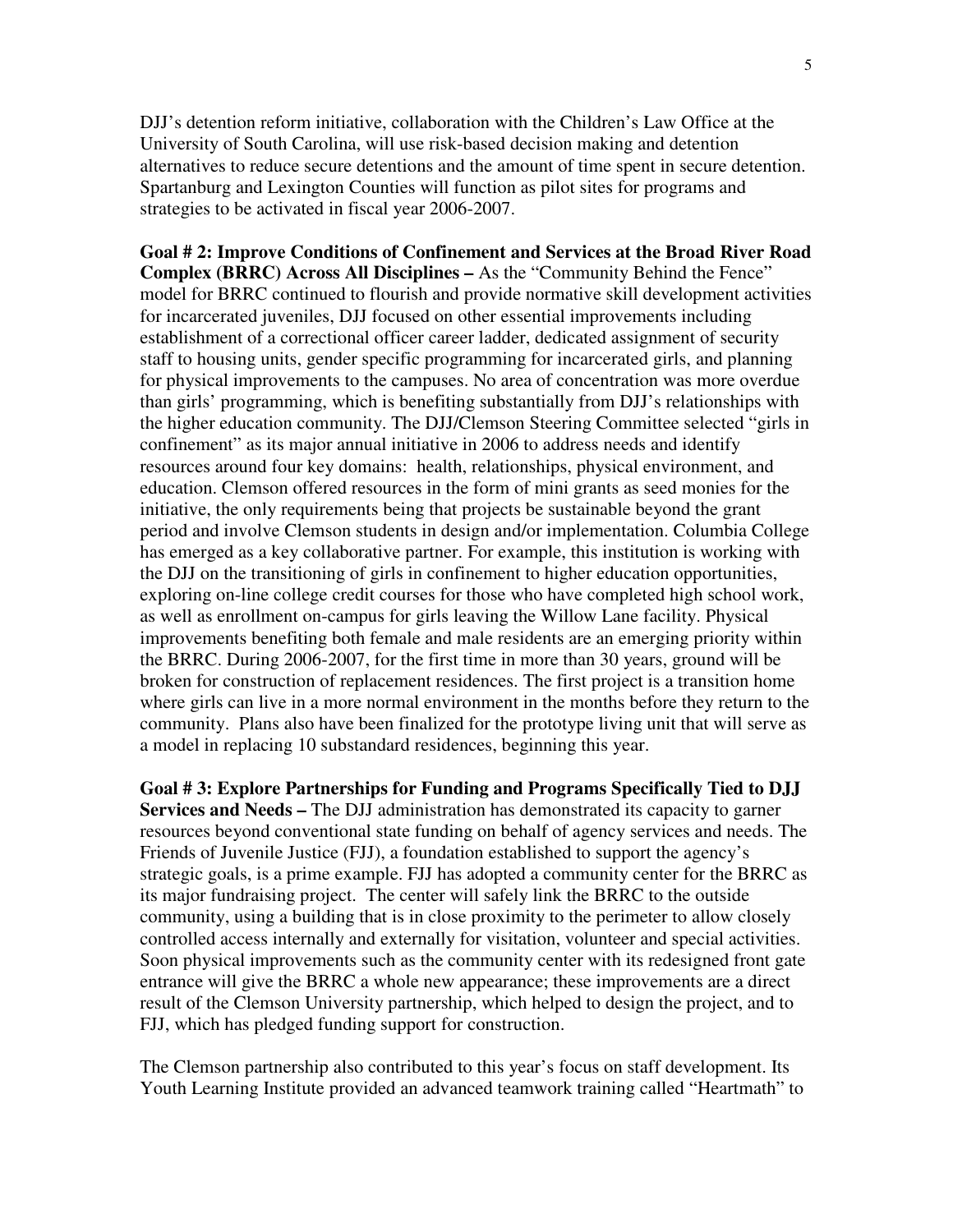staff working within the BRRC. This training was so successful in bringing the disciplines together toward common goals that the decision has been made to integrate the Heartmath curriculum into DJJ's overall training design. Also relating to staff development, federal technical assistance enabled three key training sessions by national experts on best practice programs for girls, to include topics on trauma assessment, gender-responsive practices in facilities, and the implementation of Girls Circles. In the community, partnerships with the African Methodist Episcopal Church and other faith based organizations, local eleemosynary organizations, and private businesses are enabling expansion of Teen After-School Centers, establishment of auxiliary probation officer volunteer programs, and the development of work sites for juvenile employment.

**Goal #4: Increase the Employability of Juveniles –** DJJ recognizes the key role of employability in a young person's prospects for a productive and law-abiding future following contact with the juvenile justice system. The goal of increasing employability extends across all of DJJ's major service divisions. In DJJ facilities, "Community Behind the Fence" after-school activities promote the development of academic, employability, and leadership skills, complementing vocational course offerings within the agency's school district. Several Education programs focus on youth industries and are cooperative efforts between business/industry and government in which juveniles participate in a registered apprenticeship program. These juveniles learn a trade and receive wages while committed to DJJ. Participating youth make Adirondack chairs as part of a work-based program approved through the State Department of Education. Another program produces bathtub covers for the Mungo Construction Company. The youth in these employability programs are able to make victim restitution, contribute to child support and save money for re-entry to their community.

In the spring of 2006, senior staff at the Department of Juvenile Justice and the Vocational Rehabilitation Department (VR) began meeting to establish a collaborative partnership between the two agencies to serve at-risk youth in the state. The main focus of this renewed partnership is on those youth served by DJJ that are 16 years or older and have a documented physical or psychological barrier to finding employment that may qualify them for services provided by VR. DJJ and VR are working to ensure that these youth are identified and referred to VR across the state so that they may receive the educational and vocational services they need to become successful, contributing members of the state's workforce.

DJJ has also been able to extend its Employment Enrichment model to five counties including the metropolitan counties of Florence and York. Using a new federal funding source this year, DJJ will build upon its success in 2005-2006 to enhance and expand the model.

#### Opportunities and Barriers

*Opportunities – The following opportunities provide a foundation for fulfilling DJJ's mission and achieving its strategic goals:*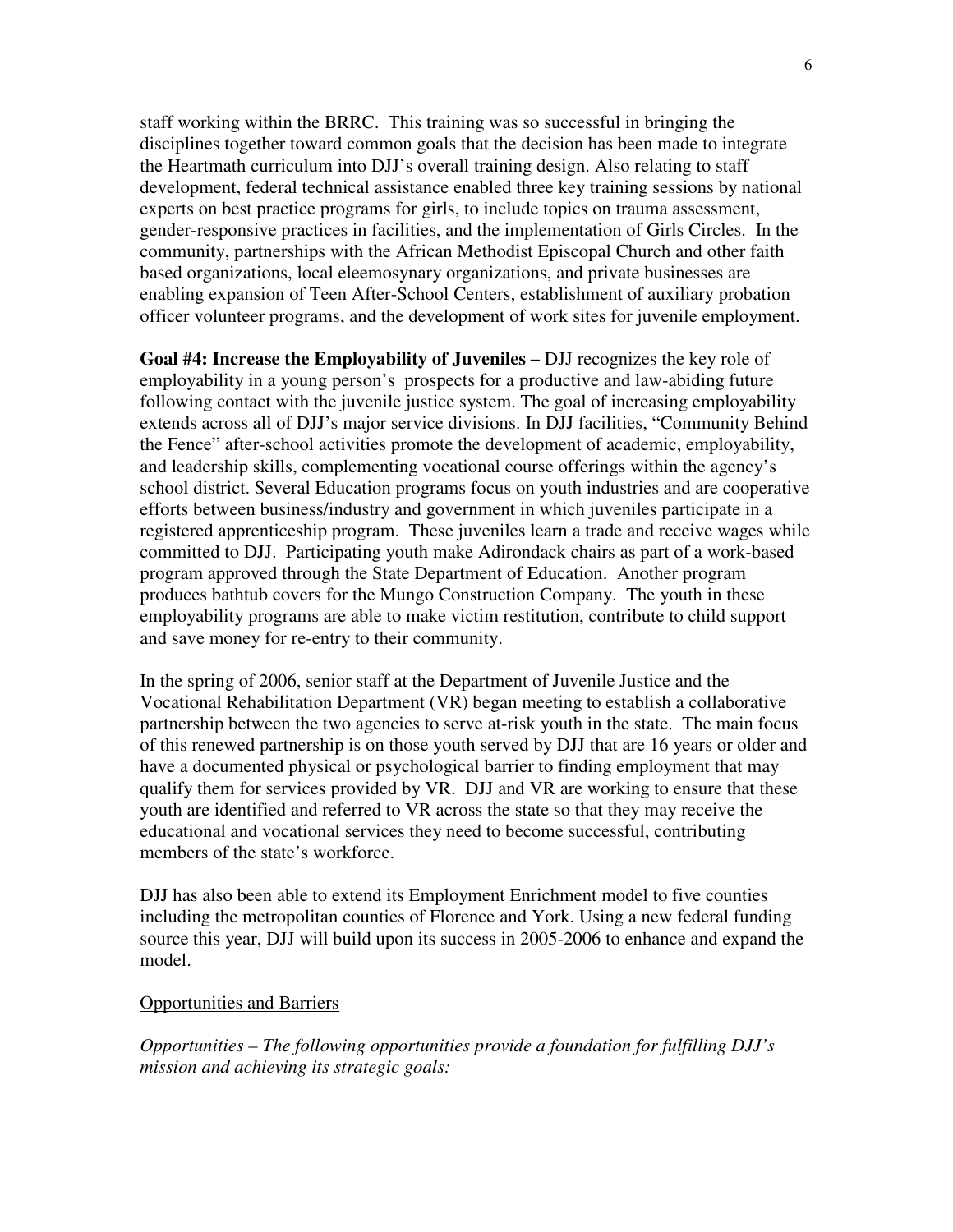- 1. Expand and reinvigorate partnerships with sister agencies, the higher education community, the faith community, and private sector enterprises as resources to build capacity in South Carolina's juvenile justice system.
- 2. Draw funding support from the Friends of Juvenile Justice for construction of the new community center within the Broad River Road Complex.
- 3. Maintain the agency focus on juvenile employability to expand employment opportunities for juveniles under DJJ supervision and in DJJ custody.
- 4. Remain focused on critical issues affecting the Broad River Road Complex including replacement of obsolete residences, the addition of transitional programs and housing, the common treatment philosophy, and gender responsive programming.
- 5. Improve public safety and juvenile outcomes by implementing an intensive supervision program for high risk parolees returning to the community.
- 6. In collaboration with the Children's Law Office, introduce detention reform strategies in two pilot counties as models for expansion around the state.
- *7.* Recognize that juvenile justice reform is an incremental process requiring many years of focused leadership and the continued support of state policymakers to achieve the stature of a national model system.

## *Barriers – The following may influence DJJ's ability to achieve its strategic goals:*

- 1. Policymakers and agency staff may have the perception that ideal, or at least adequate conditions have been accomplished within DJJ facilities and community based programs without understanding the depth of issues to be faced and the amount of effort necessary to achieve/sustain a model juvenile justice system.
- 2. Substantial relief of overcrowding in DJJ's pre-adjudicatory facility remains a distant future goal.
- 3. DJJ must continue to make its case each year for a sustained commitment to permanent improvement funding in order to complete the replacement of obsolete residences within the Broad River Road Complex. These projects may face competing state needs.

### How the Accountability Report Will Be Used to Improve Performance

DJJ administrators view the annual Accountability Report process as an opportunity to focus the agency on a critical few goals that are measurable and accomplishable within a two to three year time frame. The information presented herein will serve as a benchmark as DJJ proceeds in rethinking South Carolina's juvenile justice system to make it more accountable, efficient, and effective.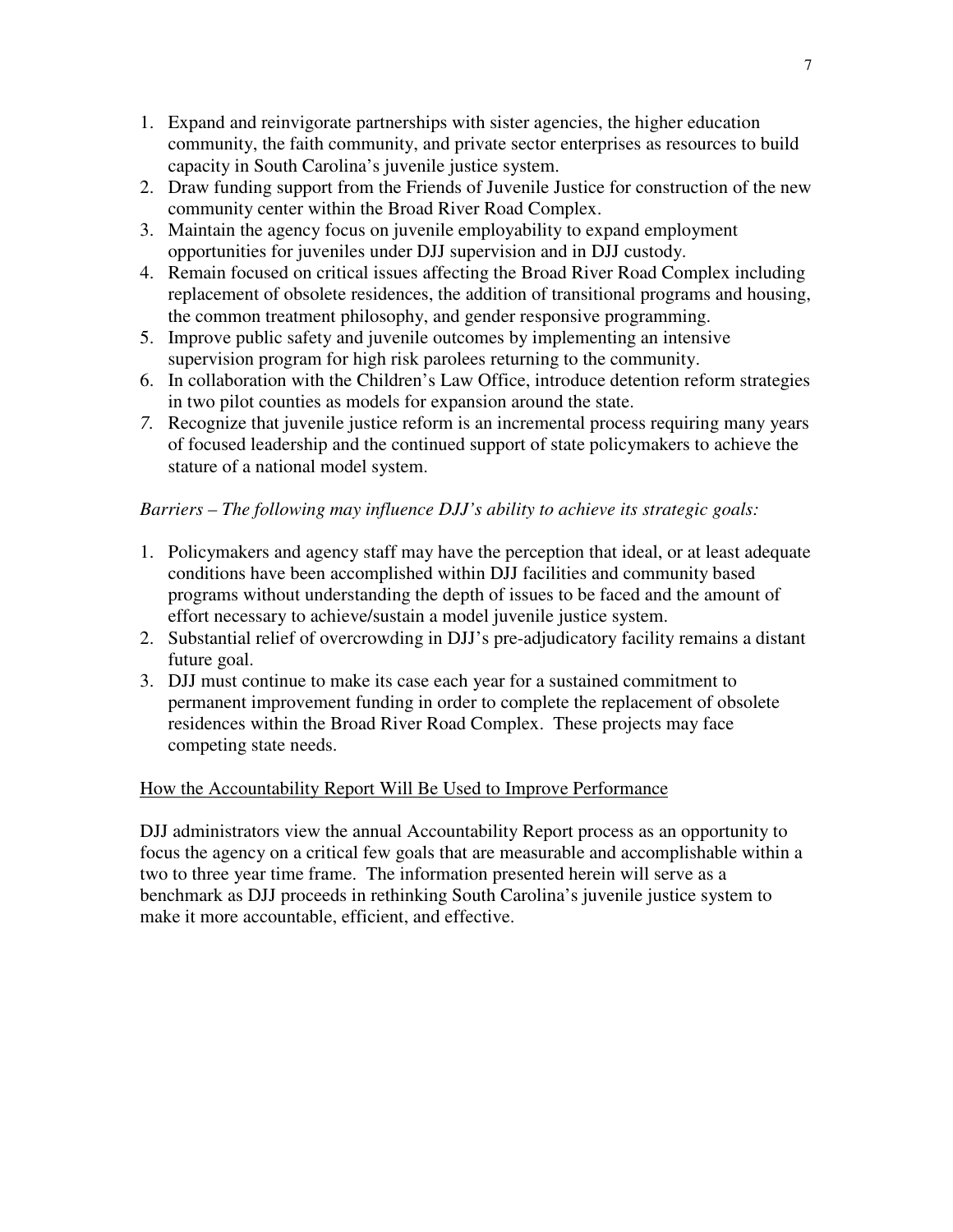## **Section II – Organizational Profile**

## Number of Employees

| Permanent Employee                                                                                             | Temporary                                                                    | <b>Temporary Grant</b>                                         |
|----------------------------------------------------------------------------------------------------------------|------------------------------------------------------------------------------|----------------------------------------------------------------|
| <b>FTEs</b>                                                                                                    | <b>Employees</b>                                                             | Employees                                                      |
| State funded $=$<br>1249.63<br>Federally funded $= 20.8$<br>Other funded $=$<br>398.68<br>1669.11<br>$Total =$ | State temporaries $=$<br>85<br>Contract temporaries = $0$<br>$Total =$<br>85 | Federally funded $= 14$<br>Other funded $=$<br>$Total =$<br>14 |

Grand Total Permanent, Temporary, and Temporary Grant Employees = **1,768.11** 

## Operation Locations

The nature of its core mandates is such that DJJ operates at the state, regional, and local levels. Although its administrative functions and many of its facilities are centralized in Columbia, achieving a certain efficiency of operation, DJJ has a local presence through regional and county offices, regionally based evaluation centers, and smaller residential programs that are spread across the state. DJJ's administrative headquarters are located in the Goldsmith Building at 4900 Broad River Road in Columbia, South Carolina. The administration offices for the agency include the Director, Chief of Staff, Deputy Directors for Rehabilitative Services, Community Services and Administrative Services, the Superintendent of Education, the Office of Policy and Planning and the Inspector General's office. All administration offices are located at the Goldsmith Building except the Inspector General which is located off Broad River road and close to DJJ's other facilities on Shivers Road.

Within the Division of Community Services are four state-level offices located in Columbia - - the Office of Community Residential Services, the Office of Community Justice, the Office of Community Alternatives, and the Office of Consultation and Evaluation Services. The Office of Community Residential Services manages three regional secure evaluation centers located in Union, Columbia, and Ridgeville as well as a secure detention center in Columbia. The Office of Community Justice manages 12 Teen After School Centers located throughout the state. The Office of Community Alternatives manages five DJJ staff-secure group homes in Charleston, Columbia, and Greenville, and a variety of placement options located around the state. The Office of Consultation and Evaluation Services manages and coordinates Evaluation Services throughout all regions of the state. The Division of Community Services serves all 46 counties through 43 local county offices. The county offices are managed from four regional locations in Orangeburg (Coastal Region), Chester (Midlands Region), Florence (Pee Dee Region), and York (Piedmont Region).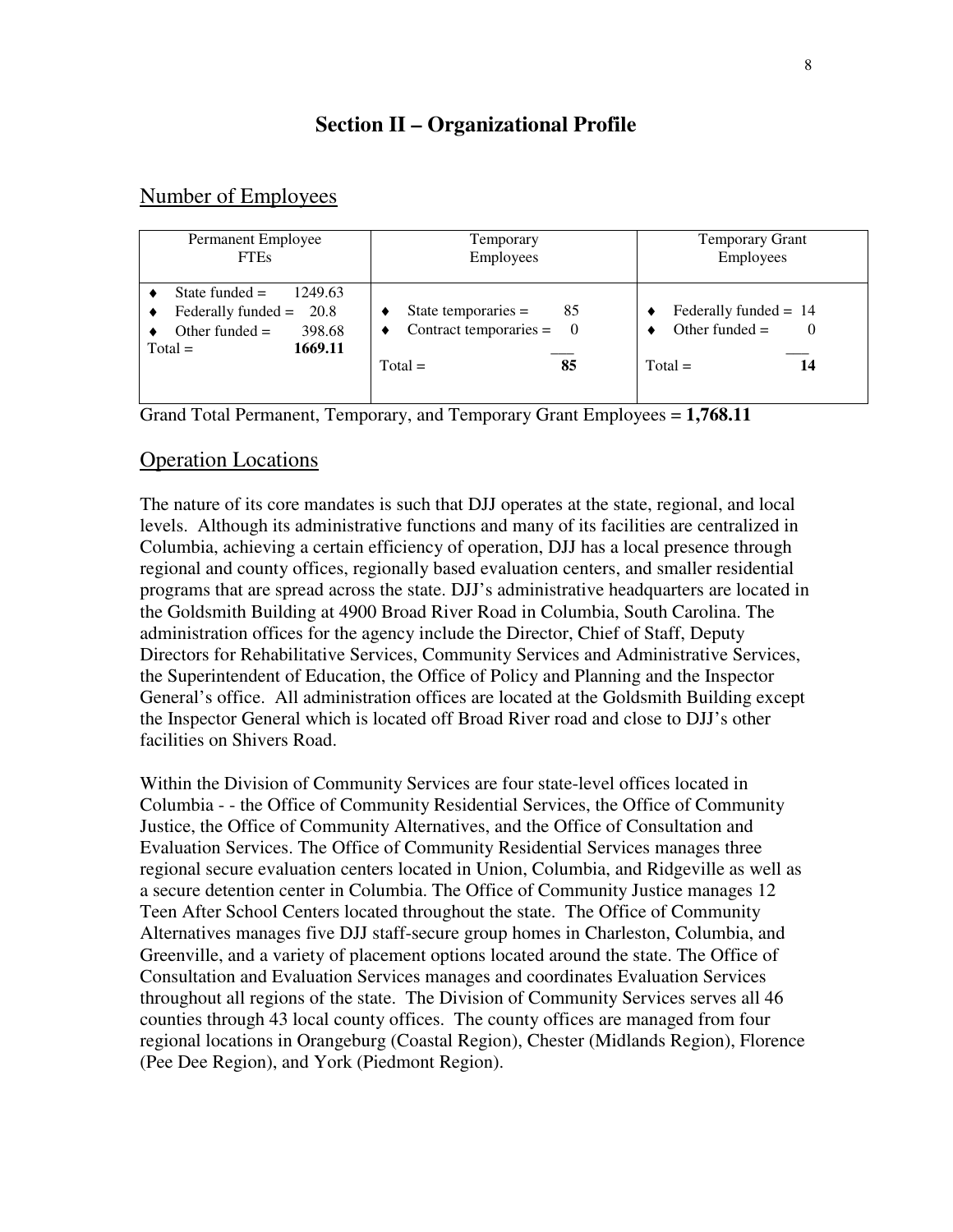The Division of Rehabilitative Services provides supervision and treatment to committed juveniles residing at three co-located residential campuses in Columbia. These three campuses (Birchwood, John G. Richards, and Willow Lane) are consolidated into a single administrative entity called the "Broad River Road Complex." Operational Offices within the Division include Institutional Management, Clinical and Professional Services, Health Services, and Rehabilitative Support Services.

Under state statute the Division of Educational Services constitutes a special school district that operates three school programs on the premises of the Broad River Road Complex. It also operates satellite education programs in the regional evaluation centers and the Detention Center. In total the school district directly provides or oversees education programs daily for over 500 residents at 20 DJJ-operated and contractual facilities.

The Division of Administrative Services supports the other divisions and offices within the Department. All components of the Division including Human Resources, Fiscal Affairs, Medicaid, Staff Development and Training, and Support Services are located in Columbia off Broad River Road or at Synergy Business Park which is within a short driving distance of headquarters.

The Office of Policy and Planning includes Research and Statistics, Planning, Grants and Evaluation, Program Development and External Relations. All of these components are located within the Broad River Road Complex or nearby off Shiver's Road.

The Office of the Inspector General consists of an Investigations Section, Compliance and Inspections Section, an Internal Audits Section, a Juvenile and Family Relations Section, and the DJJ police force. These work groups are located within the Broad River Road Complex in Columbia or near the Shiver's Road/Broad River Road intersection.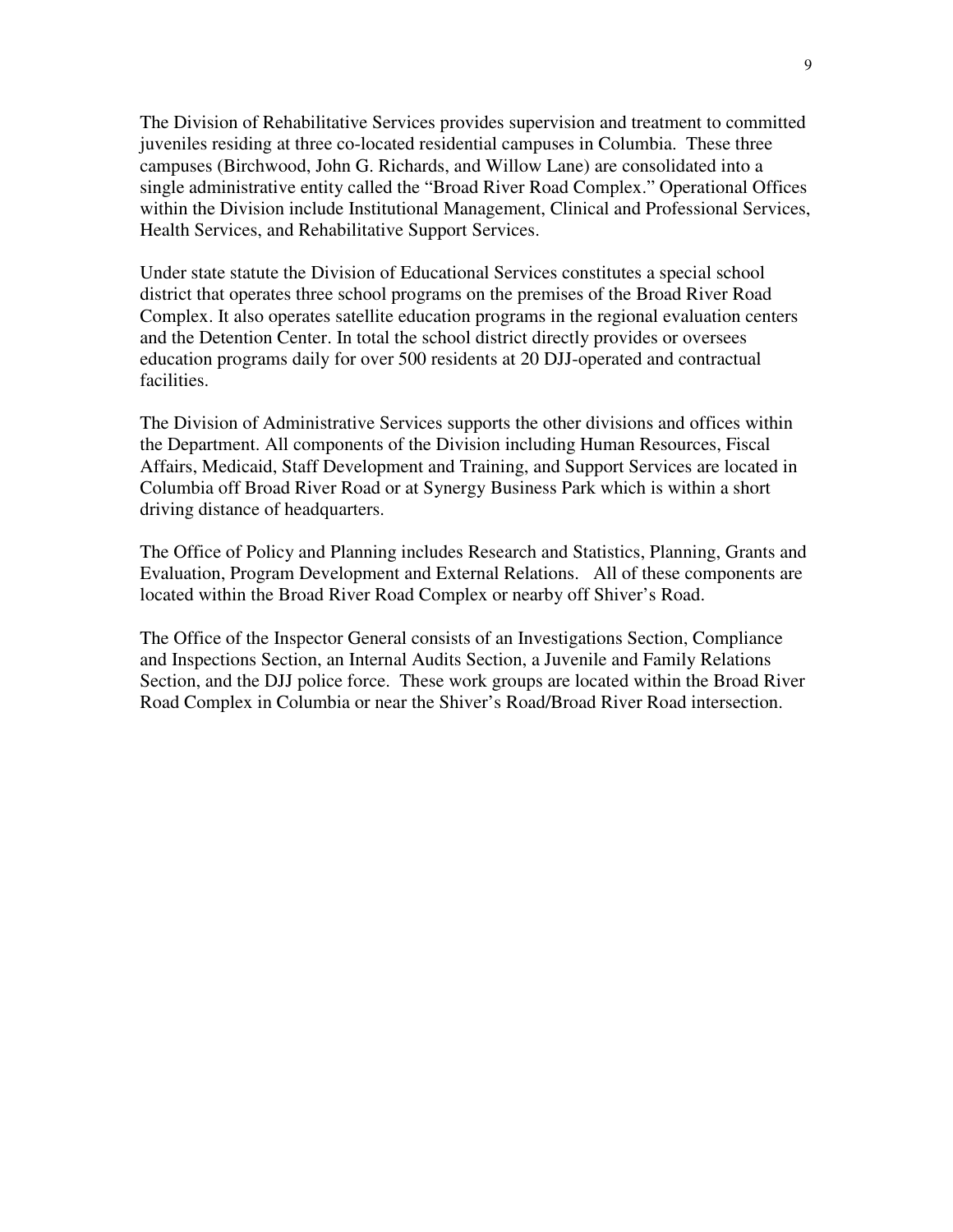|                                          | 04-05 Actual Expenditures |                         | 05-06 Actual Expenditures |                      | 06-07 Appropriations Act |                         |
|------------------------------------------|---------------------------|-------------------------|---------------------------|----------------------|--------------------------|-------------------------|
| <b>Major Budget</b><br><b>Categories</b> | <b>Total Funds</b>        | General<br><b>Funds</b> | <b>Total Funds</b>        | <b>General Funds</b> | <b>Total Funds</b>       | General<br><b>Funds</b> |
| Personal Service                         | \$47,239,398              | \$35,539,611            | \$52,047,756              | \$39,297,060         | \$57,058,045             | \$42,224,120            |
| Other Operating                          | \$12,323,435              | \$7,908,207             | \$12,108,608              | \$8,476,506          | \$12,103,035             | \$8,170,378             |
| Special Items                            | \$175,000                 | \$175,000               | \$175,000                 | \$175,000            | \$2,252,410              | \$2,252,410             |
| Permanent<br>Improvements                | \$2,048,993               | \$155,000               | \$516,163                 | \$25,000             | \$0                      | \$0                     |
| Case Services                            | \$22,873,416              | \$12,593,570            | \$27,260,956              | \$21,877,939         | \$27,463,926             | \$21,231,901            |
| <b>Distributions</b><br>to Subdivisions  | \$70,000                  | \$17,500                | \$50,000                  | \$15,000             | \$33,336                 | \$0                     |
| <b>Fringe Benefits</b>                   | \$16,032,331              | \$12,141,243            | \$17,970,763              | \$13,740,160         | \$20,053,334             | \$15,256,476            |
| Non-recurring                            | \$0                       | \$0                     | \$100,000                 | \$100,000            | \$0                      | \$0                     |
| Total                                    | \$100,762,573             | \$68,530,132            | \$110,229,246             | \$83,706,665         | \$118,964,086            | \$89,135,285            |

## **Expenditures/Appropriations Chart**

## **Other Expenditures**

| Sources of Funds      | 04-05 Actual Expenditures | 05-06 Actual Expenditures |
|-----------------------|---------------------------|---------------------------|
| Supplemental Bills    | \$0                       | SС                        |
|                       |                           |                           |
| Capital Reserve Funds | \$0                       | \$0                       |
|                       |                           |                           |
| <b>Bonds</b>          | \$0                       | \$0                       |

| <b>Major Program Areas Chart</b>                                                                 |                                                                                                                                                          |                 |                            |       |                 |                            |     |                                                  |
|--------------------------------------------------------------------------------------------------|----------------------------------------------------------------------------------------------------------------------------------------------------------|-----------------|----------------------------|-------|-----------------|----------------------------|-----|--------------------------------------------------|
| Program<br><b>Number</b>                                                                         | <b>Major Program Area</b><br><b>Purpose</b>                                                                                                              | FY 04-<br>05    | <b>Budget Expenditures</b> |       | FY 05-<br>06    | <b>Budget Expenditures</b> |     | <b>Key Cross</b><br><b>References for</b>        |
| and Title                                                                                        | (Brief)                                                                                                                                                  |                 |                            |       |                 |                            |     | Financial<br>Results*                            |
| II. Administration<br>Division                                                                   | Leadership and direction for State:<br>the agency and major<br>support functions                                                                         |                 | 4,656,979.00               |       | State:          | 4,867,646.15               |     | <b>Chart 7.3-3</b>                               |
|                                                                                                  |                                                                                                                                                          | Federal:        | 333,001.19                 |       | <b>Federal:</b> | 131,762.60                 |     |                                                  |
|                                                                                                  |                                                                                                                                                          | Other:          | 506,030.98                 |       | Other:          | 317,873.47                 |     |                                                  |
|                                                                                                  |                                                                                                                                                          | <b>Total:</b>   | 5,499,011.17               |       | Total:          | 5,317,282.22               |     |                                                  |
|                                                                                                  |                                                                                                                                                          |                 | % of Total Budget:         | $6\%$ |                 | % of Total Budget:         | 5%  |                                                  |
| III. (A) Community<br>Services $(C)$<br><b>Evaluation Centers</b><br>and (D) Detention<br>Center | Intake processing,<br>supervision of probationers,<br>and parolees, assessment,<br>residential care, and pretrial<br>detention for juvenile<br>offenders | State:          | 32,247,897.00              |       | State:          | 43,655,838.75              |     | Graph 7.3-1<br>Graph 7.3-2<br><b>Chart</b> 7.3-3 |
|                                                                                                  |                                                                                                                                                          | <b>Federal:</b> | 695,276.72                 |       | <b>Federal:</b> | 859,044.46                 |     |                                                  |
|                                                                                                  |                                                                                                                                                          | Other:          | 20,286,411.65              |       | Other:          | 14,406,141.11              |     |                                                  |
|                                                                                                  |                                                                                                                                                          | Total:          | 53,229,585.37              |       | <b>Total:</b>   | 58,921,024.32              |     |                                                  |
|                                                                                                  |                                                                                                                                                          |                 | % of Total Budget:         |       |                 | 52%   % of Total Budget:   | 53% |                                                  |
| III. $(B)$ Long-term<br><b>Facilities</b>                                                        | Treatment and supervision<br>of committed juvenile<br>offenders                                                                                          | State:          | 19,496,670.00              |       | State:          | 23,739,754.02              |     | <b>Chart</b> 7.3-3                               |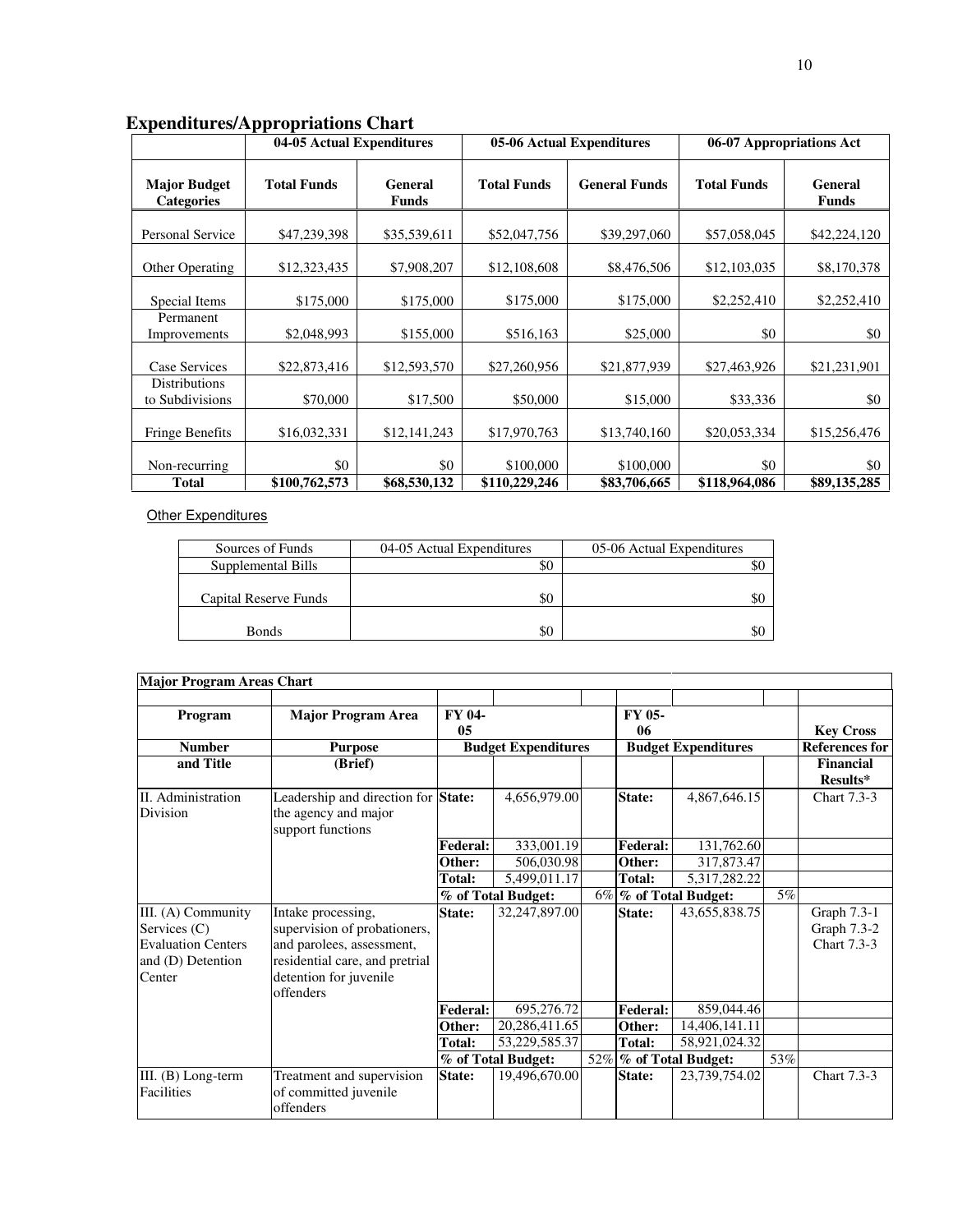|                          |                                                                                                        | <b>Federal:</b> | 1,211,727.67       |     | <b>Federal:</b> | 1,290,748.84           |     |             |
|--------------------------|--------------------------------------------------------------------------------------------------------|-----------------|--------------------|-----|-----------------|------------------------|-----|-------------|
|                          |                                                                                                        | Other:          |                    |     | Other:          | 462,189.99             |     |             |
|                          |                                                                                                        |                 | 113,658.13         |     |                 |                        |     |             |
|                          |                                                                                                        | Total:          | 20.822,055.80      |     | Total:          | 25,492,692.85          |     |             |
|                          |                                                                                                        |                 | % of Total Budget: |     |                 | 21% % of Total Budget: | 23% |             |
| III. (F) Juvenile        | Health care for committed                                                                              | State:          | 6,200,789.00       |     | State:          | 6,247,197.16           |     | Chart 7.3-3 |
| <b>Health and Safety</b> | iuveniles and others in                                                                                |                 |                    |     |                 |                        |     |             |
|                          | residential programs                                                                                   |                 |                    |     |                 |                        |     |             |
|                          |                                                                                                        | <b>Federal:</b> | $\theta$           |     | <b>Federal:</b> | $\Omega$               |     |             |
|                          |                                                                                                        | Other:          | 455,727.12         |     | Other:          | 466.137.47             |     |             |
|                          |                                                                                                        | <b>Total:</b>   | 6,656,516.12       |     | <b>Total:</b>   | 6,713,334.63           |     |             |
|                          |                                                                                                        |                 | % of Total Budget: |     |                 | 7% % of Total Budget:  | 6%  |             |
| III. (H) Education       | School programs for                                                                                    | State:          | 3,658,487.00       |     | State:          | 2,615,932.05           |     | Chart 7.3-3 |
|                          | committed juvenile and                                                                                 |                 |                    |     |                 |                        |     |             |
|                          | others in residential                                                                                  |                 |                    |     |                 |                        |     |             |
|                          | programs                                                                                               |                 |                    |     |                 |                        |     |             |
|                          |                                                                                                        | <b>Federal:</b> | 942,003.64         |     | <b>Federal:</b> | 931,255.30             |     |             |
|                          |                                                                                                        | Other:          | 5,372,692.39       |     | Other:          | 6,740,617.91           |     |             |
|                          |                                                                                                        | <b>Total:</b>   | 9,973,183.03       |     | Total:          | 10,287,805.26          |     |             |
|                          |                                                                                                        |                 | % of Total Budget: | 10% |                 | % of Total Budget:     | 10% |             |
|                          |                                                                                                        |                 |                    |     |                 |                        |     |             |
|                          | Below: List any programs not included above and show the remainder of expenditures by source of funds. |                 |                    |     |                 |                        |     |             |
|                          | Parole Board, Program Analysis/Staff Development, Capital                                              |                 |                    |     |                 |                        |     |             |
| Projects                 |                                                                                                        |                 |                    |     |                 |                        |     |             |
|                          |                                                                                                        |                 |                    |     |                 |                        |     |             |
|                          | <b>Remainder of</b>                                                                                    | State:          |                    |     | State:          | 2,580,296.70           |     |             |
|                          | <b>Expenditures:</b>                                                                                   |                 | 2,269,310.00       |     |                 |                        |     |             |
|                          |                                                                                                        | <b>Federal:</b> | 1,027,347.27       |     | Federal:        | 191,656.60             |     |             |
|                          |                                                                                                        | Other:          | 1,288,564.25       |     | Other:          | 725,153.93             |     |             |
|                          |                                                                                                        | Total:          | 4,585,221.52       |     | <b>Total:</b>   | 3,497,107.23           |     |             |
|                          |                                                                                                        | % of            |                    |     | $4\%$ % of      |                        | 3%  |             |
|                          |                                                                                                        | <b>Total</b>    |                    |     | <b>Total</b>    |                        |     |             |
|                          |                                                                                                        | <b>Budget:</b>  |                    |     | <b>Budget:</b>  |                        |     |             |
|                          |                                                                                                        |                 |                    |     |                 |                        |     |             |

\*Key Cross-references are a link to Category 7 – Business Results. These references provide a Chart number that is included in the 7<sup>th</sup> section of this document.

## Key Customers and Key Products/Services

The customer base of DJJ includes:

- 1. Young people who are the focus of primary prevention initiatives.
- 2. Youth involved in the juvenile justice system and their families.
- 3. The victims of juvenile crime.
- 4. Professional colleagues within the justice system, such as judges and solicitors, to whom DJJ provides services.
- 5. DJJ staff.
- 6. The staff in other agencies that provide services to children, families, and victims.
- 7. Schools.
- 8. The general public.

Young people involved in the juvenile justice system and their families are DJJ's primary customers. The mandates to serve them are made clear in statute. The magnitude of DJJ's population is perhaps measured best by the 25,820 referrals that the agency received this year. To meet the needs of these juvenile offenders DJJ provides case management,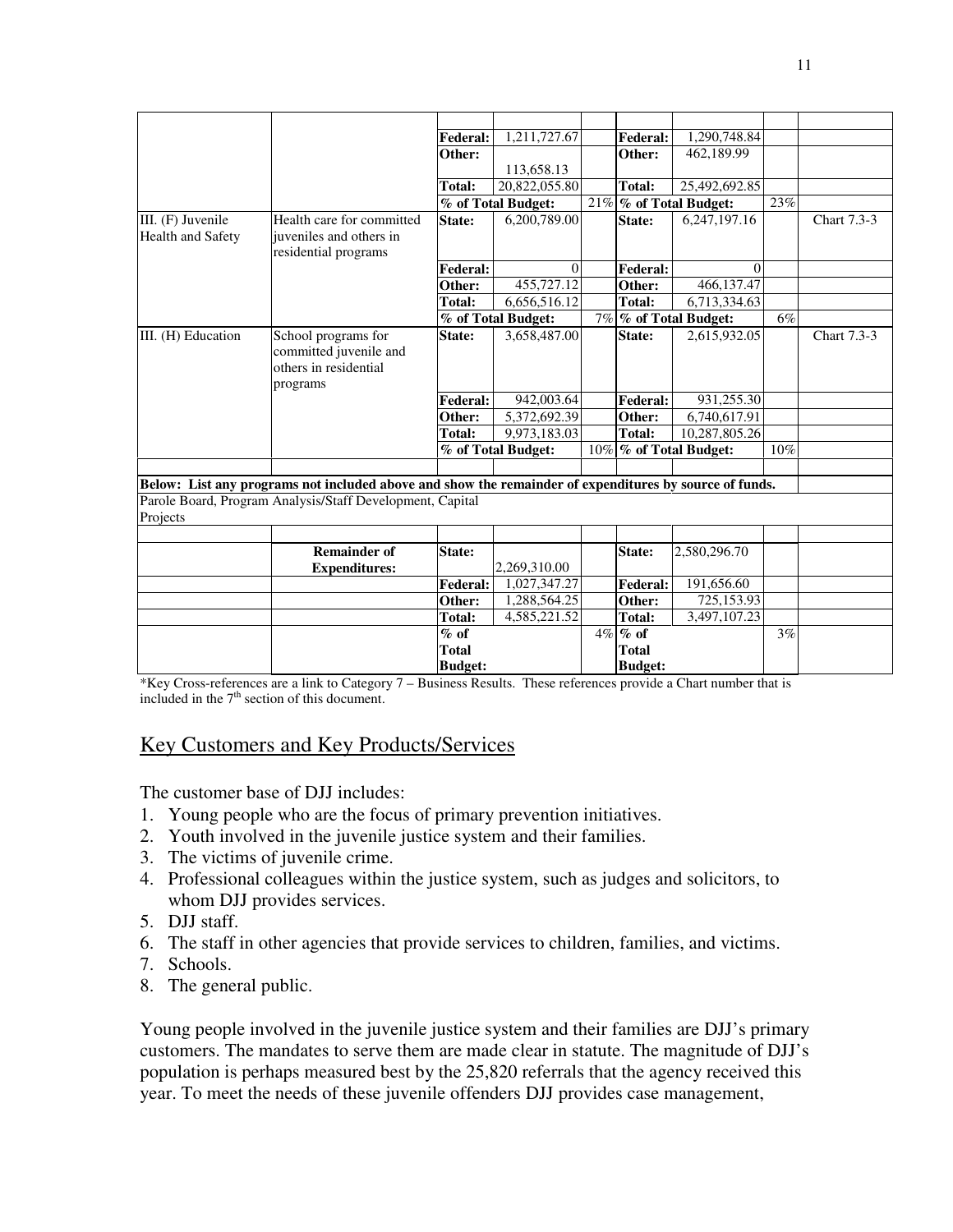supervision, and programs that range from front-end prevention and early intervention initiatives to specialized treatment in secure facilities. These programs and services are among DJJ's most important products. Examples include:

- ♦ Teen After-School Centers The Teen After-School Center (TASC) program within the Community Services Division has thrived in its third year of implementation, expanding from the original three sites to a total of twelve sites around the state. Teen After School Centers now operate in Bishopville, Columbia, Beaufort, Hemingway, Georgetown, Greenville (2 sites), Dillon, Lake City, Aiken and Orangeburg (2 sites). There are currently 8 additional Teen After School Centers pending the applications approval process. DJJ has implemented this program through partnerships with the Legislative Black Caucus, the AME Church and other members of the faith community, the Children's Law Office at the University of South Carolina, Clemson University, the State Department of Education, and local youth organizations. The TASC program links the human and physical resources of local churches and organizations with at risk young people in the community to provide tutoring, mentoring, and skill development during after school hours when teenagers are most likely to get into trouble with the law. A variant of the TASC program is continuing to progress and serve the youth within the Rehabilitative Services Division for residents of the Broad River Road Complex.
- ♦ Juvenile Employment Enrichment Program (JEEP) The Juvenile Employment Enrichment Program, in its second year through a continued partnership with the State Workforce Investment Board and the Department of Commerce, is implementing summer/after-school employment programs in Allendale, Marlboro, and Orangeburg counties. New JEEP programs were implemented in Florence and York Counties bringing the total programs to five. These programs targeted juveniles under DJJ supervision, providing employability and life skills development as well as actual paid work experience.
- ♦ CHOICES A key aspect of the Balanced and Restorative Justice model is for juvenile offenders to develop competencies that will enable them to remain crimefree. "CHOICES" is a curriculum that teaches young people to make positive decisions in their lives to help them to avoid repeating criminal behaviors.
- ♦ Juvenile Arbitration This key diversion program operates within DJJ's Division of Community Services in partnership with Solicitors' Offices across the state. It provides a statewide network of community-based programs that successfully divert first-time juvenile offenders charged with nonviolent crimes. The Juvenile Arbitration Program embraces the principles of balanced and restorative justice and is centered on a community-based and school-based response to crime by holding the juvenile offender accountable for the harm caused to individual victims and the community. This year juvenile arbitration served 5215 juveniles and represents a 7% increase in juveniles served compared to FY 04-05.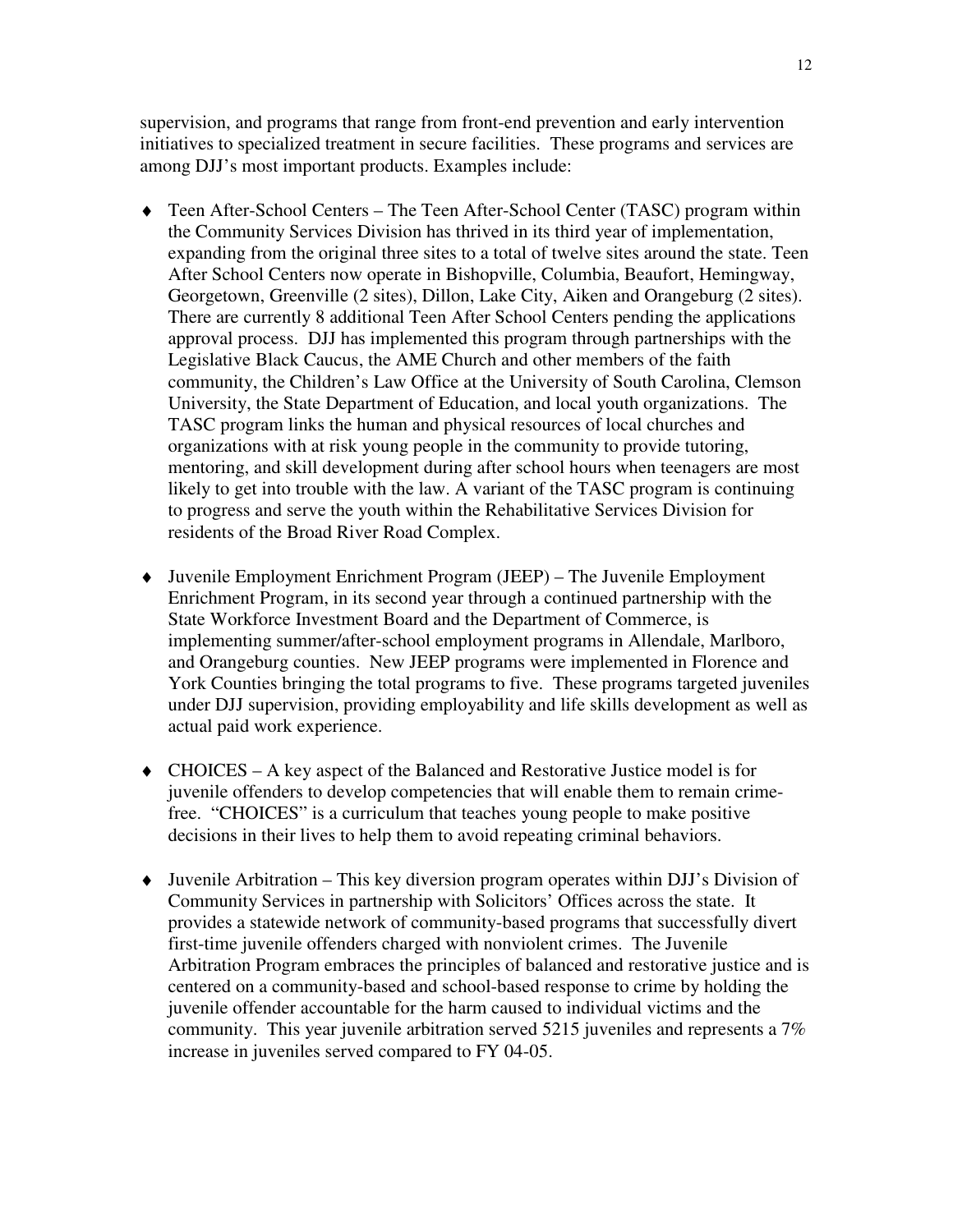- ♦ Consultation and Evaluation Services Consultation and Evaluation Services perform community psychological evaluations and consultations for Family Courts and local DJJ offices around the state. Staff psychologists and social workers participate in pre-court and interagency staffings, parent training groups, crisis management, and consultation with community leaders. Staff completed 957 psychological consultations/evaluations and 2090 evaluation center evaluations in FY-05-06, working towards an overall agency goal of completing 50% of psychological evaluations in the community (compared to the percentage of secure evaluations completed in evaluation centers). A pilot outpatient sex offender program was completed in Spartanburg in 2004-2005, which will serve as a model for similar programs across the state; new programs are planned beginning in August of 2006.
- ♦ Community Alternatives DJJ provides community-based residential programs that offer intervention services to juveniles in the least restrictive environment commensurate with risk factors and public safety concerns. These include placements in lieu of commitment to DJJ, alternative placements for appropriate committed youth, and step-down placements for juveniles who need to transition back to the community. During fiscal year 2005-2006, DJJ increased available high management placements thereby increasing the continuum of services available to juveniles.
- ♦ The Drug and Alcohol Treatment Program Within the Rehabilitative Services Division the Drug and Alcohol Treatment Program serves committed youth, aged 12 to 17, with a history of substance abuse or dependency. Any youth committed to the Department of Juvenile Justice for whom substance abuse is the primary treatment need receives services regardless of the anticipated length of time in custody. The program uses a developmentally appropriate cognitive/behavioral approach with clinical services provided through Civigenics, a contractual provider.
- ♦ Junior Reserve Officer Training Corps (JROTC) Program The JROTC program within DJJ's school district teaches students the values of citizenship, leadership, service to community, and personal responsibility. JROTC fosters a sense of accomplishment, instilling self-esteem, teamwork, and self-discipline. The target population consists of male and female juveniles committed to DJJ who are 14 to 18 years old and enrolled full-time in a high school course of study.
- ♦ Communities in Schools (CIS) Program The purpose of this program within DJJ's school district is to impact the intellectual, social, emotional, and spiritual lives of youth by providing a nurturing and challenging environment that features a continuum of education and social services. The target population includes committed juveniles within the Broad River Road Complex who exhibit the capability to excel academically and express a desire to participate and to change.
- ♦ Peer Mediation Services The purpose of Peer Mediation/Conflict Resolution is to promote better decision making in juveniles and help them to develop into responsible citizens. Peer mediation services are available to residents of the Willow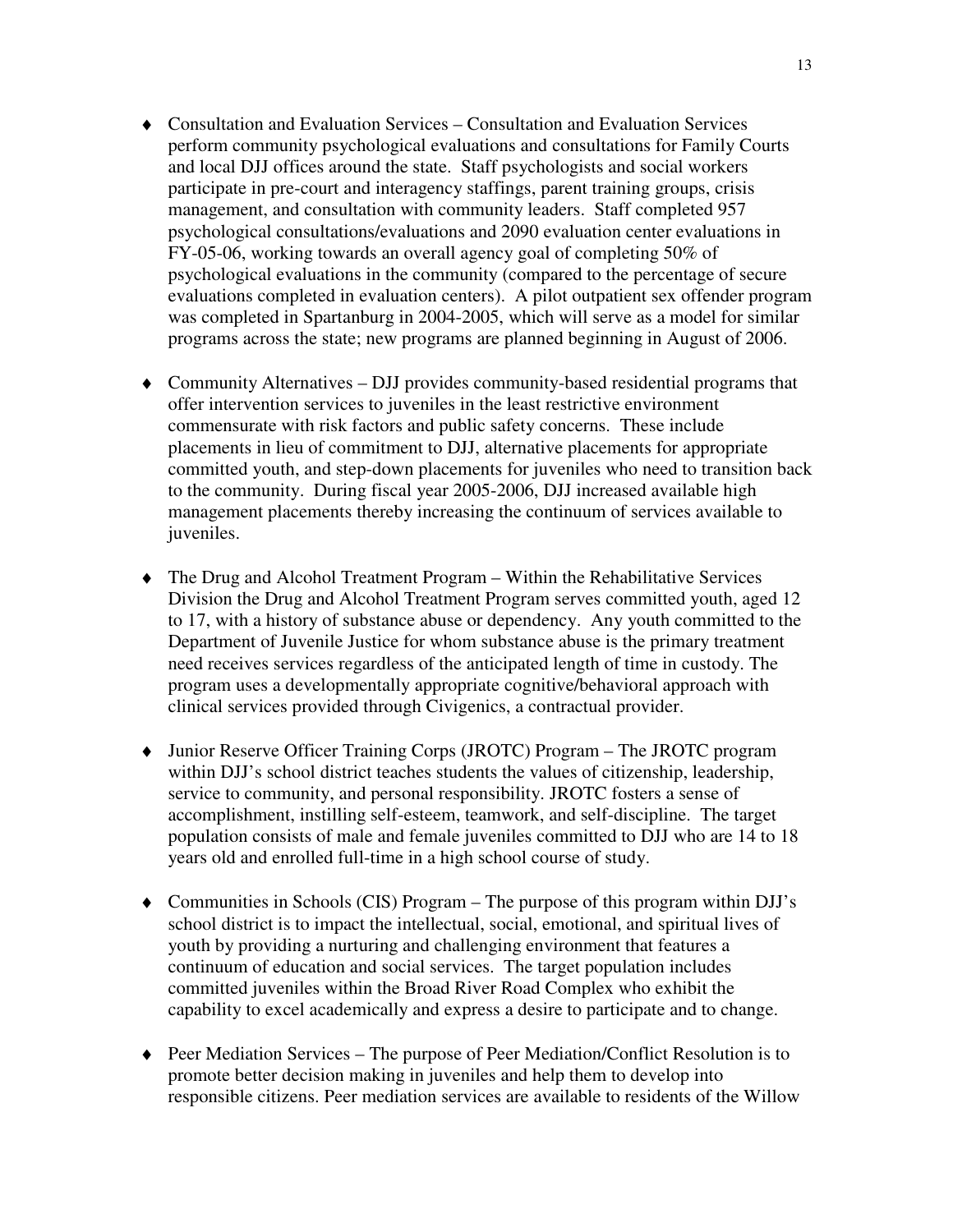Lane Campus within the Broad River Road Complex.

- ♦ Systematic Treatment for Aggression Replacement (STAR) Program The STAR program within the Broad River Road Complex has as its target population chronically aggressive adolescents. It provides diverse treatment interventions in a separate and highly structured environment, the goals being to reduce incidents of aggressive conduct and promote pro-social behavior.
- ♦ Sex Offender Treatment Program (SOTP) The purpose of the SOTP is to provide comprehensive, researched-based treatment for adolescents with sexual offending issues and for their families. The goal of the program is to enable each juvenile to fully acknowledge the behavior, recognize its impact on others, and understand the underlying motivations well enough to develop a comprehensive safety plan to use upon return to the community. The target population is any committed juvenile having a history of sexually inappropriate behavior. The Sex Offender Treatment Program occupies two living units within the Broad River Road Complex.
- ♦ Health Services DJJ provides a wide range of quality health care services based on the medical needs of committed juveniles in the Broad River Road Complex and DJJ group homes. DJJ's health program consists of medical services, dental services, nursing services, pharmacology, laboratory services, optometry, psychiatric services, an inpatient infirmary, and nursing dispensaries. Provision of dental services through a cooperative arrangement with the Department of Corrections has improved access to specialty dental care for juveniles and reduced costs for oral surgery. The privatization of pharmacology also has resulted in a cost saving to the state.
- ♦ Mental Health Services Comprehensive mental health services are available for all juveniles at the Broad River Road Complex, through the disciplines of social work, psychology, and psychiatry. The agency has established a sound system for identifying seriously mentally ill and severely developmentally disabled juveniles for transfer to the Department of Mental Health or the Department of Developmental Disabilities and Special Needs. Further, the agency is committed to maintaining at least a 1:50 ratio of psychologists to committed juveniles, and assigns two social workers to its living units that hold approximately 40 juveniles. The psychologists offer consultation services, assessment services, and support for treatment programs within the Broad River Road Complex. Social workers develop service plans, conduct group therapy sessions, provide individual and family counseling, and perform other case management functions for the juveniles assigned to their care. Mental Health Services is an integral part of the "Community Behind the Fence" and provides a holistic approach to addressing the juvenile's minds, body, and spiritual needs and skill deficits.
- ♦ Volunteers Program Citizen participants in the juvenile justice system enhance DJJ programs across all service divisions. These volunteers act as arbitrators, mentors, tutors, auxiliary probation officers, and in other capacities. In fiscal year 2005-2006, 1,867 volunteers donated 108,622 hours of time, averaging 58 hours per individual.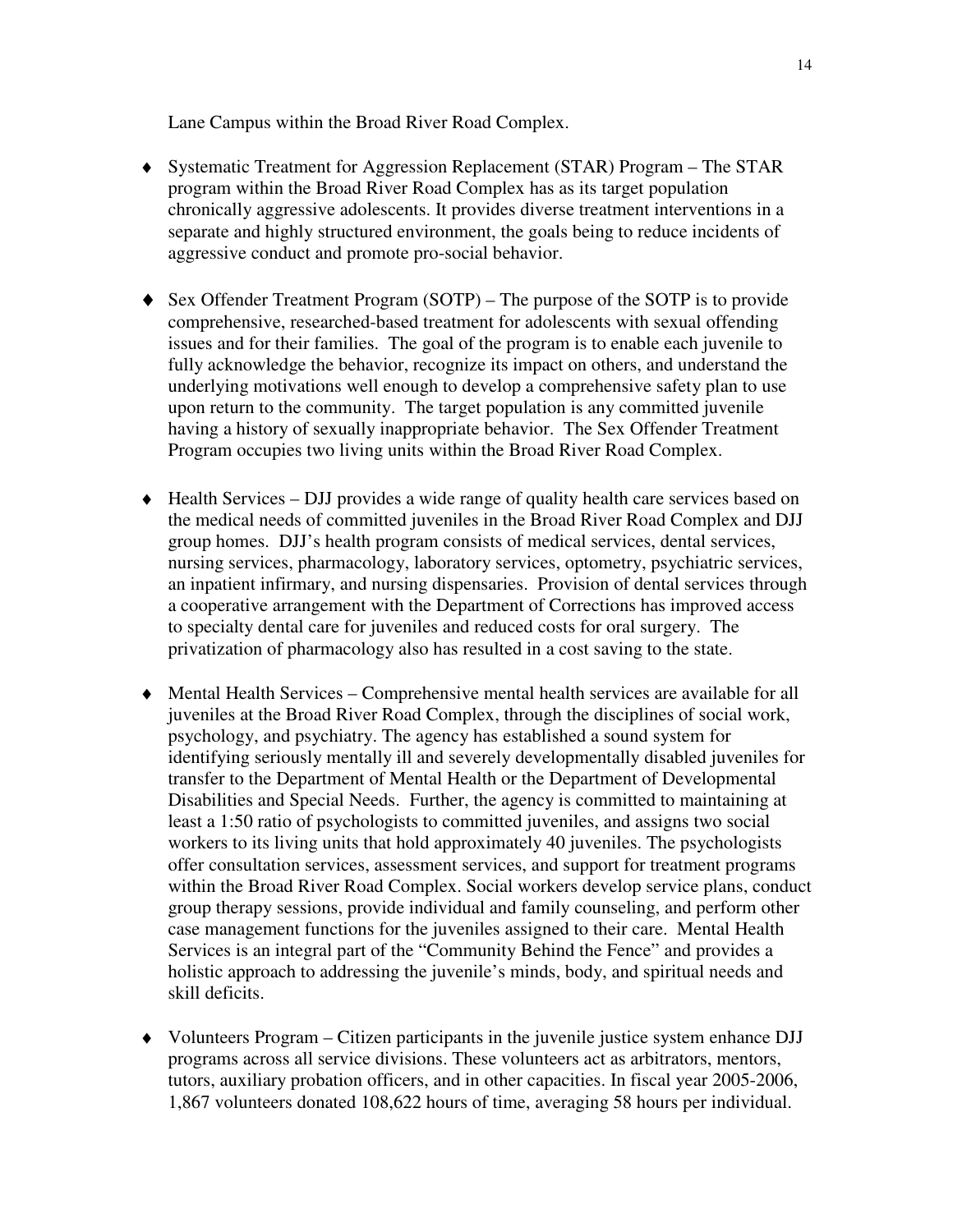For many juvenile crimes there exist one or more victims. Since 1998 state law has required DJJ to provide services to victims that inform them about juvenile justice proceedings and involve them in decisions about cases. DJJ staff contact victims for their input as they prepare recommendations to the Solicitor on the prosecution or diversion of juvenile cases. They ensure that victims receive information about the scheduling of preadjudicatory hearings and notifications about releases from custody, escapes from custody, transfers to SCDC and of any case status changes. Staff members also advocate for victims and refer them to community resources. Victims have access to a toll-free number (1-888-224-6165) and the Internet Victim Information System (IVIS).

DJJ does not operate in isolation within the juvenile justice system, but rather in cooperation with and support of other colleagues including law enforcement officers, solicitors, family court judges, members of the Juvenile Parole Board, and staff in other child serving entities. The key products associated with these relationships include:

- $\Box$  Front-end diversion programs that operate in agreement with solicitor's offices, providing swift justice without formal court intervention and thus easing the juvenile case burden on family court dockets.
- Intake and assessment services for the family courts inclusive of recommendations to court personnel on detention, case processing and dispositional decisions.
- □ Preadjudicatory secure detention.
- Comprehensive psychosocial evaluations of juveniles when ordered by the court.
- □ Targeted case management services including interagency staffings and coordination.
- Juvenile probation and parole supervision to ensure compliance with conditions set by the family courts or the Juvenile Parole Board.

Like all government agencies one of DJJ's most important customer bases is the general public. At a minimum South Carolina citizens expect to be kept safe from harm and to see within the juvenile justice system a commitment to restoring communities that have been impacted by juvenile crime. Many communities also demonstrate an active interest in learning how their own residents can prevent crime and raise children who become law abiding citizens. DJJ's key products that are most associated with the general public are:

- Classification and assessment processes that result in the highest risk juveniles being restricted from access to the public before and after adjudication.
- The maintenance of sufficient hardware-secure beds to accommodate juveniles assessed to be high risk to the public.
- $\Box$  A pervasive commitment to the balanced and restorative justice philosophy.
- **Programs at all levels that are designed to equip juvenile offenders with the** competencies, skills, and motivation that they require for productive citizenship.
- $\Box$  An annual report card to the public documenting the agency's performance on key indicators of public safety and other mission critical goals.

DJJ recognizes its internal staff as key customers in the process of rehabilitating the youth we serve. We have committed agency resources to identify and improve the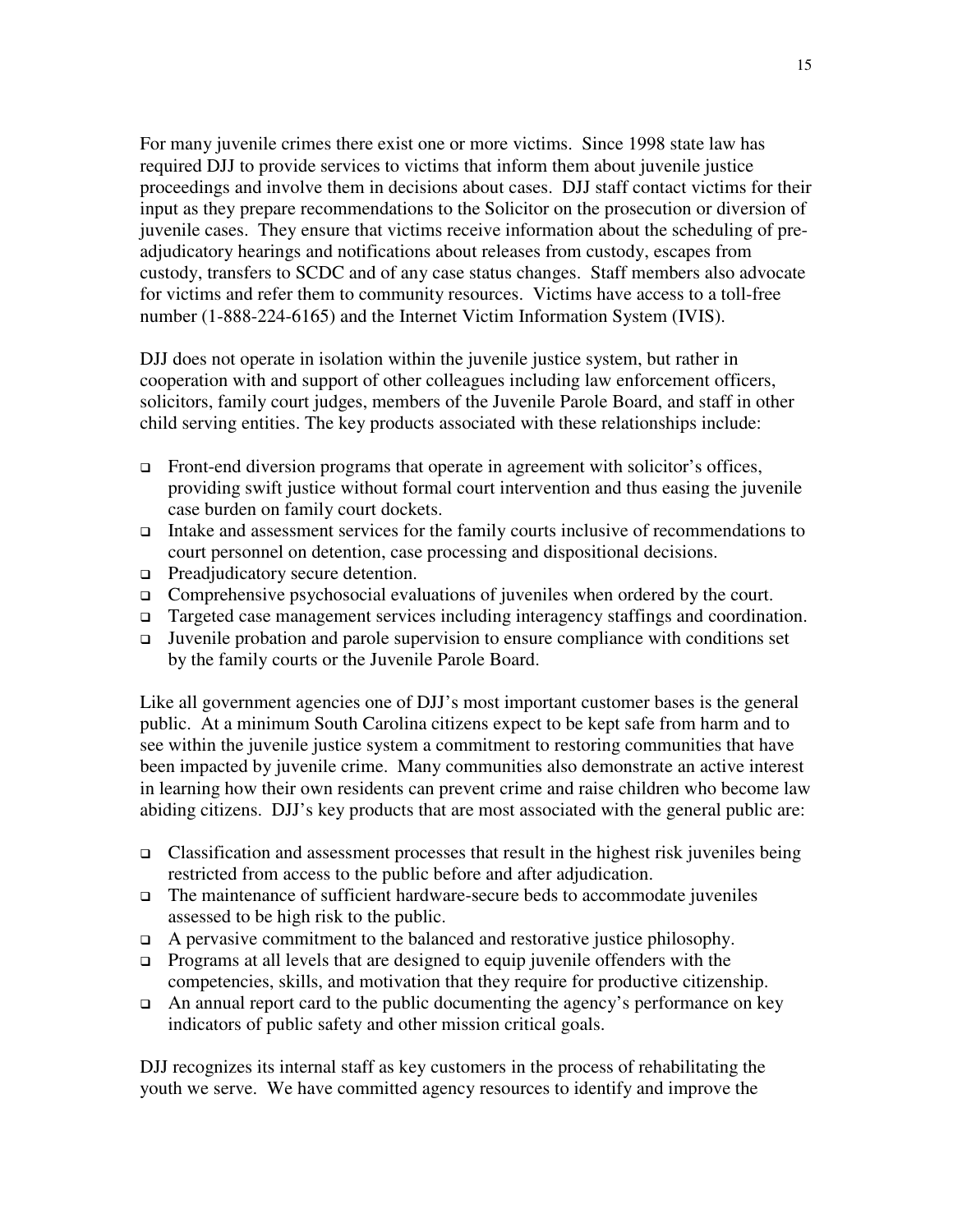services provided by our staff that supports this process. One way we have begun to improve services is through internal customer surveys. Last year we completed internal customer survey projects in such areas as Staff Development and Training, Policy Management, Public Affairs and Legal Services. Some of the indicators of the surveys include:

- 92.1% of staff support DJJ's website
- A majority of staff are completely satisfied with the agency's training offerings
- 88.2% of staff use the policy manual that is online
- 92.6% of staff receive a very timely response when they have a legal question

Further suggestions by staff who responded to the surveys give the agency opportunities to improve our internal processes.

In addition to its customer base DJJ recognizes key stakeholders that have a vested interest in the performance of South Carolina's juvenile justice system. These include, in particular, the Governor's Office and the State Legislature. The Governor's office provides oversight of DJJ as a cabinet agency to ensure that its leaders are responsive to the needs of the people of South Carolina and good stewards of taxpayer dollars. Similarly the Legislature, as the agency's main funding source, expects an accountable system that is sensitive to constituent concerns. Both entities expect DJJ to lead the way in formulating rational and informed juvenile justice policy for the state.

## Key Suppliers

- 1. State-appropriated resources from the General Assembly.
- 2. Federal and state level resources
	- ♦ U.S. Department of Justice (JAIBG, VOITIS, and VOCA funding and technical assistance grants)
	- ♦ U.S. Department of Agriculture (School Lunch/Breakfast Program)
	- ♦ U.S. Dept. of Education (IDEA and Perkins Act monies)
	- ♦ S.C. Dept. of Health and Human Services (Medicaid Reimbursement)
	- $\bullet$  S.C. Dept. of Education (EFA and EIA funding; 21<sup>st</sup> Century Learning Grant)
	- ♦ U.S. Department of Labor (Workforce Incentive Act monies administered through the State Workforce Incentive Act Board and SC Department of Commerce)
- 3. Specialized contractual vendors.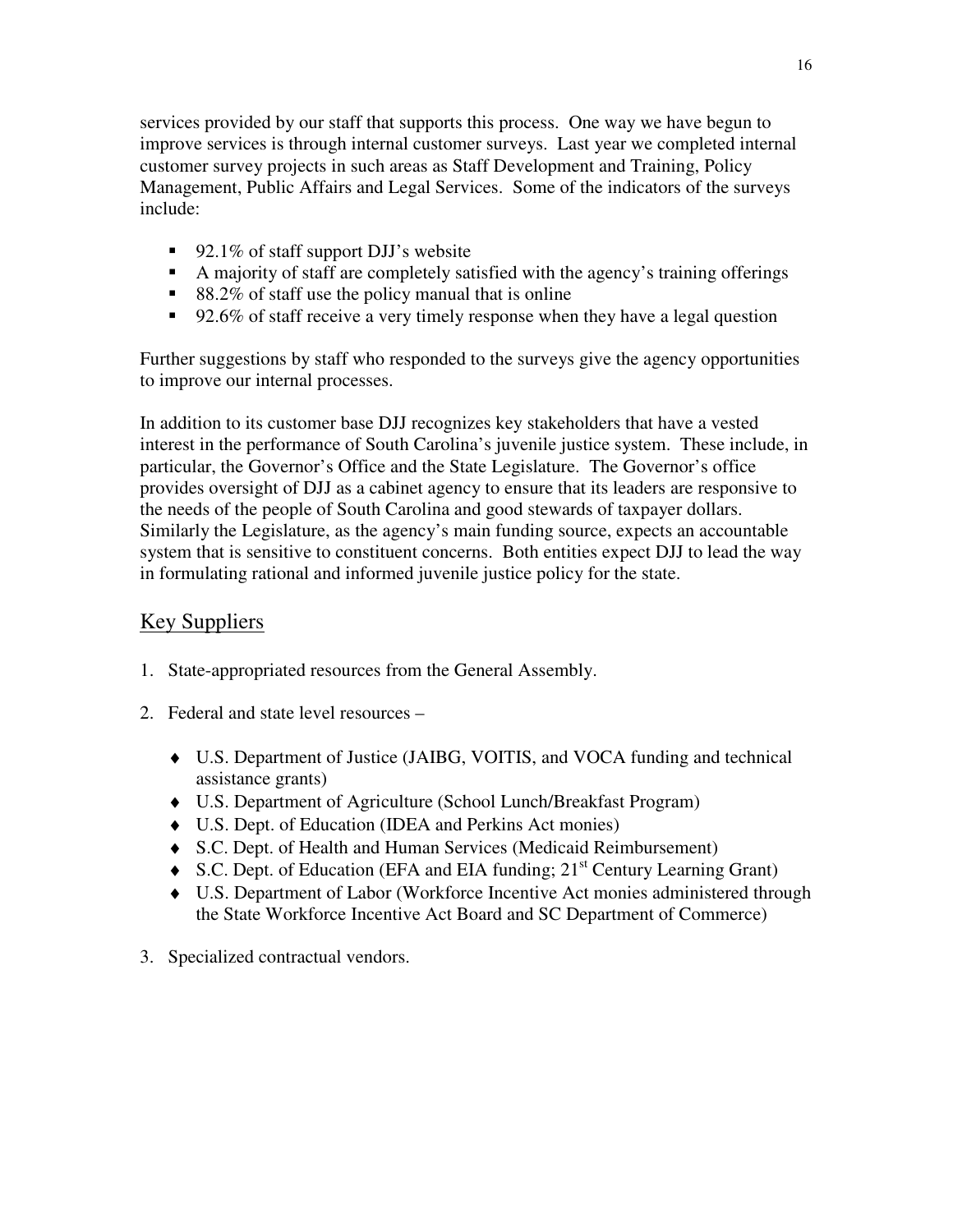

#### **DIVISION OF COMMUNITY SERVICES**

•**Regional Offices - Field Operations**  •**Community Residential Services**  •**Community Alternatives**  •**Community Justice**  •**Consultation & Evaluation Services** 

## **DIVISION OF REHABILITATIVE**

**SERVICES** •**Institutional Management**  •**Clinical & Professional Services**  •**Health Services**  •**Rehabilitative Support Services**

#### **OFFICE OF POLICY AND PLANNING**

•**Research & Statistics**  •**Program Development**  •**Grants & Evaluation**  •**Planning**  •**External Relations** 

#### **OFFICE OF THE INSPECTOR GENERAL**

•**DJJ Police**  •**Internal Affairs**  •**Internal Audits**  •**Compliance & Inspections**  •**Juvenile & Family Relations**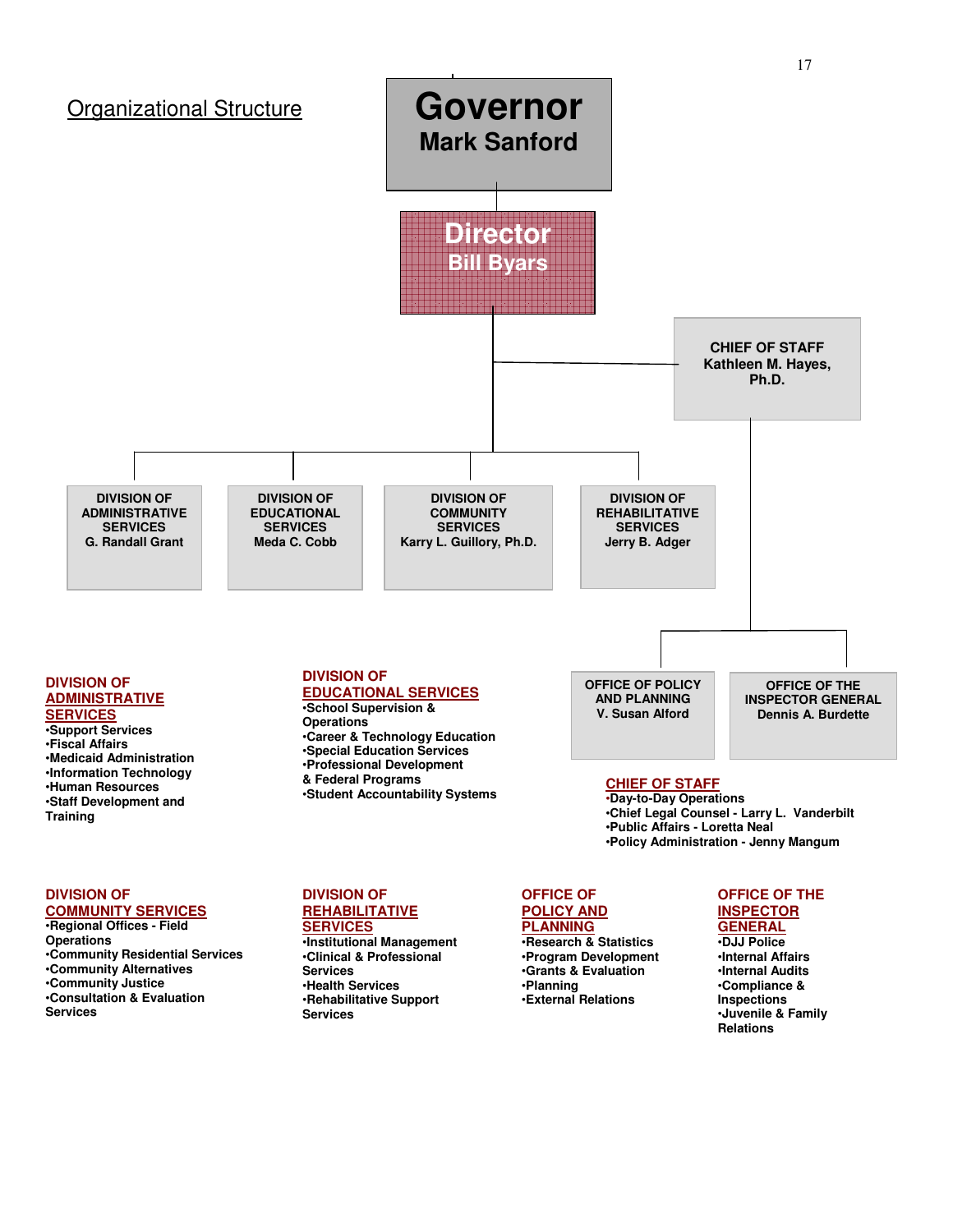## Key Strategic Challenges

- ♦ Funding for improving conditions of confinement through housing replacement
- ♦ Developing a culture that is holistic, youth and family focused and at the same time provides public safety
- ♦ Enhancing and expanding partnerships to meet the juveniles program needs
- ♦ Adequately addressing the needs of victims of crime

## Organizational Structure

- ♦ The Office of the Chief of Staff The Office of the Chief of Staff provides oversight of the day-to-day operations of the agency. This office includes legal counsel, public affairs, and policy administration. The Inspector General and the Associate Deputy Director for Policy and Planning also report to the Chief of Staff.
- ♦ Division of Administrative Services This division's overarching functions include fiscal affairs, human resources, support services, fleet management, grounds management, Medicaid administration, staff development and training, and information resource management.
- ♦ Division of Educational Services This division provides and oversees education programs in support of populations in DJJ residential facilities. The DJJ school district includes fully accredited schools within the Broad River Road complex as well as satellite programs at the three evaluation centers and the Detention Center. The school district also offers vocational courses, school to work development courses, and extensive special education services.
- ♦ Division of Community Services This division's services include county-level case management supervision at 43 county offices throughout the state, residential diagnostic evaluations at three regional evaluation center, pretrial juvenile detention at the states only central detention center, community psychological evaluations and assessments, prevention and early intervention services, victim services, communitybased residential services at several facilities around the state, and community justice services. All of the 25,820 juveniles served by the agency begin the juvenile justice process in community services' 43 county offices.
- ♦ Division of Rehabilitative Services This division provides care and treatment to that segment of the committed population confined within the Broad River Road Complex. The division is composed of four functional areas: Institutional Management, Clinical and Professional Services, Support Services, and Health Services. In addition to the management of the three campuses within the Complex, the division is responsible for clinical oversight of professional treatment services, classification services, and primary and specialty medical and dental care.
- ♦ The Office of Policy and Planning The Office of Policy and Planning supports all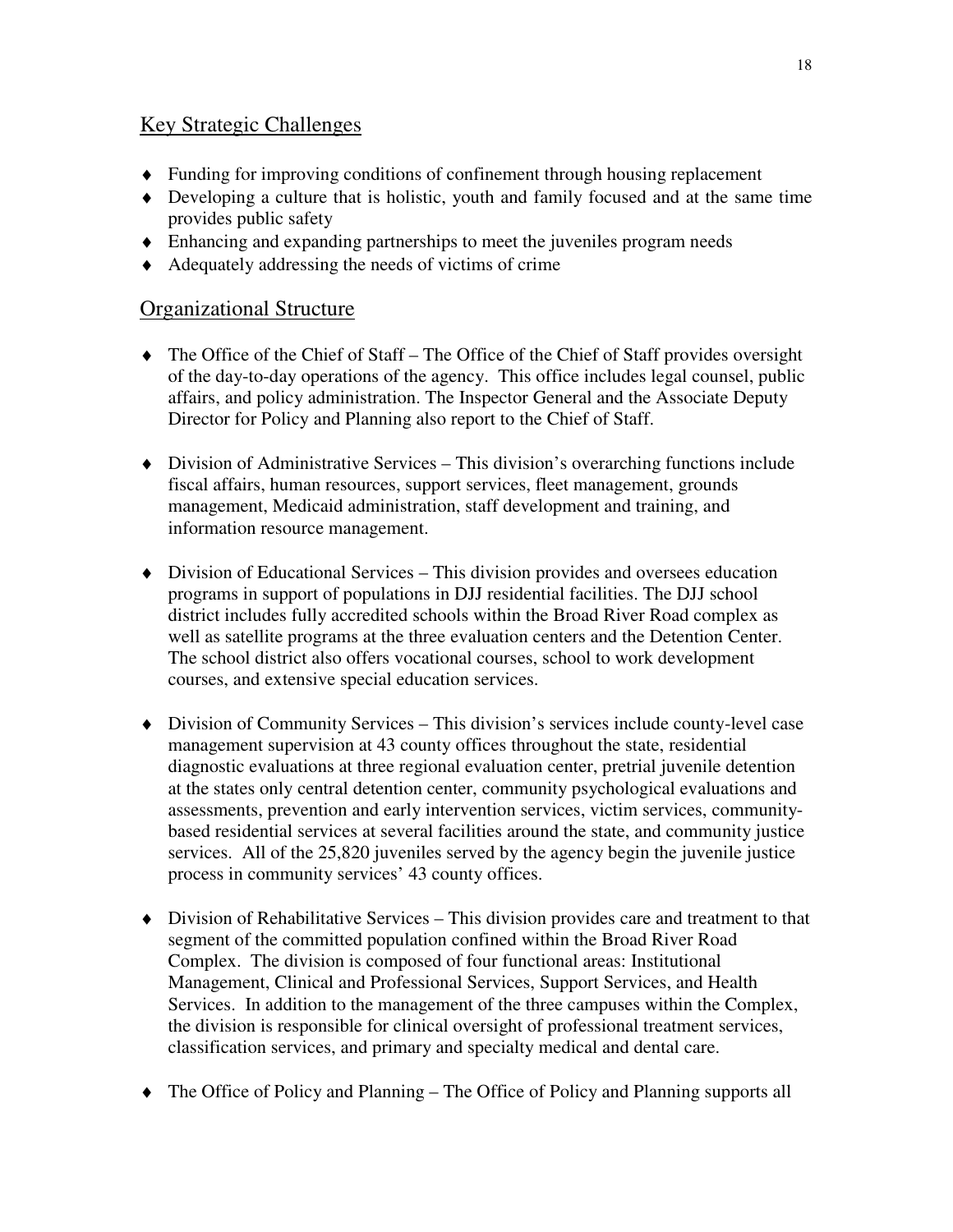agency divisions in five functional areas – program development, grants development, research and statistics, external relations and strategic planning. The office's twofold mission is to plan and implement effective juvenile programs/services and provide the necessary information to manage resources effectively for quality service delivery.

♦ The Office of Inspector General – DJJ's Inspector General ensures compliance with applicable state and federal laws, regulations, and policies and promotes professional accountability within the agency. Functions of the Office of Inspector General include the DJJ police, investigations, internal audits, compliance and inspections, and juvenile and family relations.

## **Section III – Elements of the Malcolm Baldrige Award Criteria**

### Category 1 – Leadership

*Organizational Leadership:* The senior leadership in the agency includes the Director, Chief of Staff, four deputy directors in the areas of Administrative Services, Community Services, Rehabilitative Services, and Educational Services, the Associate Deputy Director for Policy and Planning, the Inspector General, Chief Legal Counsel, and the Public Affairs coordinator.

- *1. How do senior leaders set, deploy, and ensure two-way communication for:* 
	- *a. Short- and long-term direction?* Senior leadership sets and deploys short and long-term direction through the agency mission statement and key planning processes, which are revisited and reformulated annually in a deliberately orchestrated and inclusive process. The goals identified in the Agency's Strategic Plan for 2005-2006 have been achieved in timely fashion, as highlighted in the accomplishments section of the Executive Summary. This plan, which is updated annually with wide input from management staff, projects out to fiscal year 2013 for certain projects of an incremental, long-term nature such as replacement of housing units within the Broad River Road complex. The strategic plan is a key mechanism for the attainment of specific goals within the DJJ administration's overarching systemic reform initiative whose aim is to create a more responsive, accountable, and effective juvenile justice system.
	- *b. Performance expectations?* The Director believes that excellence can be achieved only by enlisting and empowering employees at all levels within the organization. He began his administration with a determination to achieve far reaching systemic reforms that will improve the outcomes of young people under the agency's care, and in so doing, to improve the safety of South Carolina's communities. Using a cross-divisional team approach, he and his senior staff provide abundant opportunities for employees to participate in decision making through carefully tasked working committees. One such committee is performing the detailed planning required to successfully launch an intensive supervision initiative that will affect 23 counties in the fall of 2006. The committee method showcases the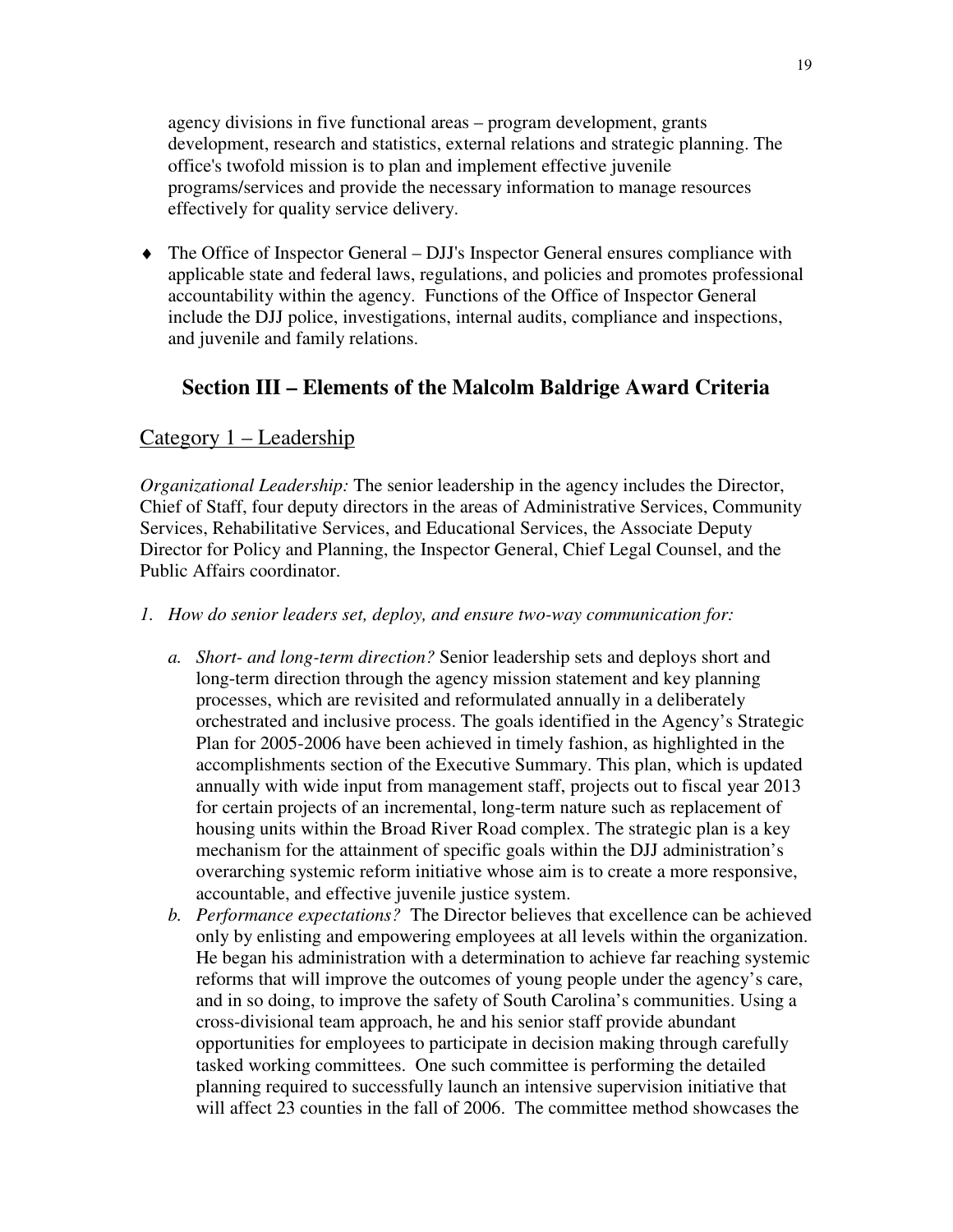depth of talent within the agency workforce and helps to identify/develop potential future leaders. Fully committed to an open and publicly accountable administration the Director also has elected to participate in certain initiatives such as the national evaluation of the federal intensive aftercare program, the national BARJ report card, and the performance based standards project of the Council of Juvenile Corrections Administrators. This position delivers a clear message that DJJ employees will strive toward the highest standards, measure their progress, be self critical, and operate in a continuous improvement mode.

- *c. Organizational values?* Senior management developed an organizational value statement that supports the accomplishment of the agency's mission. The organizational values are trust, honesty, respect, integrity, loyalty, and diversity. These values are reinforced in employee orientation and other agency training.
- *d. Empowerment and Innovation?* DJJ places a high premium on empowerment and innovation. The DJJ Director views himself and his executive team as catalysts for change. He identifies five essential components in the change process. The first is a strong knowledge base on the issues to be addressed. Secondly, there must be a vision for improvement or resolution. Along with knowledge and vision comes salesmanship or the ability to engage others internal and external to the agency in effecting change. As change moves forward, selecting and tasking the right people for leadership roles is a critical component. Finally, as the vision comes to fruition the people involved must be acknowledged and receive credit for their hard work. The Director's vision for reform reflects his broad knowledge of systemic juvenile justice issues and national best practice models that can be adapted to South Carolina. He and his executive team have successfully marketed that vision at every available forum both within the agency and externally to state policymakers. He has empowered employees to lend their expertise in making changes effectively and efficiently, and has acknowledged the contributions of staff and supporters by publicly recognizing their good work. Each component of the change process has been an exercise in asking the right questions, assessing the strengths of staff, and building upon the positives that always exist in a large and diverse agency. By creating a climate that allows employees to embrace change rather than fear it, the Director is achieving his goal of systemic reform with ownership and buy-in from all levels within the organization.
- *e. Organizational and Employee Learning?* Since 2003-2004 DJJ has emphasized workforce planning, developing leadership cohorts of employees to step in as anticipated retirements occur through a senior manager selection process. Leadership development and career path issues are being addressed through an interdisciplinary Workforce Planning Initiative that has researched these areas, identified/expanded core supervisory and leadership development courses, and developed a career progression for DJJ security officers. The intensive supervision initiative beginning in 2006-2007 will help to create a parallel career ladder for experienced community specialist staff in the DJJ county offices. In 2005-2006 there were three key areas of emphasis in employee learning: 1) crossdivisional training for both new hires and seasoned staff to develop a greater appreciation among all employees of the diverse functions that staff perform across the agency, 2) advanced teamwork training through Clemson University's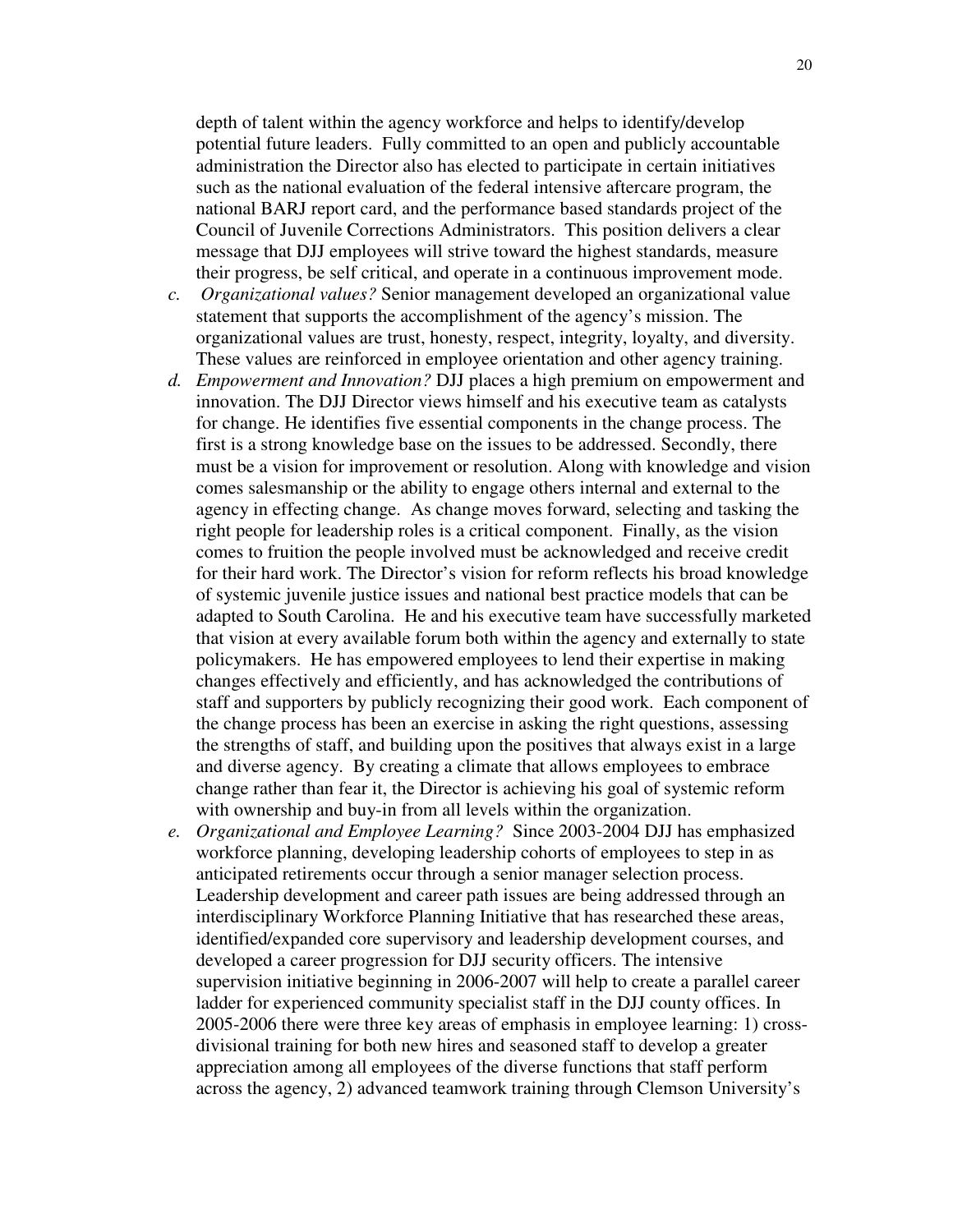Youth Learning Institute for interdivisional/interdisciplinary teams that work closely together in providing services and education to juveniles; and 3) training on gender-responsive services for girls, using national experts to instruct appropriate staff in the best therapeutic methods for working with young women.

- *f. Ethical Behavior?* As a child-serving agency DJJ holds its employees to the highest standards of ethical behavior. Staff members, in their demeanor and appearance, are expected to serve as positive role models for the youth under DJJ care. One of DJJ's published organizational values, "Integrity," calls upon all staff to behave in an ethical manner that is consistent with their beliefs and words. One area that has received executive attention is DJJ's security staff and their new code of conduct called CLASS. CLASS stands for commitment, leadership, accountability, service and standards. DJJ also addresses the issue of a code of ethics in policy, which confirms the agency "expects its employees to be honest, to respect the dignity and individuality of human beings and to demonstrate a commitment to professional and compassionate service." Moreover, procedural guidelines address the areas of "Relationships with Juveniles, Colleagues, other Professionals, and the Public," and "Professional Conduct and Practices."
- *2. How do senior leaders establish and promote a focus on customers and other stakeholders?* Drawing from its statutory mandates and its position within the justice system and state government, DJJ defines its customer base and constituency in a highly inclusive manner. Within the Inspector General's Office the Juvenile and Family Relations section responds to juvenile grievances and the concerns of families, serving in an investigative capacity and an ombudsman-like role for these customers. DJJ also uses surveys and focus groups to assess strengths and problem areas within specific customer groupings such as staff members, parents of juveniles, victims of juvenile crime, and the juvenile offenders themselves. DJJ considers its own staff to be customers of the agency and this year embarked upon a series of internal customer satisfaction surveys to examine key administrative support functions. Moreover, the Performance Based Standards (PbS) project requires biannual self-report surveys of youth and staff in facilities as one measure of safety and general well being. PbS enables DJJ to compare its facilities internally and to benchmark them individually and collectively against a national average. More broadly, comprehensive assessment processes occurring at all key decision points of the juvenile justice system enable DJJ to respond effectively to the needs of the youth and families that it serves. The Director, by his own example, encourages management staff to be broadly inclusive of customers in appropriate activities and planning processes.
- *3. How does the organization address the current and potential impact on the public of its products, programs, services, facilities, and operations, including associated risks?* The Department's senior leadership and staff are fully cognizant of their responsibilities to promote public safety, be responsive to the victims of juvenile crime, improve the futures of the offenders under their care or supervision, and act as good stewards of public funds. Through a comprehensive system of assessment and classification at all key decision points within the juvenile justice system, the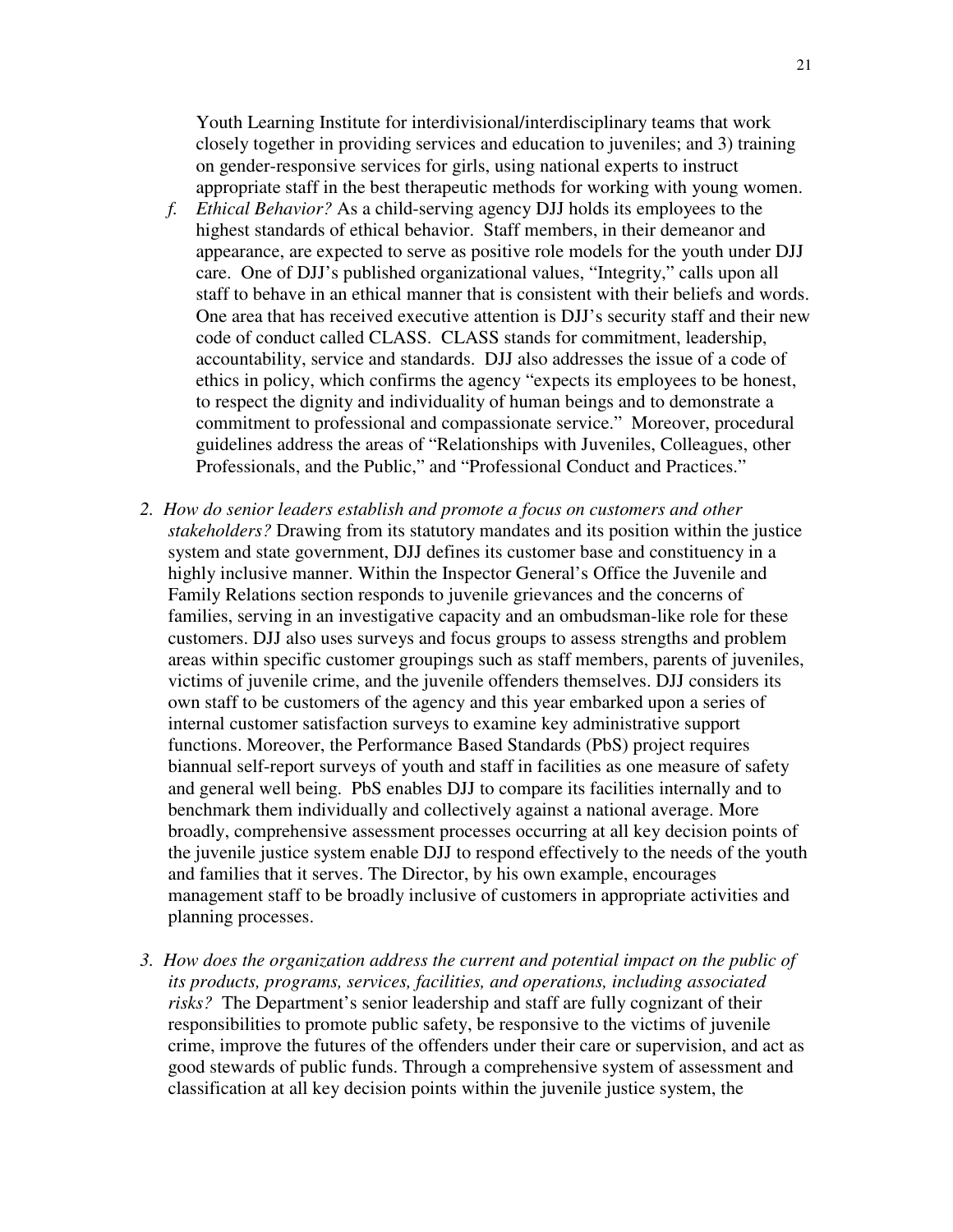Department ensures to the best of its ability that juvenile offenders who pose a threat to the public are securely maintained and restricted from access to the community. In embracing the balanced and restorative justice as its underlying principle, the agency emphasizes the accountability of individual juveniles for the impact of their crimes on victims and communities. Through its second year of participation in the national BARJ report card initiative DJJ has invited public scrutiny of the results it is achieving for crime victims, communities, and the juvenile offenders themselves. Accountability also is reflected in the agency's determination to carry out its mandate to rehabilitate juvenile offenders. DJJ endeavors to improve offender outcomes through education, treatment, employability skills, and decision making skills, thereby enhancing the safety of communities by returning to them youth who are capable of productive and responsible citizenship.

- *4. How do senior leaders maintain fiscal, legal, and regulatory accountability?*  Senior leaders regularly consult DJJ's legal office for consideration of legal ramifications associated with major program initiatives, and prior to taking any action or making any major decisions which could impact upon the agency or juveniles. Such consultations have, when necessary, included seeking opinions from the South Carolina Office of the Attorney General. The legal office is located within the Director's Office, where the chief legal counsel reports to the Chief of Staff. Fiscal accountability is maintained through a comprehensive system of audits and internal controls. DJJ's fiscal transactions are scrutinized by the State Auditor's Offices. For the third year in a row, the agency's financial audit found no major exceptions. Moreover, for the  $2<sup>nd</sup>$  year in a row, SCDJJ ranked first among law enforcement agencies and  $3<sup>rd</sup>$  among large agencies in reaching its Equal Employment Opportunity/Affirmative Action (EEO/AA) goals. This information was published in the State Human Affairs Annual Report to the General Assembly (February 2006).
- *5. What key performance measures are regularly reviewed by senior leaders?* Senior leaders regularly review key performance measures, using this information for responding to internal issues and questions from external sources such as the legislature, as well as for strategic and long term planning purposes. Population levels in facilities and placements receive daily monitoring to determine "hot spots" for seasonal overcrowding and utilization levels in the alternative programs. After the federal lawsuit concluded in December 2003 the Director determined that the agency would continue the incident reporting system set in place when the agency was under court supervision. Incident data reports thus continue to receive the same level of internal scrutiny and response that occurred during the lawsuit period, when the federal court required monthly reports. The Director regularly reviews the juvenile grievances in facilities/placements, types of issues revealed in the grievance process, and the results of these investigations. Other examples of key measures that receive regular attention from the senior leadership include population projections, which are updated annually, budget/expenditure patterns within and across divisions/offices, workload/caseload ratios, and Medicaid reimbursement for placement, treatment, targeted case management, and wraparound services. The Director, his senior leadership staff, and the Facility Standards workgroup also study the results from the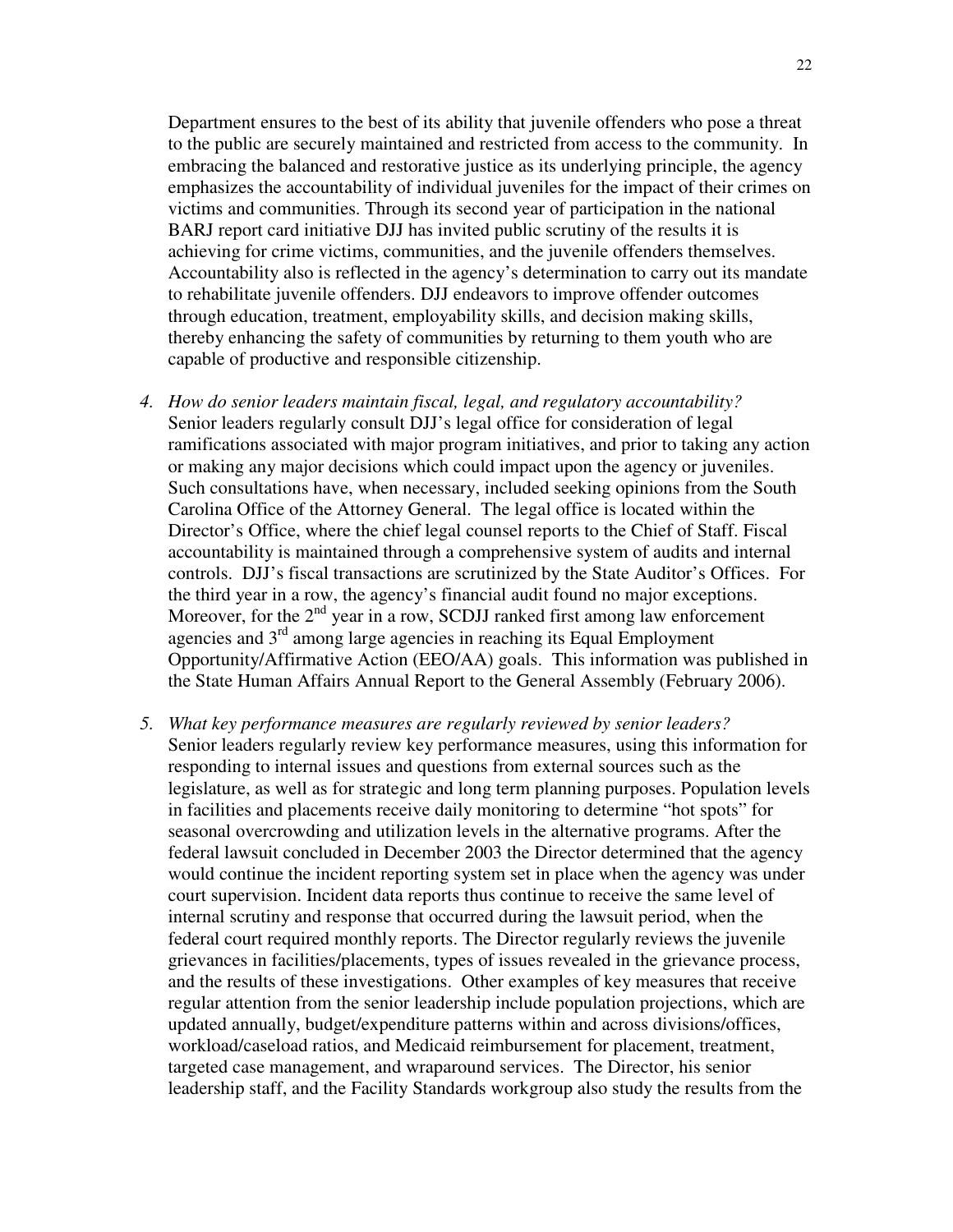Performance-based Standards measurement process (October and April are data collection months), juvenile and family grievances, staff and juvenile incidents, education, treatment and security measures to ensure consistent improvement in key areas of operations and management.

- 6. *How do senior leaders use organizational performance review findings and employee feedback to improve their own leadership effectiveness and the effectiveness of management throughout the organization?* The Director exemplifies a "hands-on" and "open door" approach to the communication of priorities and the investigation/resolution of issues, making deliberate opportunities to communicate directly with staff at every level in the organization and with the juveniles under agency care. He holds his senior leadership to the same standard of accountability. The Agency's Executive Management Team assembles weekly in an open meeting where the attendance of subordinate staff is encouraged and practiced. This provides a consistent forum for communicating priorities, airing issues, strategizing improvement plans, monitoring progress on identified issues, problem areas, or initiatives, and assessing organizational performance across divisions in a continuous improvement mode. Agency senior managers meet quarterly to receive a briefing from the Director on the status of the agency including legislative and major policy initiatives, and to review progress toward goals outlined in the strategic plan. Another tool utilized by agency leadership is the agency's newsletter that highlights events, leadership successes and is a forum for communicating employee accomplishments. Last year DJJ completed internal customer survey projects in such areas as Staff Development and Training, Policy Management, Public Affairs and Legal Services.
- *7. How do senior leaders promote and personally participate in succession planning and the development of future organizational leaders?* The senior leaders of DJJ are committed to working in a manner that has the potential to support and develop many of our future leaders. The Director has selected a workgroup that focuses on workforce development. The executive management team approved two leadership development cohorts of front-line managers and senior managers while providing development opportunities through mentorship, leadership training, job shadowing, and special project assignments. The agency has successfully advanced 16 members of these two cohorts since the inception of this program. The Director has continued to support updates on succession and workforce development planning during weekly Executive Management meetings and Senior Manager Forums.
- *8. How do senior leaders create an environment for performance improvement, accomplishing of strategic objectives and innovation?* In management philosophy the senior leaders of DJJ are outcome focused, working in a continuous improvement mode. The Director has identified four strategic goals, which taken as a whole comprise a reform package for the juvenile justice system. These include strengthening community alternatives and supervision, improving conditions of confinement within the Broad River Road Complex, exploring partnerships for funding and programming specifically tied to DJJ services and needs, and increasing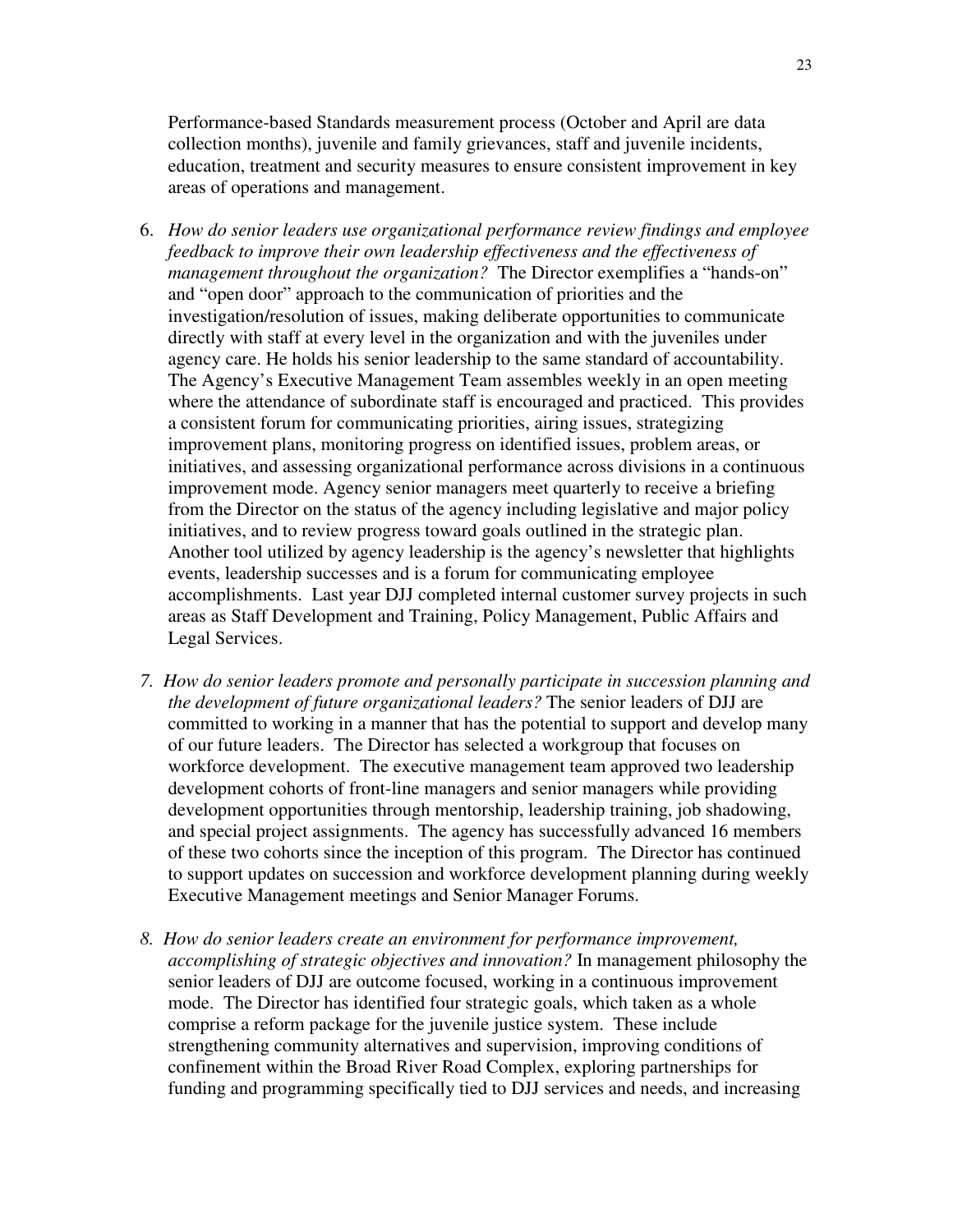the employability of juveniles. The goals are supported through specific, divisionassigned outcomes in DJJ's strategic plan and through its annual budget allocation and request processes. They are widely communicated throughout the agency in regularly scheduled manager meetings, new employee orientation, the employee newsletter, and in the content of the agency website. Through the normal executive and legislative processes that result in a state budget each year, organizational priorities are communicated in writing and in conference with key external stakeholders and committees.

*9. How does senior leadership actively support and strengthen the community? Include how you identify and determine areas of emphasis.* DJJ senior leadership recognizes that its primary role in strengthening the community is to redirect the lives of young people who come to the attention of the juvenile justice system. To that end the Director and his managers are comprehensively "rethinking" juvenile justice with a focus on front-end programs that yield better results for juveniles. Understanding the importance of having ownership at the local level in programs that address the problems facing young people, DJJ has actively sought community involvement in the development of Teen After-school Centers. These mentoring programs now exist at numerous sites around the state thanks to partnerships with faith-based and eleemosynary organizations, and to the support of DJJ partners in the higher education community. DJJ also calls upon citizen volunteers to provide work sites for restitution and employability programs, to supervise lower risk juvenile probationers on a one-on-one basis, and to join with the agency in many other capacities that promote youth well-being.

## Category 2 – Strategic Planning

- *1. What is your strategic planning process, including KEY participants, and how does it account for:* 
	- *a) Your organization's strengths, weaknesses, opportunities and threats*
	- *b) Financial, regulatory, societal, and other potential risks*
	- *c) Shifts in technology or the regulatory environment*
	- *d) Human resource capabilities and needs*
	- *e) The opportunities and barriers you described in the Executive Summary*
	- *f) Business continuity in emergencies*
	- *g) Your ability to execute the strategic plan*

The Department of Juvenile Justice's strategic plan is an integrated document that aligns with its mission and statutory responsibilities, its budget request, its internal budget allocation process, the Director's performance appraisal, and the annual Accountability Report. The strengths of this planning process are its inclusiveness of all agency divisions and offices. It is organized by chronological outcomes and expected completion dates, with each outcome being assigned to one or more divisions and/or offices. Another key strength of this process is the support in developing strategic initiatives from agency partners such as Friends of Juvenile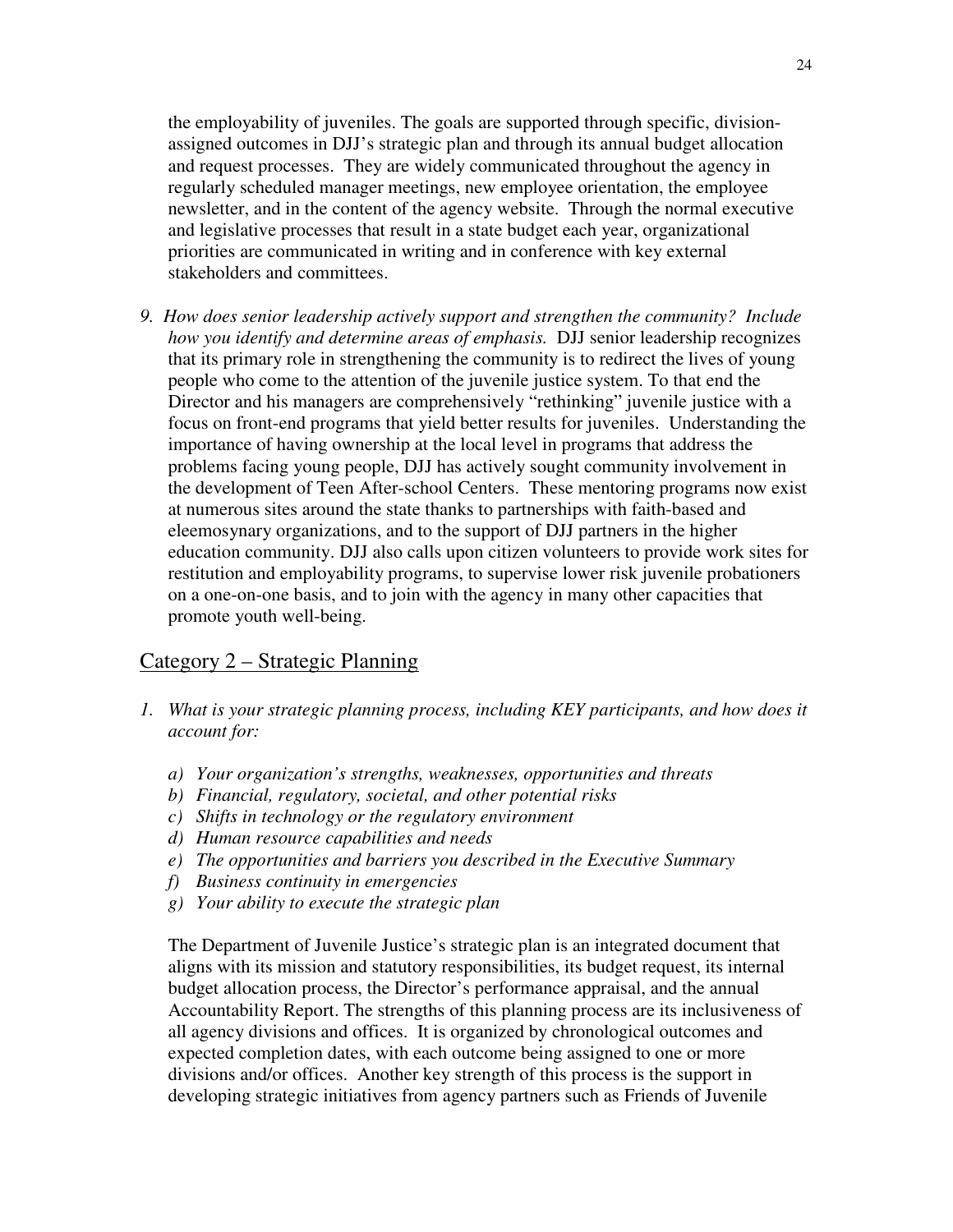Justice, the DJJ-Clemson Steering Committee, the USC's Children's Law Office, and other state agencies such as DMH, DSS, and DHHS. As such it provides a straightforward point of reference to reflect on present and approaching years, and to gauge agency progress toward meeting its four key strategic goals. The process focuses on both the expectations and needs of customers and potential financial, societal, and other risks. The practical considerations of human resource, operational, and contractor/partner capacities come into play through the development of customized division and office-level outcomes. DJJ focuses on eliminating the barrier of staff perception that ideal or at least adequate conditions have been accomplished since being removed from the Federal Law suit by maintaining the Facilities Standards Workgroup. The Facilities Standards Workgroup is a central agency team that helped implement successful innovations and process improvements to conditions of confinement and services that are integral to the rehabilitation process for the youth we serve. Permanent improvement funding in order to complete the replacement of obsolete residences within the BRRC is at the forefront of the agencies budget requests and adequate funding is approved for the first of two new housing units.

DJJ relies primarily upon its Research and Statistics Section within the Office of Policy and Planning for data collection and analysis relative to the strategic planning process and the agency's Senior Planner facilitates annual updates. This research work group routinely publishes longitudinal comparisons of agency populations and workloads over time and at various levels of detail (state, region, and county). Staff members also generate and update population projections, collect data and information from other states or jurisdictions for comparison purposes, and profile specific target populations for an informed program development process.

*2. What are your key strategic objectives?* In conjunction with the Governor's Office, DJJ has developed four broad strategic goals/objectives that are achievable over a three to four year period of time as a reform package for South Carolina's juvenile justice system. These are listed beside the related actions/initiatives for the year 2005-2006 on the Strategic Planning Chart that follows. The first objective is to strengthen community alternatives and supervision. This objective reflects the administration's commitment to focus on the front end of the juvenile justice system in seeking to create a continuum of community based programs that bolster local supervision capacity and reduce the need for costly periods of confinement in large facilities. A second objective is to improve conditions of confinement and services within the Broad River Road Complex of facilities, aimed at exceeding minimal "constitutional" standards to achieve more positive results for juveniles and their families. The third objective is to explore partnerships for funding and programs specifically tied to DJJ services and needs. This objective is responsive to operational, program development, and permanent improvement issues that may be beyond the scope of regular funding streams. The last objective, increasing the employability of juveniles, crosses all DJJ service divisions (Community Service, Rehabilitative Services, and Education). It aligns with the Balanced and Restorative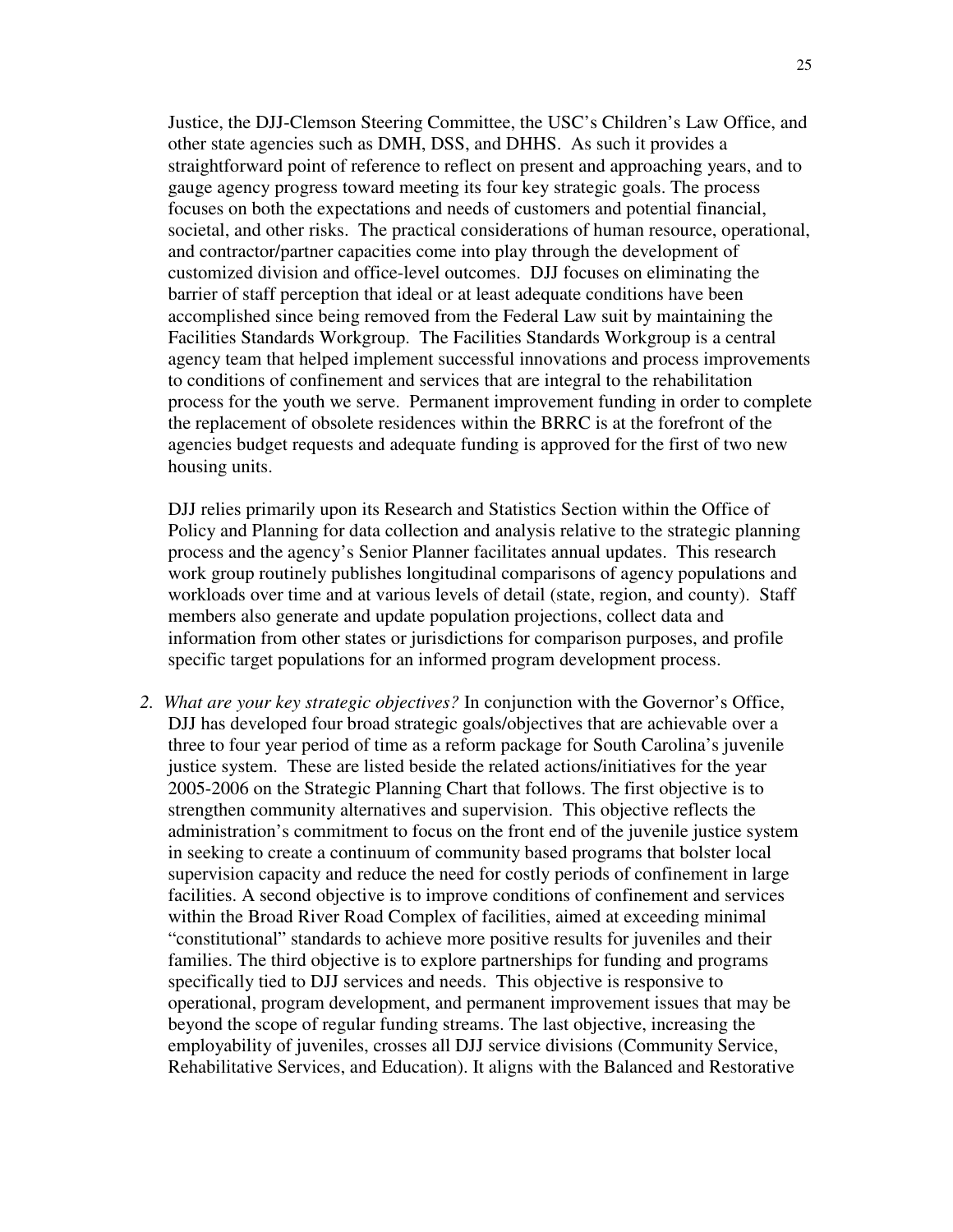Justice principle of competency development to improve the likelihood that juvenile offenders will become law-abiding citizens.

*3. What are your key action plans/initiatives?* DJJ's key action plans/initiatives for 2005-2006 are depicted in alignment with the applicable program title and the strategic planning goals they support. One of the most significant actions/initiatives this year in terms of the Agency's future development is the continued collaboration with the Friends of Juvenile Justice as a means of providing alternative resources to support DJJ's mission and strategic goals. This community support type organization is conducting marketing campaigns to meet the needs of the future Community Connections Center, providing furnishings for the new Girls Transition Home and the design of a new highly secure front entrance to the Broad River Road Complex.

DJJ also met its goal of substantially increasing the number of day treatment and after-school programs for youth under supervision in the community from 12 to 17. Partnerships with the faith-based community, other organizations, and higher education as well as federal funding support for after-school employment programs assisted the agency in meeting this goal. Broad-based and diverse partnerships also have been critical in DJJ's targeted efforts to improve gender-responsive services to the female residents of the Broad River Road Complex.

In 2005-2006 DJJ identified federal VOITIS (Violent Offender Initiative Truth in Sentencing) monies to develop transitional housing within the Broad River Road complex, beginning with a female housing unit that has been designed and will be ready for occupancy in 2007. The purpose of transitional housing is to provide an environment in which residents nearing the end of their incarceration can practice independent living skills within a home like environment while still remaining under close custody and supervision.

Another key initiative that addresses one of DJJ's most pressing population issues is detention reform. This year the agency began working with the Children's Law Office and the Governor's Juvenile Justice Advisory Council to plan and implement pilot programs in two judicial circuits of the state. Two pilot counties in Spartanburg and Lexington have been selected for this juvenile detention reform initiative. These programs will conduct arrest and detention data analysis, employ risk-based criteria in detention decision-making and develop alternatives to secure detention for appropriate juvenile offenders using a community grassroots implementation model.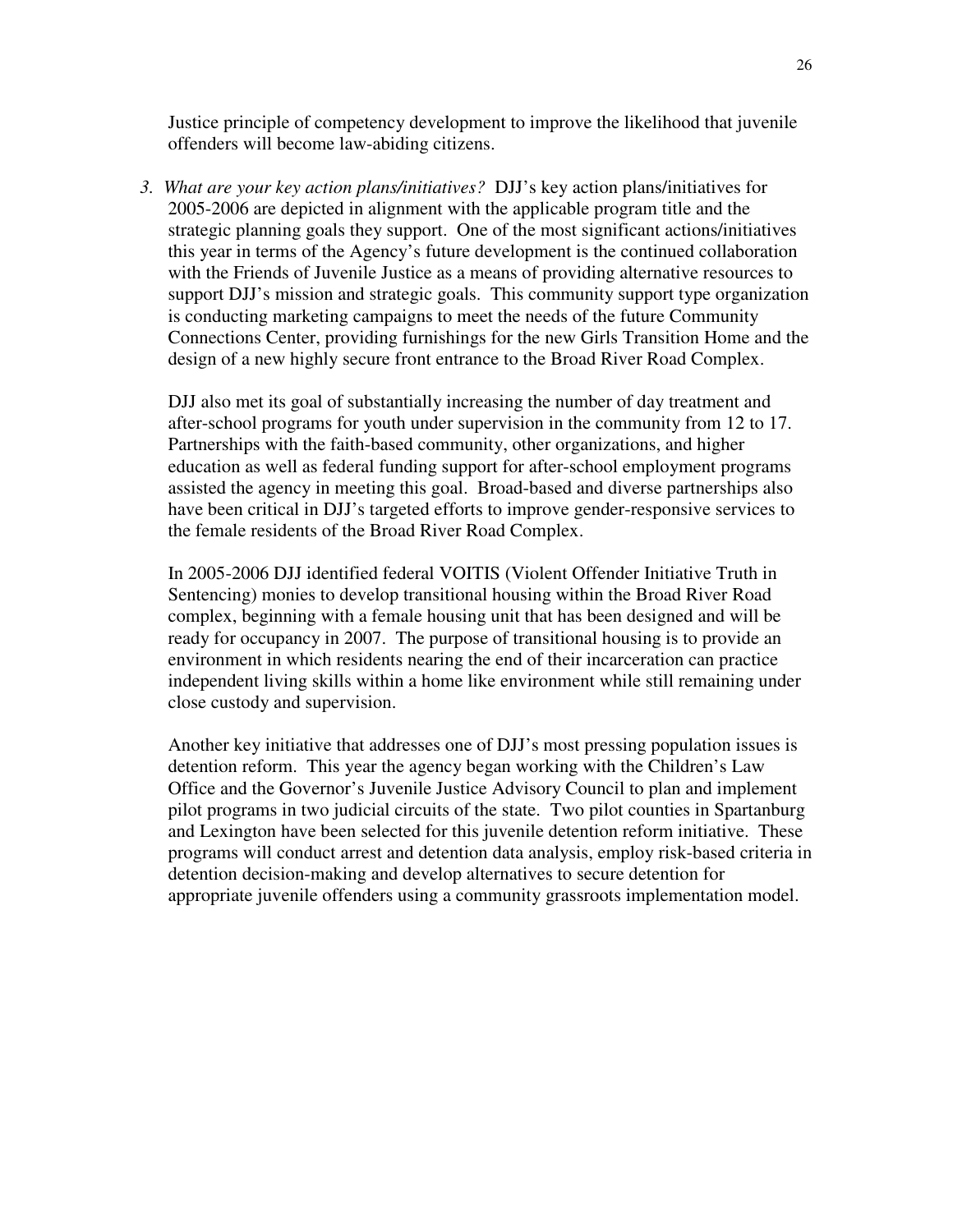| <b>Strategic Planning</b>                                        |                                                                                                                            |                                                                                                                                                                                                           |                                                    |
|------------------------------------------------------------------|----------------------------------------------------------------------------------------------------------------------------|-----------------------------------------------------------------------------------------------------------------------------------------------------------------------------------------------------------|----------------------------------------------------|
| Program                                                          | <b>Supported Agency</b>                                                                                                    | Related FY 04-05                                                                                                                                                                                          | <b>Key Cross</b>                                   |
| <b>Number</b>                                                    | <b>Strategic Planning</b>                                                                                                  | <b>Key Agency</b>                                                                                                                                                                                         | <b>References for</b>                              |
| and Title                                                        | Goal/Objective                                                                                                             | <b>Action Plan/Initiative(s)</b>                                                                                                                                                                          | <b>Performance Measures*</b>                       |
| I. Parole Division                                               | Not applicable - The Parole<br>Board is a separate agency<br>from DJJ                                                      |                                                                                                                                                                                                           |                                                    |
| II. Administration<br>Division                                   | Explore partnerships for<br>alternative funding and<br>programs specifically tied to<br>DJJ services and needs             | Through Friends of Juvenile<br>Justice develop a marketing<br>campaign for the Community<br>Connections Center, furnishings<br>for the Girls Transition Home<br>and new Front Gate processing<br>facility | Graphs 7.3-1, 7.3-2<br>Chart 7.3-3                 |
| <b>III. Program Services</b><br>(A) Community<br><b>Services</b> | 1) Strengthen community<br>alternatives and supervision<br>and 2) Increase the<br>employability of juveniles               | Increase day treatment/after-<br>school programs for juveniles<br>under DJJ supervision                                                                                                                   | Graphs 7.1-2, 7.1-4, 7.1-5,<br>$7.1 - 6$           |
| III (B) Long-term<br><b>Facilities</b>                           | Improve conditions of<br>confinement and services at the services for females housed in<br><b>Broad River Road Complex</b> | 1) Develop gender-responsive<br>the BRRC, such as Girls Circles<br>2) Pursue funding for<br>transitional housing for males<br>and females                                                                 | Graphs 7.2-1, 7.1-8, 7.1-9,<br>$7.1 - 10$          |
| III (C) Evaluation<br>Centers                                    | Strengthen community<br>alternatives and supervision                                                                       | 1) Increase the proportion of<br>evaluations performed in the<br>community 2) Expand<br>communication access to the<br>community through<br>videoconferencing                                             | Graph $7.1-3$                                      |
| III (D) Detention<br>Center                                      | Strengthen community<br>alternatives and supervision                                                                       | Continue to work with USC's<br>Children's Law Office on non-<br>secure and secure detention<br>options                                                                                                    |                                                    |
| III (E) Residential<br>Options                                   | Strengthen community<br>alternatives and supervision                                                                       | Develop high management beds Graph 7.1-6<br>for males                                                                                                                                                     |                                                    |
| and Safety                                                       | III (F) Juvenile Health Improve conditions of<br><b>Broad River Road Complex</b>                                           | Develop and implement a plan<br>confinement and services at the to replace existing housing units $(7.4-1, 7.5-2)$<br>for males and females                                                               | Graphs 7.2-1, 7.1-7, 7.1-9,<br>Charts 7.4-2, 7.5-1 |
| III (G) Program<br>Analysis/<br>Development                      | Increase the employability of<br>juveniles                                                                                 | Increase and improve treatment<br>services at the BRRC across all<br>disciplines, creating an<br>integrated approach to<br>competency development in<br>juveniles                                         | Graphs 7.1-8, 7.1-10                               |
| III (H) Education                                                | Increase the employability of<br>juveniles                                                                                 | Establish a comprehensive<br>work-release program for youth<br>in the Broad River Road<br>Complex                                                                                                         | Graphs 7.1-8, 7.1-10                               |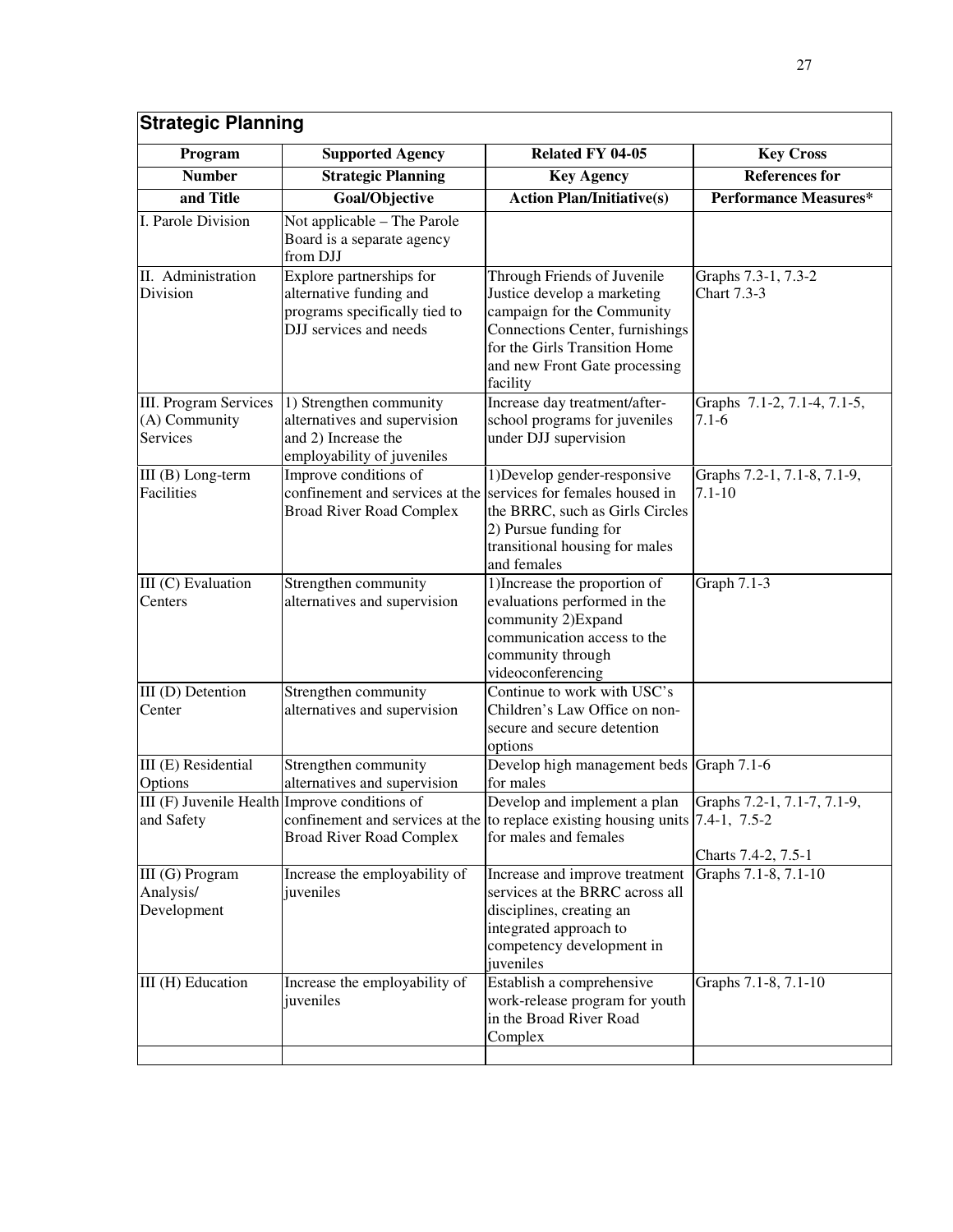- *4. How do you develop and track action plans that address your key strategic objectives?*  The Office of Policy and Planning oversees strategic planning processes within the agency. Executive and senior management staff reviews actions toward strategic objectives on a quarterly and annual basis to determine the extent to which their completion is occurring on schedule. At the beginning of each fiscal year actions toward fulfillment of these objectives undergo revision based upon the previous year's accomplishments and any newly relevant developments. Among the key strategic planning outcomes achieved in fiscal year 2005-2006:
	- ♦ Within Administrative Services, further developing the agency's succession plan through targeted leadership development opportunities for its Leadership Cohorts. Sixteen managers in Leadership Cohorts have been promoted since inception of this program.
	- ♦ Within Community Services, increasing the proportion of evaluations performed in the community rather than in secure custody settings. The proportion of evaluations performed in the community increased by 3% from 2004-2005 to 2005-2006 from (29% to 32%).
	- ♦ Within Community Services, increasing the number of day treatment and afterschool programs for youth in the community from 12 to 17.
	- ♦ Within Community Services, increasing the number of programs focusing on employability from 3 to 5.
	- ♦ Within Rehabilitative Services, strengthening the gender responsive services skills in staff through training and implementation of programs such as Girls Circles and trauma recovery.
	- ♦ Within Community Services and the Director's Office developing a report card to communicate with the public on results relative to DJJ's mission and purpose.
- *5. How do you communicate and deploy your strategic objectives, action plans, and performance measures?* DJJ communicates and deploys the strategic plan through management forums, focused division/office work groups, and implementation of a comprehensive marketing plan to infuse the knowledge throughout the agency. In support of the strategic plan the Office of Policy and Planning within DJJ has developed three agendas that shape and support the strategic goals/objectives. The "research agenda" promotes data advocacy and data based decision making in directing the agency to the types of studies and measurement processes that address knowledge needs within the Department. The "programs agenda" is tied to data derived from the research agenda. Some of the prioritized areas include skill development initiatives, family strengthening, gender-responsive programming for females, the reintegration of incarcerated youth into the community, day reporting and after-school initiatives, and intensive case supervision. The "grants agenda" supports agency development by aligning resources with programs. Grant awards reflect several key areas of emphasis including education services for neglected, delinquent and at risk youth, community victim services initiative, life skills and employment oriented after school programs, TASC (which is a partnership with Public Safety and State Department of Education), reintegration through intensive aftercare programs and strengthening information systems and the information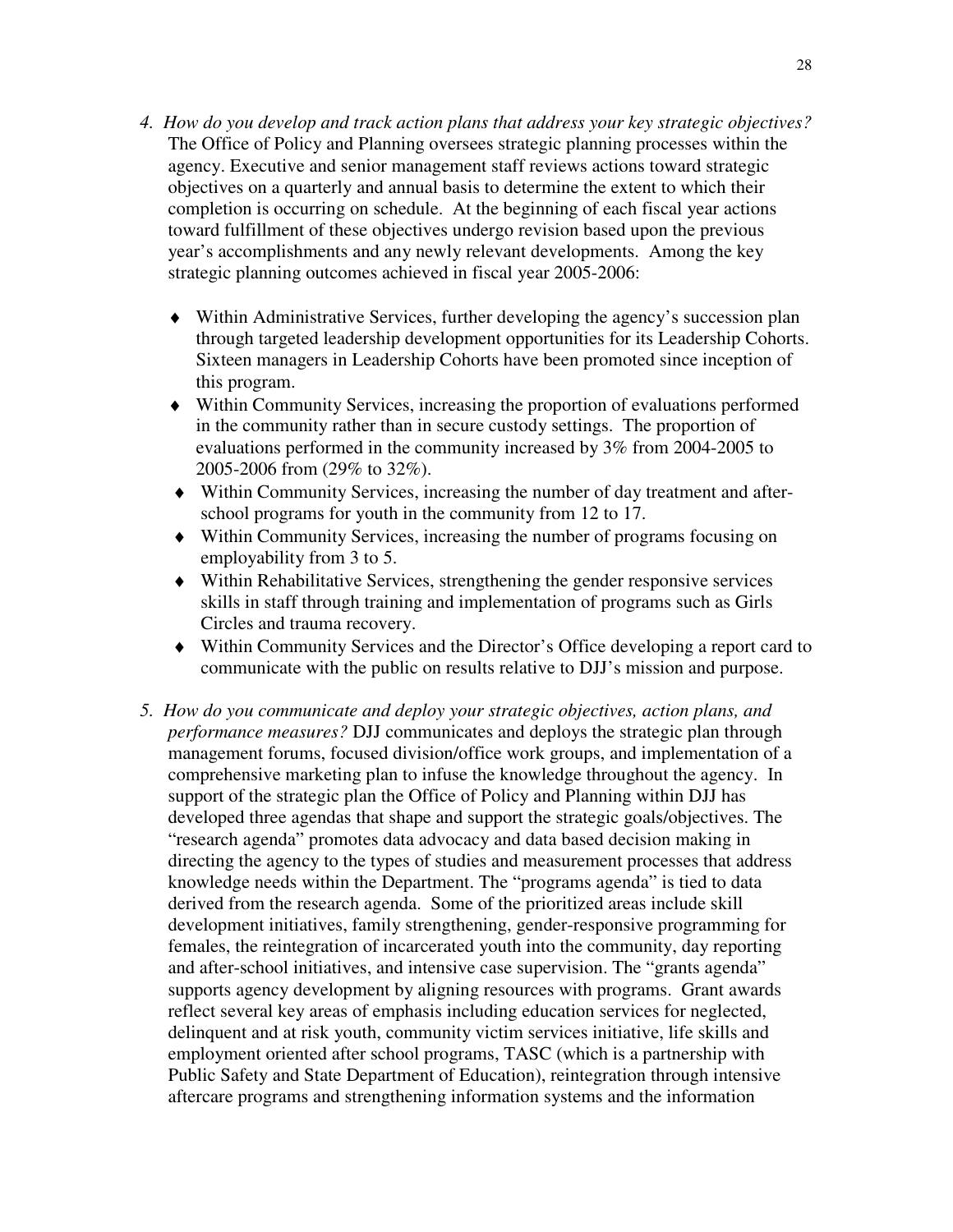technology infrastructure.

- *6. How do you measure progress on your actions plans?* Quarterly updates are prepared by agency senior managers and provided to the Office of Policy and Planning's Senior Planner. Progress towards action plans are put in the agency's progress measurement format and reviewed by the Executive Management Team and presented at quarterly Senior Manager Meetings.
- *7. How do your strategic objectives address the strategic challenges you identified in your Organizational Profile?* The administration continues its commitment to focus on front end services for juveniles and their families by creating a continuum of youth and family interventions programs. Some of these programs include family initiatives such as "Parenting with Love and Limits" and "Choices" for youth. These programs address the challenge of meeting the needs of the youth and their families in the community. Prioritizing the replacement of housing units as one of the key strategic and budget initiatives has proved to be a successful approach for agency leadership. Funding is now available for the first 2 of 10 replacement housing units. The DJJ-Clemson Steering Committee, the partnership with USC's Children's Law Office, Columbia College, the AME church and other faith based organizations, sister agencies, and the Friends of Juvenile Justice are key partners in our fight to rehabilitate youth and in adequately strengthening youth with protective factors that help foster a brighter academic and economic future for those we serve.

## Category 3 – Customer Focus

*1. How do you determine who your customers are and what their key requirements are?*  The statutory mandates of the Department of Juvenile Justice establish its customer base. These customers include juvenile offenders, their families, and the victims that are associated with the commitment of a crime. Other customers include colleagues within the juvenile justice system to whom agency staff provide professional services, and ordinary citizens who expect to live safely from the peril of crime. The requirements of these customers also are embedded or at least implied in statute. For juveniles and their families the key requirements include assessment, information about due process rights, case management services, supervision, and placement. Juvenile crime victims have the right to receive information, and to have a voice in decisions made about their cases. Statutes require DJJ to make advisory recommendations to law enforcement, solicitors, and judges as cases work their way through the system, and to perform extensive evaluations of youth when so ordered by the court. DJJ also is mandated to provide or obtain placement services when needed or ordered by the courts ranging up to secure detention and correctional facility beds. Another clear customer requirement is that the juvenile justice system will keep citizens safe from harm by identifying the highest risk youth and restricting their access to the community. Looking at longer-range public safety goals, customers expect young people involved in the juvenile justice system to have improved their chances of a productive and crime-free future as a result of the experience.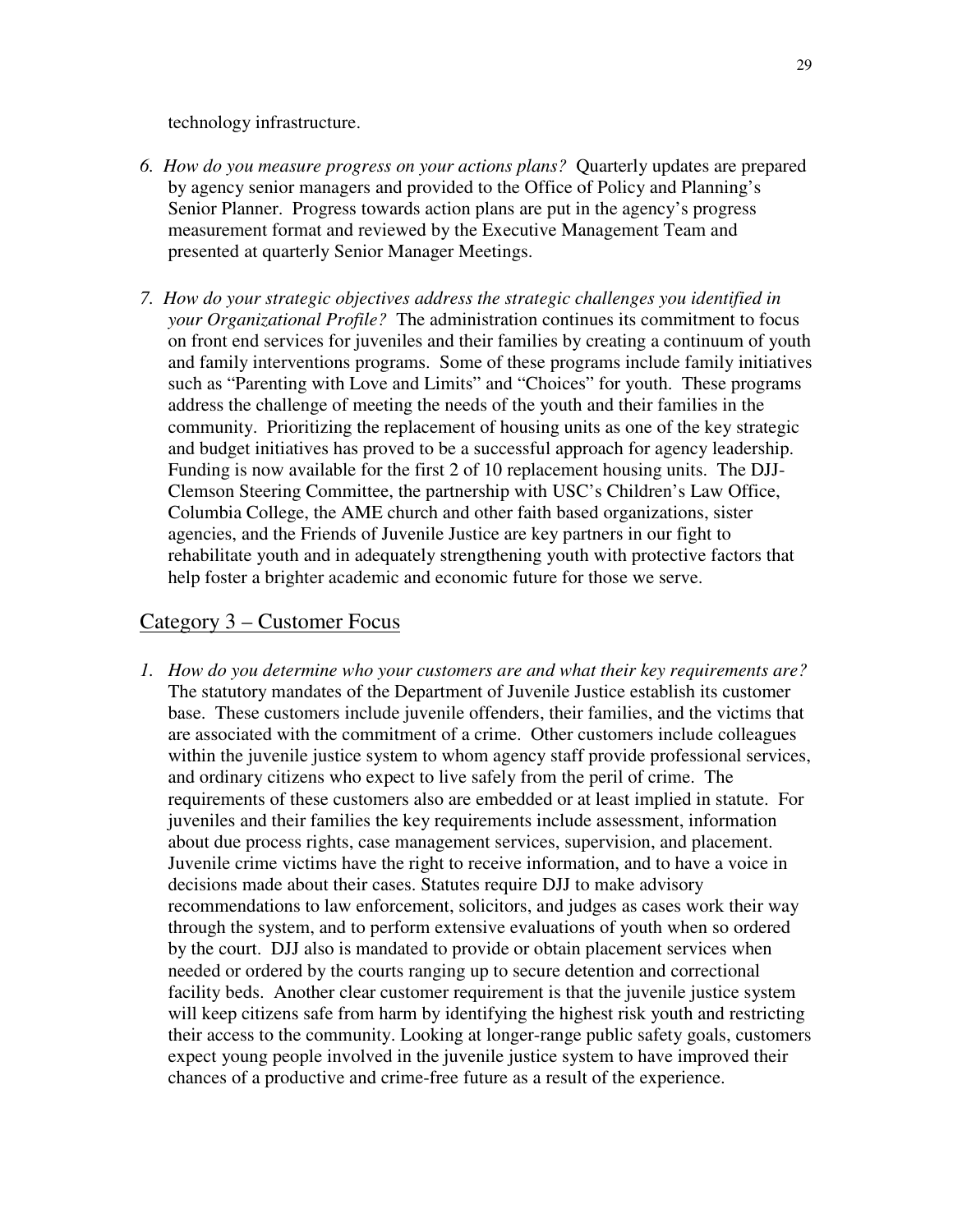2. *How do you keep your listening and learning methods current with changing customer/business needs?* Within DJJ the Office of Policy and Planning is responsible for profiling the characteristics of its service populations and projecting future increases or declines that may affect key customer requirements. For example, is the agency seeing more female offenders that have different treatment needs than males, or more sex offenders that require special treatment and/or placement? Additionally, through research and technical assistance this office maintains updated information on "blueprint" programs to assist the Department in translating national best practice models for implementation in South Carolina.

To hear more directly about customer needs and requirements, DJJ's long-term facilities hold juvenile-led councils and maintain ongoing dialogue with protection and advocacy organizations whose role is to safeguard the rights of young people. DJJ's grievance process, administered through the Office of Juvenile and Family Relations, provides a means for juveniles and families to register concerns or complaints. These are investigated and responded to in a timely fashion.

More broadly, DJJ is committed to an open and public administration of the juvenile justice system. In fall 2005, continuing to participate as the only statewide jurisdiction in a national demonstration project, the agency published on its web-site its second user-friendly Report Card measuring agency progress across the critical areas of protecting the public, accountability, competency development of offenders, and customer service.

In program development the agency works extensively with other organizations including members of faith based communities, youth serving agencies, institutions of higher learning, and entities such as Workforce Investment Boards. These partners provide a sounding board, offering a unique knowledge of the local customer environment that is often a key to successful implementation of youth initiatives.

- 3. *How do you use information from customers/stakeholders to keep services or programs relevant and provide for continuous improvement?* DJJ uses customer/stakeholder information for continuous improvement of current programs and services. The Juvenile and Family Relations staff routinely receives feedback in response to proposed programs and practices. The leadership of the agency regularly reviews the results of investigations by this branch of the Inspector General's Office into grievances and complaints of juveniles and their parents for appropriate remedial action. Another excellent source of feedback is the climate survey component of the Performance Based Standards Project wherein both the staff and residents of facilities respond to questions about their personal safety and general well being. These results form the basis for corrective action plans, the success of which is gauged in subsequent measurement periods.
- 4. *How do you measure customer/stakeholder satisfaction?* Customer/stakeholder satisfaction is measured through a number of methods. Juvenile and Family Relations staff members are in daily contact with customers, advocating on behalf of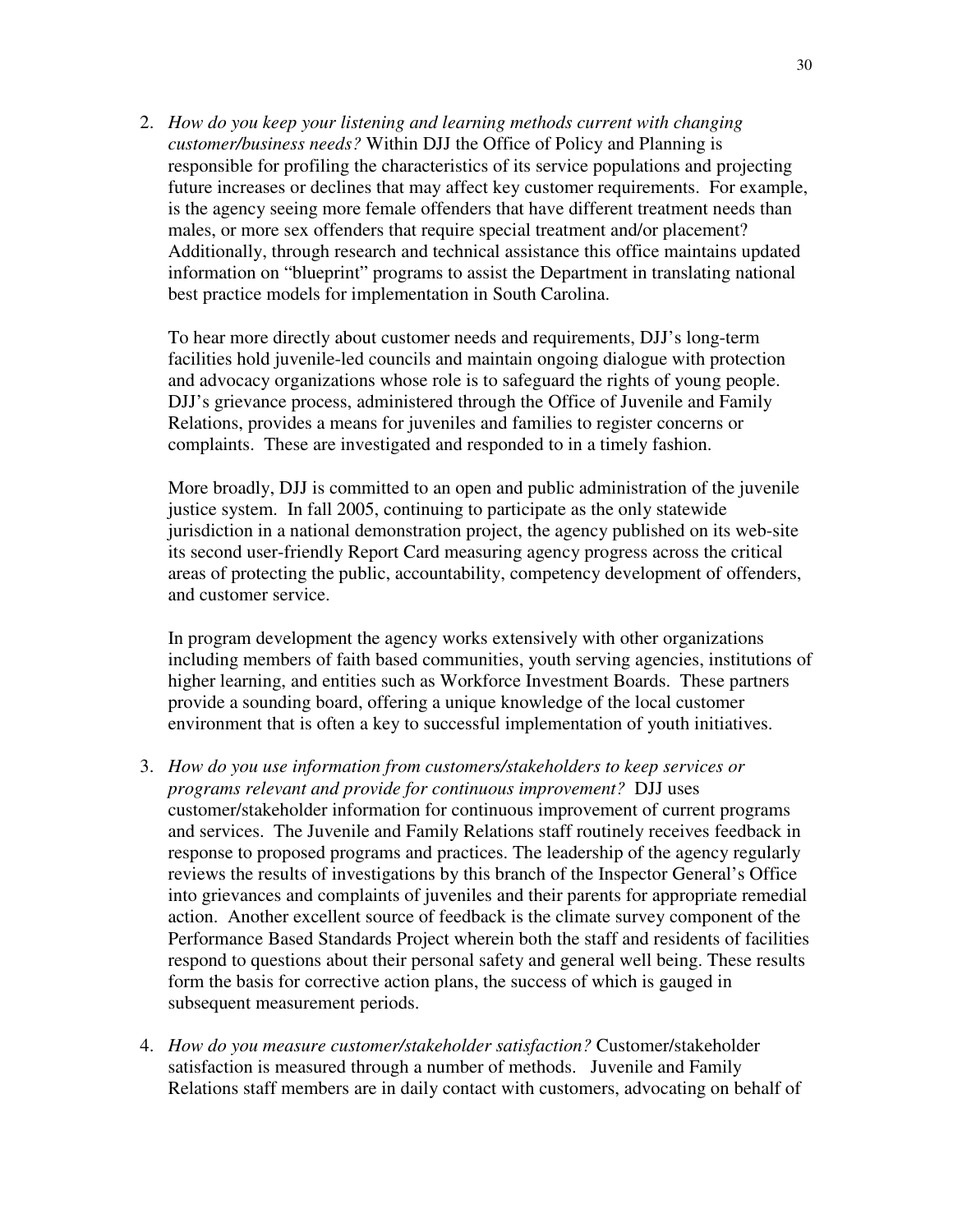juveniles and families by investigating/addressing grievances, concerns and questions and inviting family involvement in the rehabilitative process. They report quarterly on trends in grievances to DJJ's Facilities Standards Work Group. DJJ also uses survey methodology to gauge the satisfaction of various customer segments with its services. For example, the agency regularly surveys crime victims to determine their satisfaction with the outcomes of their cases and their interactions with DJJ staff.

5. *How do you build positive relationships with customers and stakeholders? Indicate any key distinctions between different customer groups.* DJJ invites key stakeholders to juvenile justice forums and meetings, sponsors conferences, and conducts employment work fairs for customers/stakeholders. Using written and face to face communication the agency collaborates with law enforcement, family court judges, solicitors and their associations, as well as the Executive and Legislative branches of state government in developing key policy initiatives. Positive relationships with customers who receive direct services from DJJ – that is, juveniles, their families, and the victims of juvenile crime, are built by ensuring that processes are in place to give these individuals a voice in how they are being treated as a result of their interface with DJJ.

## Category 4 – Measurement, Analysis, and Knowledge Management

- 1. *How do you decide which operations, processes, and systems to measure for tracking financial and operational performance?* Measurement decisions relative to operations, processes, and systems are driven by legislative mandates and the need to evaluate the agency's performance in mission-critical areas. This requires the development of baseline information and sustained, consistent longitudinal data collection processes to measure progress and identify areas requiring attention or remediation. Measurement priorities also take into account a number of factors including the expressed interests of stakeholders, national research agendas in the field of juvenile justice, internal needs for data analysis to support resource development, program initiatives, and management decisions, and the reporting and auditing requirements of funding sources.
- *2. How do you use data/information analysis to provide effective support for decisionmaking?* Promoting data based decision making as a routine management practice throughout the agency is the responsibility of the Office of Policy and Planning. Within this office the Research and Statistics Section serves as a clearinghouse for information requests of all types to assure timely, accurate, and consistent responses and to structure the analysis of complex issues. Staff members publish statistical reports containing statewide, regional, and county-level data. Annually they provide updated population projections for the agency's residential programs to the Director and Chief of Staff. They are responsible for statistical input to support the development of programs and grant applications. The section also offers assistance to agency divisions in specific areas such as staffing analysis, caseload analysis, and fiscal impact assessment as well as in the development of databases/tracking systems to support program management, program evaluation, and the measurement of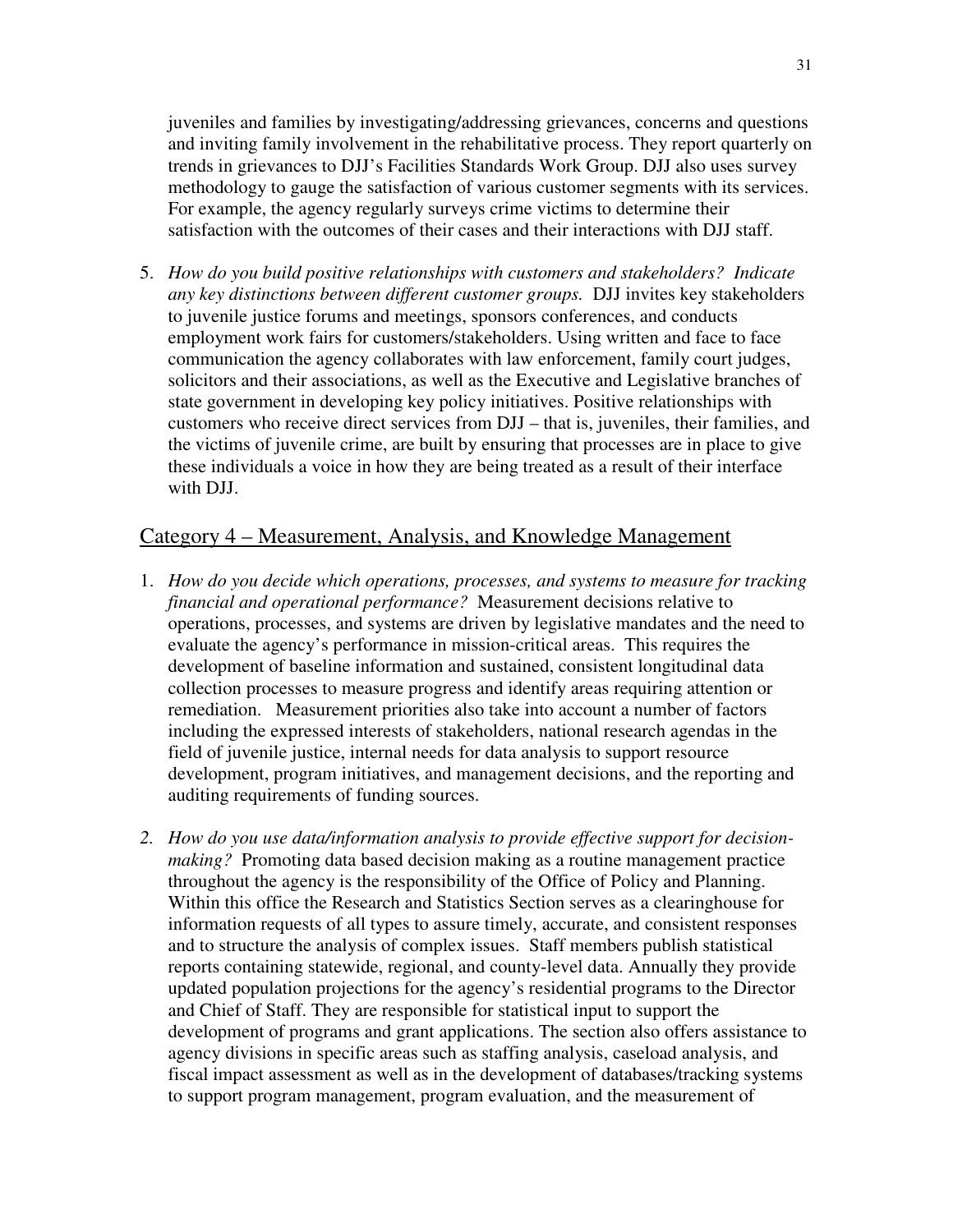performance. Research and Statistics staff frequently are key members of working committees within the agency to provide basic data support for agency initiatives.

Regular statistical reporting on the volume, characteristics, and dynamics of the juvenile offender populations served by DJJ is a primary means of empowering managers and external stakeholders with information to guide decision-making processes. More broadly, the analysis of trends over time and the use of projective techniques are key factors in shaping the policy direction for juvenile justice in South Carolina. DJJ also has established a research agenda to prioritize areas of study that will yield the most significant and compelling information relative to services, programs, and policy issues. Prominent on this agenda is a nationally funded project that examines a birth cohort of DJJ-involved youth and tracks their linkages to other social agencies before, during and after the interface with DJJ. This important project is yielding data that are unique from a national perspective. Another research agenda item is an exploration of the causative factors that have resulted in minority overrepresentation in the juvenile justice system. DJJ has actively pursued research partnerships with major universities including the negotiation of a formal Memorandum of Understanding with Clemson University. This year DJJ supported Clemson's applications for two major research grants to the National Institute of Corrections and the Office of Juvenile Justice and Delinquency Prevention to advance research in the prediction of juvenile justice outcomes. DJJ also routinely partners with the state Data Warehouse, the National Center of Juvenile Justice, and other state agencies to extend the research arm of the agency and bring special expertise to bear on critical areas of interest.

3. *What are your key measures?* The measures listed below in three categories (Workload, Outcome, and Efficiency) are among the chief repetitive measures that DJJ uses for short and long-term planning, and for public information purposes.

| <b>Type Of Measure</b> | <b>Measures</b>                                                                                                                                                                     |
|------------------------|-------------------------------------------------------------------------------------------------------------------------------------------------------------------------------------|
| Workload               | Juvenile cases processed through Family Court<br>1)<br>intake<br>Juvenile probation/aftercare caseloads<br>2)<br>3)<br>Juvenile probation/aftercare worker/client<br>caseload ratio |
|                        | Annual admissions to detention, regional<br>4)<br>evaluation centers, long-term facilities, and<br>alternative placements                                                           |
|                        | Average populations in residential programs<br>5)                                                                                                                                   |
|                        | Ratio of juveniles completing probation/parole<br>1)<br>requirements to those committed for technical<br>violations in an annual period                                             |
| <b>Outcome</b>         | Intake recidivism, defined as the percentage of<br>2)<br>DJJ intakes who have at least one prior court<br>referral for delinquency                                                  |
|                        | Parole recidivism, defined as the percentage of<br>3)<br>juveniles released from commitment facilities<br>who had a new arrest/referral within 12 and 24<br>months                  |
|                        | Recidivism of juveniles completing diversion<br>4)                                                                                                                                  |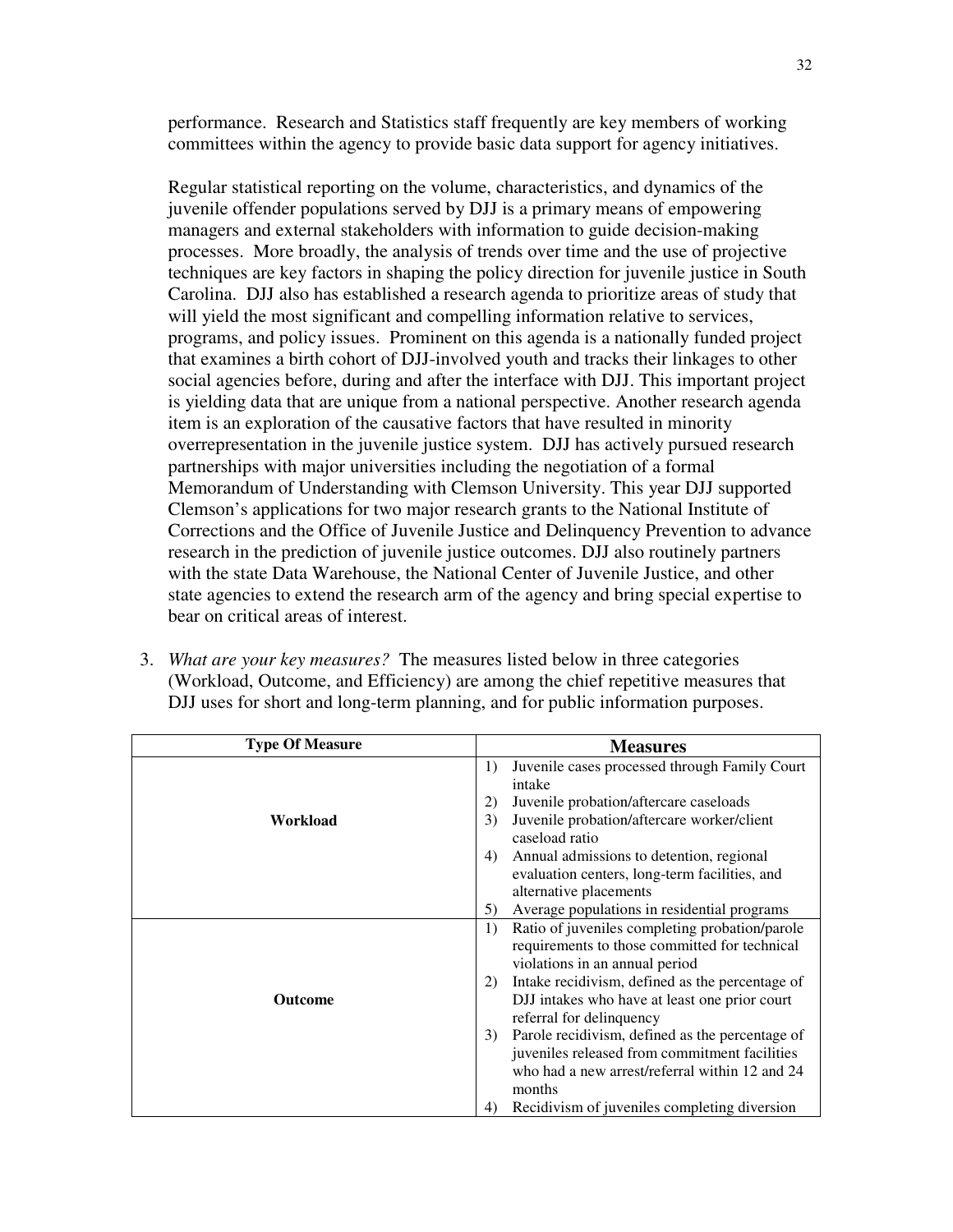|                   | programs and probation supervision                                                                                   |
|-------------------|----------------------------------------------------------------------------------------------------------------------|
| <b>Efficiency</b> | Average daily cost of care for youth in DJJ and<br>contractual beds<br>Medicaid reimbursements taken in as an offset |
|                   | of state costs<br>Evaluations performed in the community as a<br>3)<br>percentage of all court-ordered evaluations   |
|                   | Dollars saved through partnerships,<br>(4)<br>privatization, and volunteerism                                        |
|                   | Capacity versus average daily population in<br>DJJ and contractual beds                                              |

- 4. *How do you select and use comparative data and information?* DJJ relies on relationships with entities that analyze and compile national data such as the National Center for Juvenile Justice, the federal Office of Juvenile Justice and Delinquency Prevention, and the United States Bureau of the Census. DJJ also employs bestpractice research and analysis and technical assistance from nationally recognized experts to keep abreast of national trends in comparison to South Carolina. Depending on the nature of the inquiry, many factors govern the selection and use of comparative data. DJJ may compare itself to other juvenile justice agencies in the southeastern region, where certain socio-demographic and other population characteristics are similar. When the focus of the query is organizational structure, analysts seek out states where the juvenile justice system is administered in a similar fashion to South Carolina. Another criterion involves the identification of states that have the same age of majority as South Carolina. For benchmarking purposes, states/jurisdictions may be identified based on the existence of best-practice programs. Comparative data are used to assess the performance of programs and operations relative to other states in Performance Based Standards processes and in response to stakeholder questions.
- 5. *How do you ensure data integrity, timeliness, accuracy, security, and availability for decision-making?* One of DJJ's most important data analysis tools is its on-line Management Information System (MIS) that stores the social and judicial records of all juvenile offenders for whom the agency bears responsibility. Although this system is obsolete as a case management tool and will be replaced by the new JJMS system in 2006-2007, it has reliably catalogued mission-critical information since the early 1980s. Thus it remains a powerful research tool for examining longitudinal trends in South Carolina's juvenile justice system. The new JJMS will become a modern case management system from which information is more readily retrievable and more reliable based on a user-friendly structure and built-in auditing functions. DJJ's data quality also benefits from the oversight of several external sources that routinely receive extracts from MIS (JJMS) including the state Data Warehouse, the state Kids Count project, and the National Center for Juvenile Justice. Moreover, DJJ depends upon customized in-house Access databases to track in detail key programs, operations, and functions. These databases are routinely accompanied by exception reports that users run regularly to pinpoint omissions and inaccuracies in their work.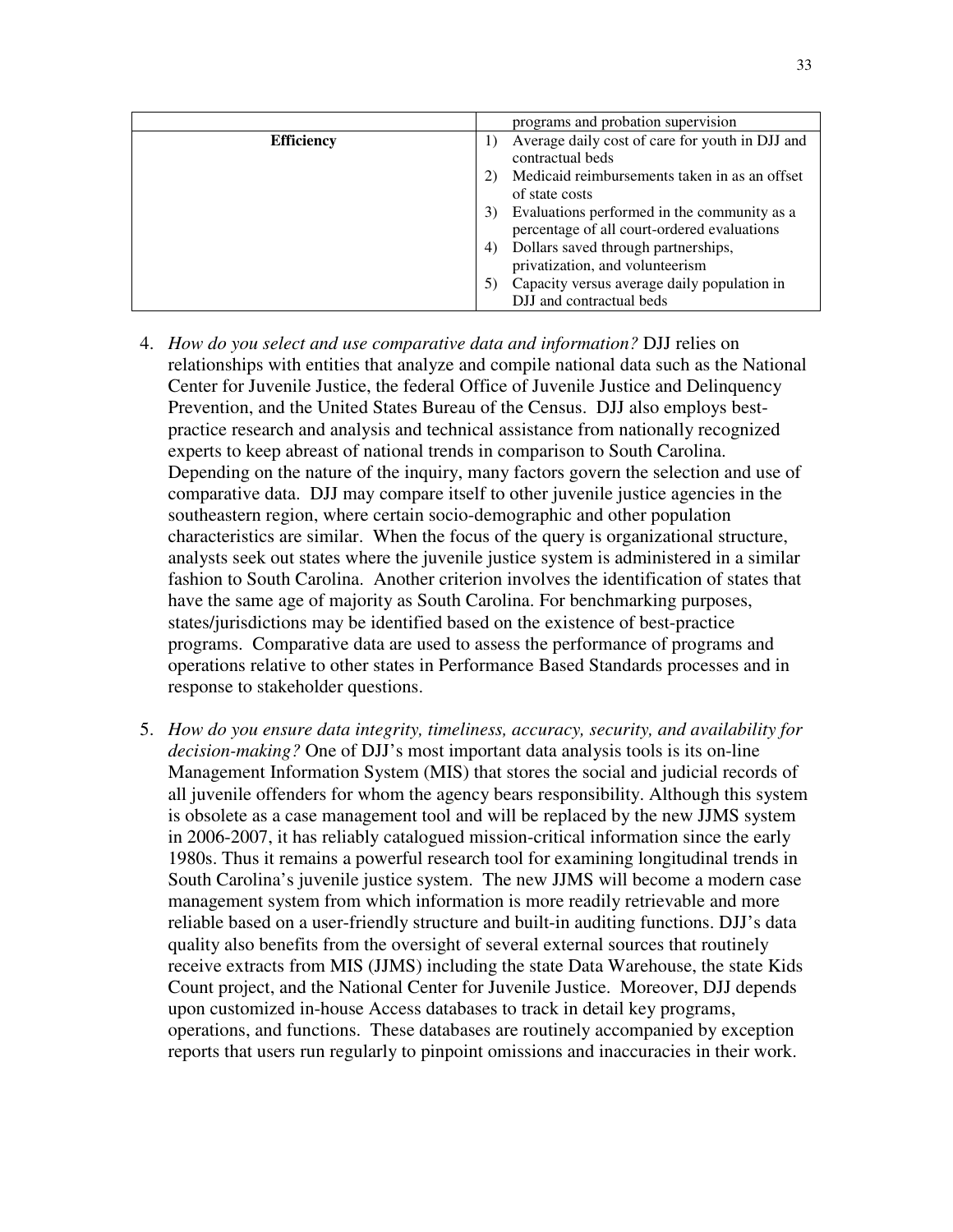- 6. *How do you translate organizational performance review findings into priorities for continuous improvement?* The agency's Executive Management Team selects managers at both the frontline and senior management levels to lead innovative process improvement initiatives in support of identified performance challenges. One such initiative is in the area of detention reform as identified by an alarming trend that when juvenile violent crime is on a downward trend the frequency of juveniles detained is on an upward trend. The Executive Management Team in partnership with the University of South Carolina's Children's Law Office began a year long planning process to ignite a community led juvenile detention reform initiative addressing this disparity.
- 7. *How do you collect transfer, and maintain organizational and employee knowledge (your knowledge assets)? How do you identify and share best practices?* DJJ recognizes that the collection, transfer, and maintenance of accumulated employee knowledge are extremely important dimensions of workforce readiness and agency planning. To that end DJJ's Workforce Planning Group has established career paths within the agency, expanded leadership development programs, and improved the training of line staff. Two cohorts of employees, identified by their supervisors and peers, are participating in a series of leadership development courses to ensure that the DJJ of the future has a core of competent managers to step forward as individuals retire or new positions are created within the agency. To date 16 managers have been promoted through this leadership development program. The Director's Committee process, in taking on some of the largest operational challenges facing the agency, also has provided the opportunity for staff to grow from one another's knowledge and expertise and for senior managers to assess leadership potential across a broad range of employees. The Office of Policy and Planning, through its own research capacity and by obtaining expert technical assistance in key areas of juvenile justice program development, assumes primary responsibility within the agency for ensuring that program development is in line with recognized best practice and national standards.

## Category 5 – Human Resources

*1. How do you organize and manage work: to enable employees to develop and utilize their full potential, aligned with the organization's objectives, strategies, and action plans; and to promote cooperation, initiative, empowerment, innovation and your desired organizational culture?* The agency has completely revamped its employee orientation program and has made great strides in designing an organizational culture that is team oriented and provides many opportunities for team work, empowerment and innovation. The agency has a newly empowered training task force that implemented a training program called Working Together as ONE (Orientation of New Employees). This program focuses on integrating new staff during their orientation with seasoned staff utilizing a panel and questioning format that fosters a team supportive culture and sends a message to new staff that they have a voice.

Senior leaders continue to provide opportunities for staff development through a series of Director's committees. These committees have tackled substantial issues in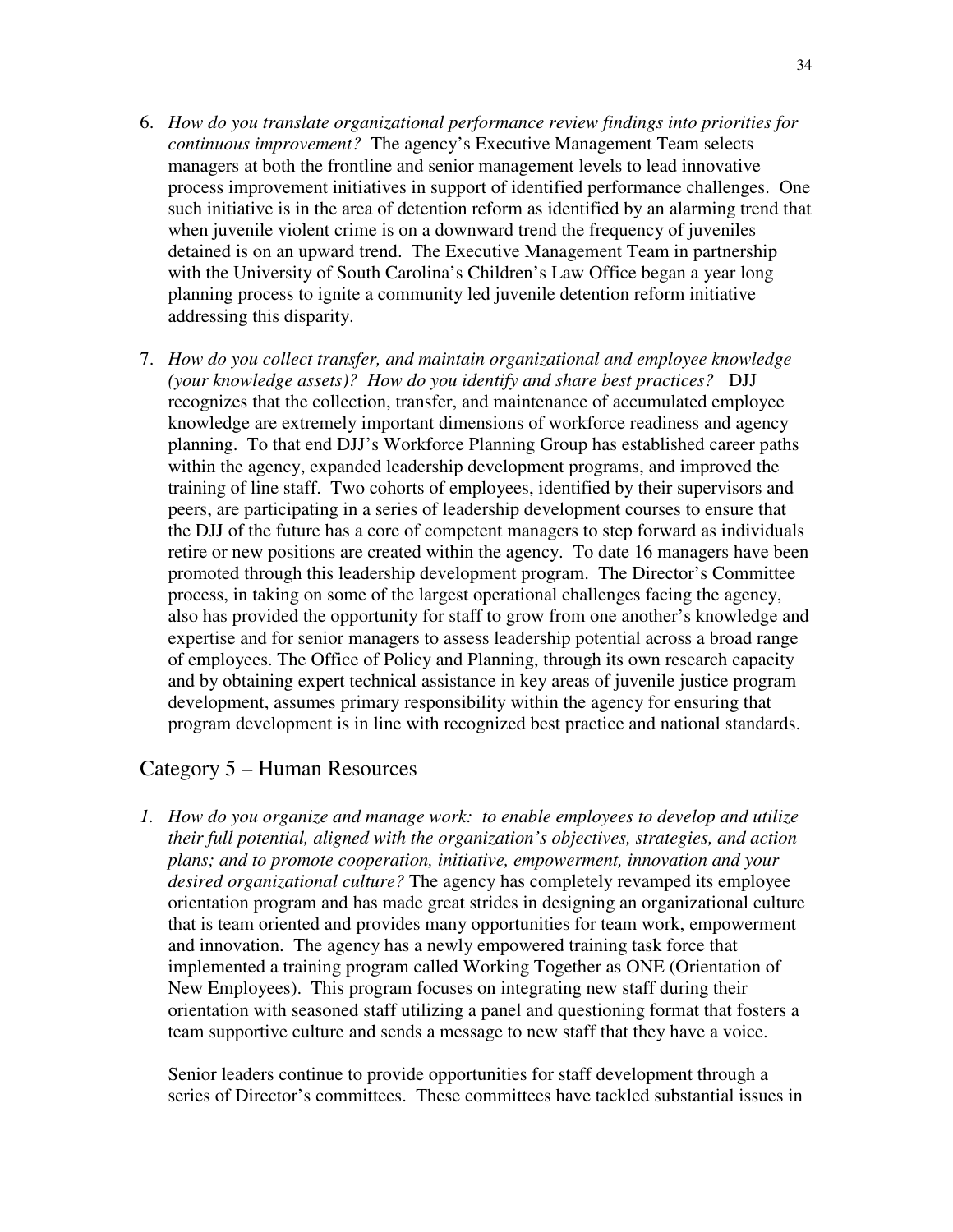an effort to refine and improve agency operations. Besides the obvious by-products of greater efficiency and better outcomes these committees were opportunities for cross-divisional communication and learning, as well as leadership development. DJJ's newly organized Broad River Road Complex (BRRC) Management Team functions in a cross-divisional manner and addresses management issues that affect the youth at long-term facilities. The agency's Treatment Council utilizes input from across the organization to identify gaps in service delivery and integrate treatment services for youth. Within the Community Services Division, which will be heavily impacted by the retirement of seasoned employees, an active mentoring, leadership development and job shadowing program for staff is helping to develop management capacity and prepare the community's leaders of tomorrow.

- *2. How do you evaluate and improve your organization's human resource related processes?* The agency has developed an across division and office disciplines workforce planning workgroup. The objectives of this new team are to implement innovations in workforce development, succession planning, and leadership development to adequately address the fact that we work in a time of an aging workforce. This workgroup is evaluating human resource processes in the agency and developing action plans for improvement opportunities. One such opportunity is a new designed human resource enterprise system initiative that is now part of the agency's strategic plan. Prior to the replacement of our current system the human resources division is enhancing employee services through the agency's intranet. Employee forms are now available on line as well as key Human Resource policies and information.
- *3. How do you identify and address key developmental and training needs, including job skills training, performance excellence training, diversity training, management/leadership development, new employee orientation and safety training?*  DJJ maintains an active workforce planning group with representation from all divisions of the agency. The main purpose of this group is orderly succession planning to meet the challenge of a high rate of management turnover due to retirements. Last year the group further determined areas of critical need, initiated a JCO career map as a standard for developing other division and office employee career maps. Division and offices are currently working on Community and Residential Specialists, law enforcement and other career maps. Another area of development is in preparing the agency for any contingency that may effect critical or key positions or areas of responsibility. One way to accomplish this is through preparing key position continuity and resource books. The Executive Management Team has taken the lead in identifying and preparing these valuable resource books. Also, the two leadership cohorts are continuing in the process of preparing for possible promotion opportunities within the agency as appropriate vacancies occur, and involving its membership in a comprehensive leadership development program.

Staff Development and Training in conjunction with the Office of Human Resources presents a mandatory three-day block of training for new supervisors on a quarterly basis. This training provides an overview of administrative policies, deals with the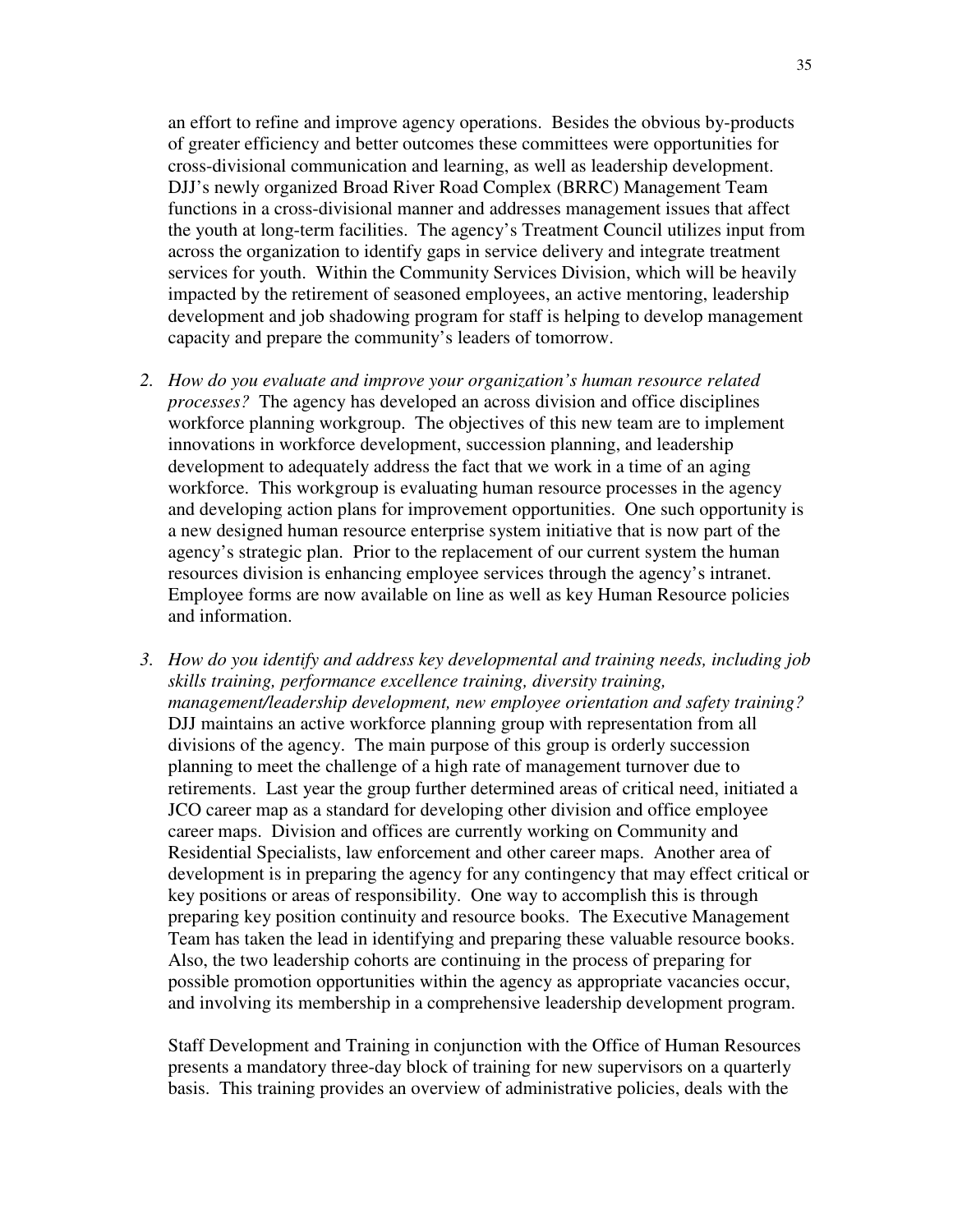management of employees who present discipline and performance challenges, and includes frontline leadership skills to further develop supervisors into managers for the Department. Training critiques by participants indicate that this relatively new program has been well received. A centerpiece of staff development and training is the package offered to new hire juvenile correctional officers who man DJJ facilities on a 24-7 basis. Since 2003, Staff Development and Training has conducted monthly basic training surveys to provide objective and constructive feedback on the effectiveness and overall quality of the basic training program. The Office of Policy and Planning summarizes and condenses the survey data into a user-friendly comprehensive report that is distributed at six-month intervals to appropriate management personnel.

Staff Development and Training, after undergoing a rigorous assessment and evaluation process, successfully attained accreditation through Excelsior College, based in New York. The accreditation will allow agency personnel who have completed key agency training tracks to qualify for college credits. The 6 accredited agency training tracks will qualify employees for up to 19 college credit hours towards an associate or bachelors degree.

The staff development and training area will receive deliberate emphasis in 2006- 2007, as the agency brings on new employees to work in such diverse areas as Community Intensive Supervision. To guide a committee process that is examining this critical area, a customer survey has been distributed to all staff within the agency.

- *4. How does your employee performance management system, including feedback to and from employees, support high performance and contribute to the achievement of your action plans?* DJJ has initiated processes to align the key outcomes of its Strategic Plan with the Employee Performance Management System planning stages for senior and frontline managers. This strategy will ensure that employees throughout the agency understand their roles in the context of DJJ's mission and strategic goals.
- *5. How do you motivate your employees to develop and use their full potential?*  Annually DJJ holds a formal ceremony recognizing both individuals and work groups that have been nominated for excellence by their peers. Other recognition programs include JCO/Police Officers recognition week, Social Workers Recognition Month, Teachers Appreciation Week, Nurses Appreciation Week, a Performance-based Standards Awards Event and Administrative Professionals Appreciation and Training Day. The Director also sponsors receptions at appropriate times of the year that provide opportunities for him to meet, greet and thank employees for their work in support of the agency's mission. One such reception was in recognition of the progress in developing Teen After School Centers; receiving awards were the State Education Superintendent, the chair of the Corrections and Penology Committee, and the agency's Director of Community Justice. The agency supports the Budget and Control Boards Certified Public Manager Program (an 18-month certification). Two managers graduated in the 2006 class, and three managers are enrolled in the 2008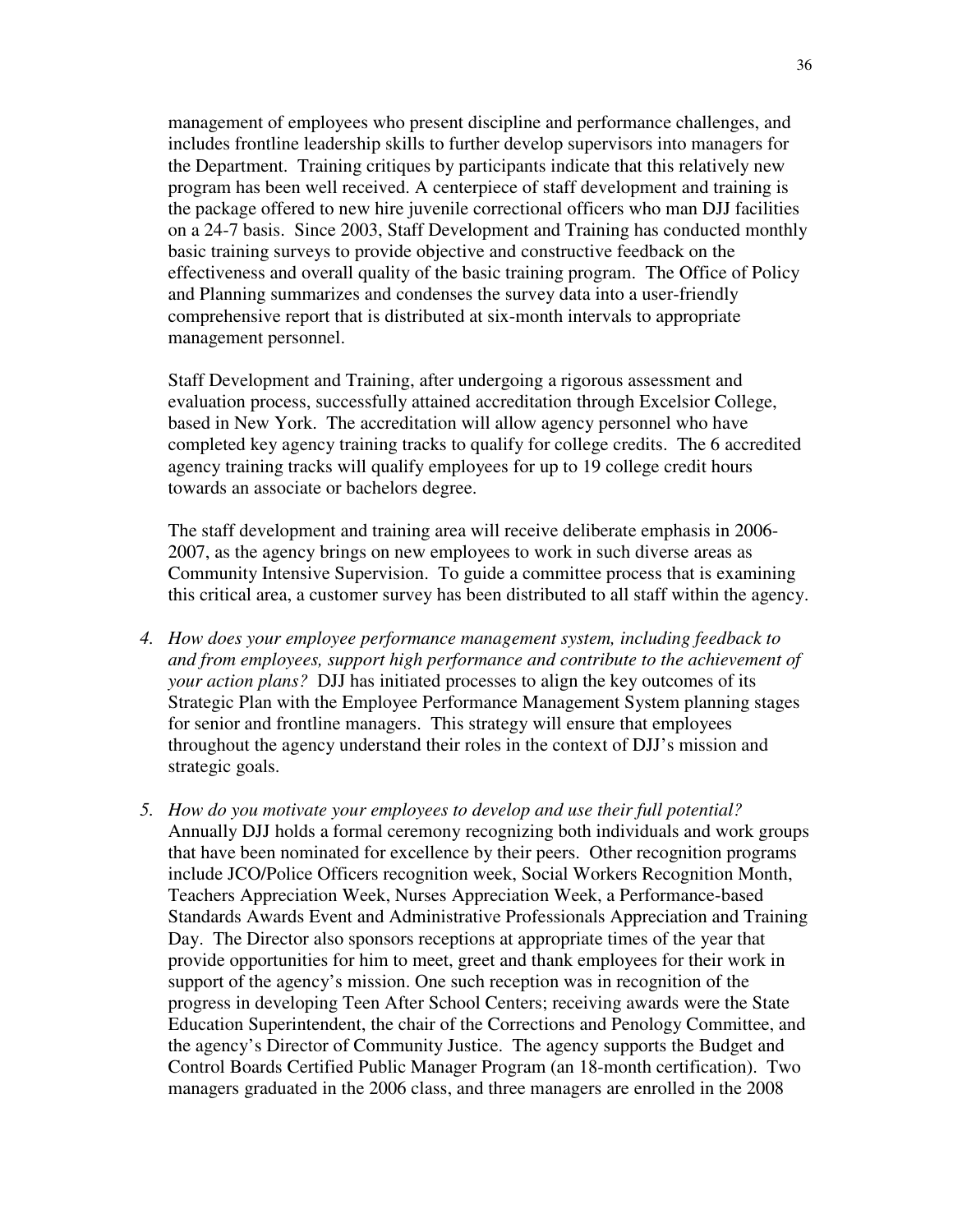class. A full curriculum of continuing education offerings by DJJ's own Staff Development and Training Section, and participation in the State Agencies Training Consortium, afford a wide range of opportunities for employee growth.

*6. What formal and/or informal assessment methods and measures do you use to determine employee well being, satisfaction, and motivation?* The agency's Executive Management Team, in order to hold senior and frontline managers accountable for their staff's development, strongly supports the EPMS process. Again, this year we have seen significant progress in the on-time reporting of EPMS evaluations from 41% timely submissions in FY 02-03 to 73% timely submissions in FY 05-06. The agency continually tries to identify and improve the services provided by our staff that supports employees. One way we have begun to improve services is through internal customer surveys. Last year we completed internal customer survey projects in such areas as Staff Development and Training, Policy Management, Public Affairs and Legal Services. Suggestions by staff who responded to the surveys are giving the agency opportunities to improve our internal processes. Managers are highly encouraged to include projects/assignments linked to agency strategic goals in their employee planning stages. DJJ also refers employees to the Department of Vocational Rehabilitation's Job Retention Services. The purpose generally is to facilitate a change in conduct and/or performance. Referrals to this program may help employees experience a greater sense of well being, stronger motivation, and more job satisfaction as a result.

Employees leaving the agency receive a follow-up letter containing an exit interview form and an invitation to speak personally with a Human Resources staff person. This process for formal feedback is an excellent means of assessing employee well being. Another important source of information on employees working within DJJ facilities is the "climate" survey aspect of the Performance-based Standards measurement/self improvement process. Staff councils and community advisory councils also provide indices of employee wellbeing, satisfaction, and motivation. Moreover, Human Resources staff members are attentive to complaints received by the Employee Relations Office from any sector of the agency, isolating underlying issues and offering appropriate recommendations to management for resolution.

*7. How do you maintain a safe, secure, and healthy work environment (include your workplace preparedness for emergencies and disasters)?* DJJ has a comprehensive safety network. The Office of the Inspector General conducts fire, life and safety inspections, and the agency has developed a health and wellness program for employees. An occupational health nurse maintains employees' environmental health records and, in coordination with the Public Affairs Office, provides opportunities for a variety of staff health initiatives, to include an annual health fair which provides opportunities for staff health screening resources made available on campus.

DJJ addresses emergency preparedness both in policy and in a written plan and is part of the Governor's preparedness initiative. The plan covers a range of emergency circumstances such as flooding, hurricanes, tornadoes, bomb threats, and suspicious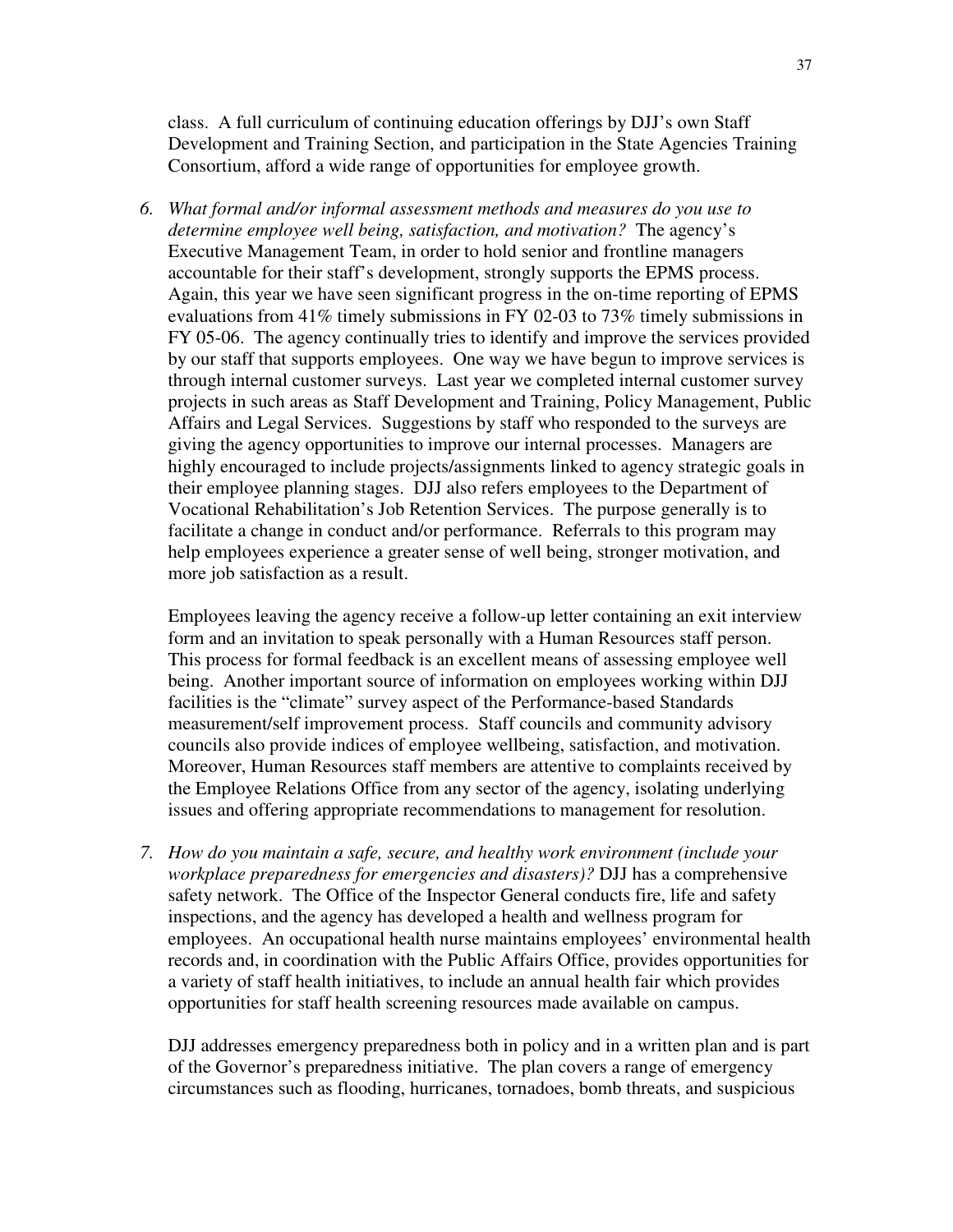mail. The agency has put together a specialized planning team to address the preparations needed in the event of an Avian flu pandemic under the direction of the Inspector General and Director of Health Services. Emergency response is administered through the Inspector General's Office, working with an inter-divisional emergency control team.

## Category 6 – Process Management

- 1. *What are your key processes that produce, create or add value for your customers and your organization, and how do they contribute to success?* DJJ's key processes encompass the case management and rehabilitative services provided in support of the juvenile justice system of South Carolina. The agency endeavors to administer these services with equity, efficiency, and effectiveness. A sound juvenile justice system impacts the future well being of each generation of at risk youth and the safety of all of South Carolina's citizens.
- 2. *How do you incorporate organizational knowledge, new technology, changing customer and mission-related requirements, cost controls, and other efficiency and effectiveness factors in process design and delivery?* Inclusive strategic planning processes enable the agency leadership to focus on a short list of high-impact, reachable goals while maintaining the perspective of a longer-range blueprint for change. Strategic planning is a dynamic process, the goals of which are revisited and adjusted at least annually to accommodate changes in mission, customer needs, laws, regulations, or other aspects of the state's socioeconomic environment. The agency has developed and implemented a plan to deploy videoconferencing systems in two phases throughout the state to enhance communications, better serve juveniles and their families and provide a valuable resource for more intensive case management services. The first phase of the plan begins with 25 videoconferencing sites in 16 judicial circuits, representing approximately 80% of the youth we serve, and connects these sites to our long-term facilities. The second phase will include an additional 36 videoconferencing sites for a total of 61 and provide this resource throughout all communities in the state. The Department regularly engages expert technical assistance and performs best practice research and analysis for guidance in developing and improving programs/services. DJJ's Office of Policy and Planning has administered a program analysis instrument to aid in assessing its programs by best-practice standards. On the technical side DJJ has developed a modern webbased information system (JJMS) to replace its archaic MIS client tracking system. JJMS will come on line in 2006-2007 as a more user friendly and reliable means of supporting case management and information needs throughout the agency.
- 3. *How does your day-to-day operation of these processes ensure meeting key performance requirements?* Regular scrutiny of performance indicators is a key to meeting performance requirements. In juvenile justice systems creating safe and secure environments are essential to the rehabilitative process. Senior leaders and operations staff closely monitor the following production/delivery processes to plan proactively, make adjustments, or take immediate corrective action when indicated: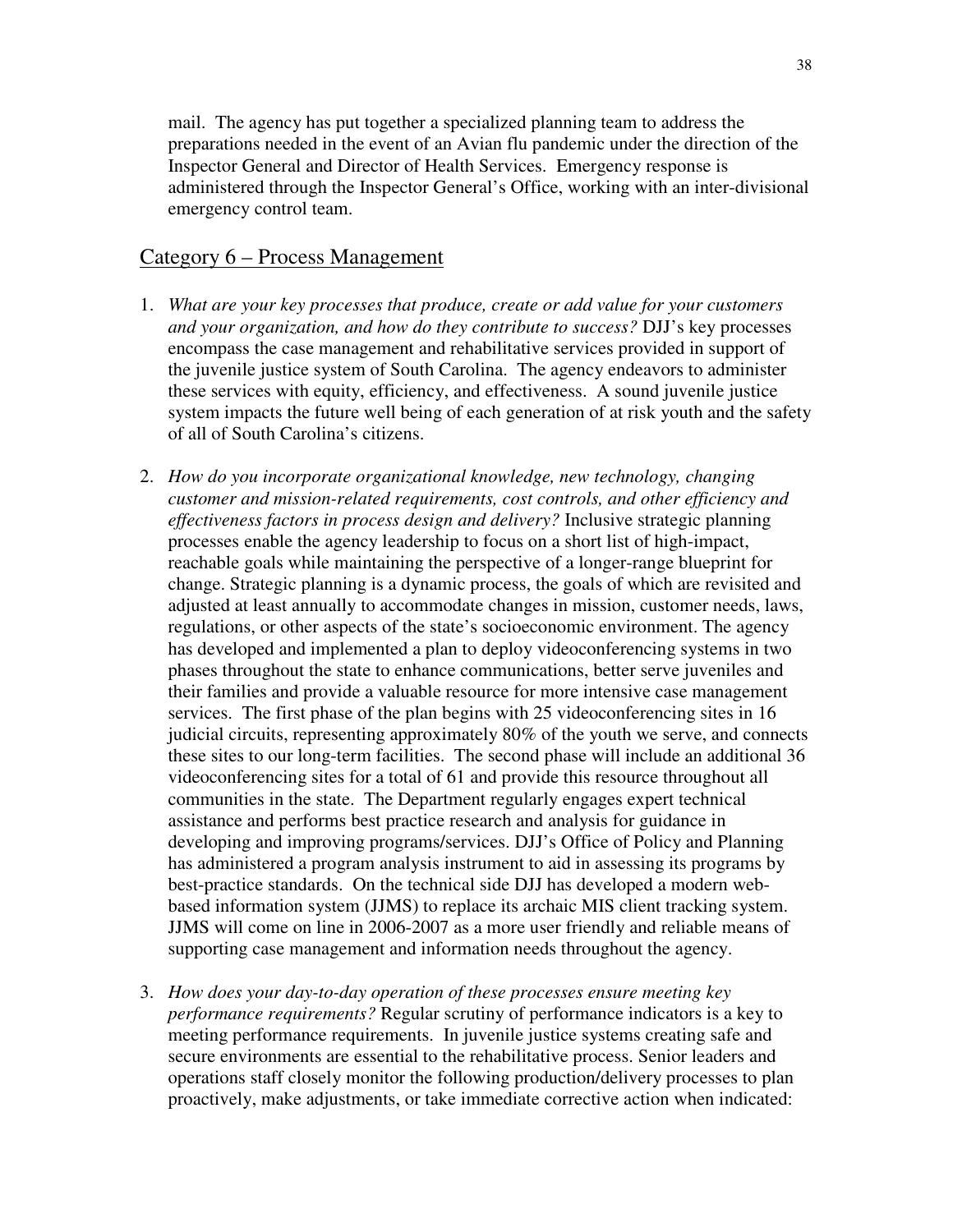- ♦ Rates of facility assaults, fights, horseplay incidents, and injuries to youth.
- ♦ Facility and community program utilization particularly relative to bed space and capacity.
- ♦ Workload and caseload activity within the Community Services Division
- ♦ Results of grievance investigations
- ♦ Allegations of abuse and neglect and the results of the investigative process.
- ♦ Performance-based Standards measurement results and corrective action plans.
- *4. How do you systematically evaluate and improve your key product and service related processes?* DJJ enters into informal and formal contractual arrangements and memoranda of understanding with a wide variety of entities ranging from private nonprofit organizations and members of the faith community to institutions of higher education, sister state agencies, and private providers of specialized residential/treatment services. The negotiation of formal agreements is a carefully managed process to ensure clarity in the nature of the relationship and expectations for performance and outcomes. All such agreements undergo a comprehensive review for programmatic, fiscal and legal integrity before final signature. DJJ uses a number of approaches to support its interactions with contractors and partners once agreements are in place. Since the formal agreements are time bound, there are regular opportunities to revisit, revise, or terminate the arrangement based on performance or changing needs.

DJJ is attentive to the need for monitoring and support of its contracts and partnerships once the particulars have been negotiated. The Agency's innovative partnership with Clemson University includes an oversight committee with representation from both entities that meets regularly to review the progress of related projects and initiatives. Another way that the agency supports its contractual relationships with program providers is through the development of databases, and other technical assistance, to ensure that reliable information is available for tracking, analysis, and evaluation purposes.

5. *What are your key support processes, and how do you improve and update these processes to achieve better performance?* Organizational support components bring together employees and administrators with many years of professional experience in fiscal, human resource, physical plant, and information technology management. Moreover, the Office of Policy and Planning has helped align the agency's programs and services with mission and national best practice models. Policy and Planning also promotes data-based decision-making for continuous improvement, resource development through its grants agenda, and focused planning to ensure agency growth in a positive direction.

The agency has tasked committees to study issues and make recommendations, used survey methods, and committed its facilities to the Performance based Standards project to achieve better performance. The Director uses working committees to improve specific areas that affect multiple divisions within the agency. One example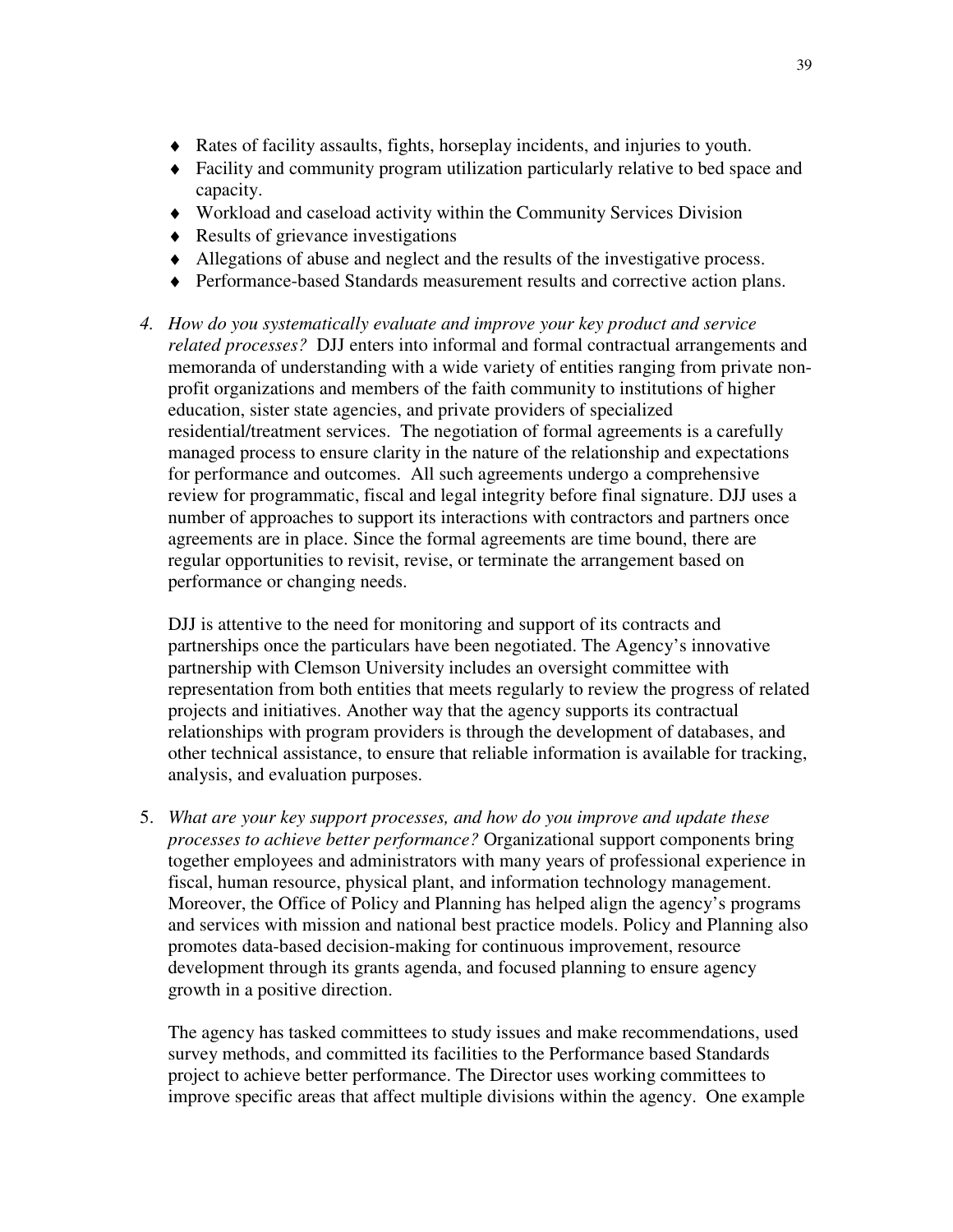is the implementation of the intensive supervision case management process throughout the agency in a coordinated after-care and re-entry initiative. This will lead the agency to provide better potential outcomes for our youth as they prepare to become successful members of society.

#### Category 7 – Results

*1. What are your performance levels and trends for the key measures of mission accomplishment?* One of DJJ's key strategic goals continues to focus on strengthening community alternatives and supervision. The graph below shows that the level of violent and serious juvenile crime fell beginning in fiscal year 1996-97 and has stabilized since 1998-99, supporting DJJ's shift in focus to a community based juvenile justice system that allows most juveniles to receive services/supervision close to home.





*Violent and Serious Juvenile Cases* 

At the family court referral stage appropriate delinquency cases may be diverted from prosecution. Programs such as Juvenile Arbitration and other Solicitor's actions to dismiss charges, decisions not to prosecute, and the use of behavioral contracts, pretrial intervention programs, or other local options continually divert cases from prosecution. This diversion of cases helps to prevent backlogs on family court dockets, reduce juvenile probation caseloads, and overcrowding in DJJ evaluation centers and commitment programs.The chart below depicts five-year trends in the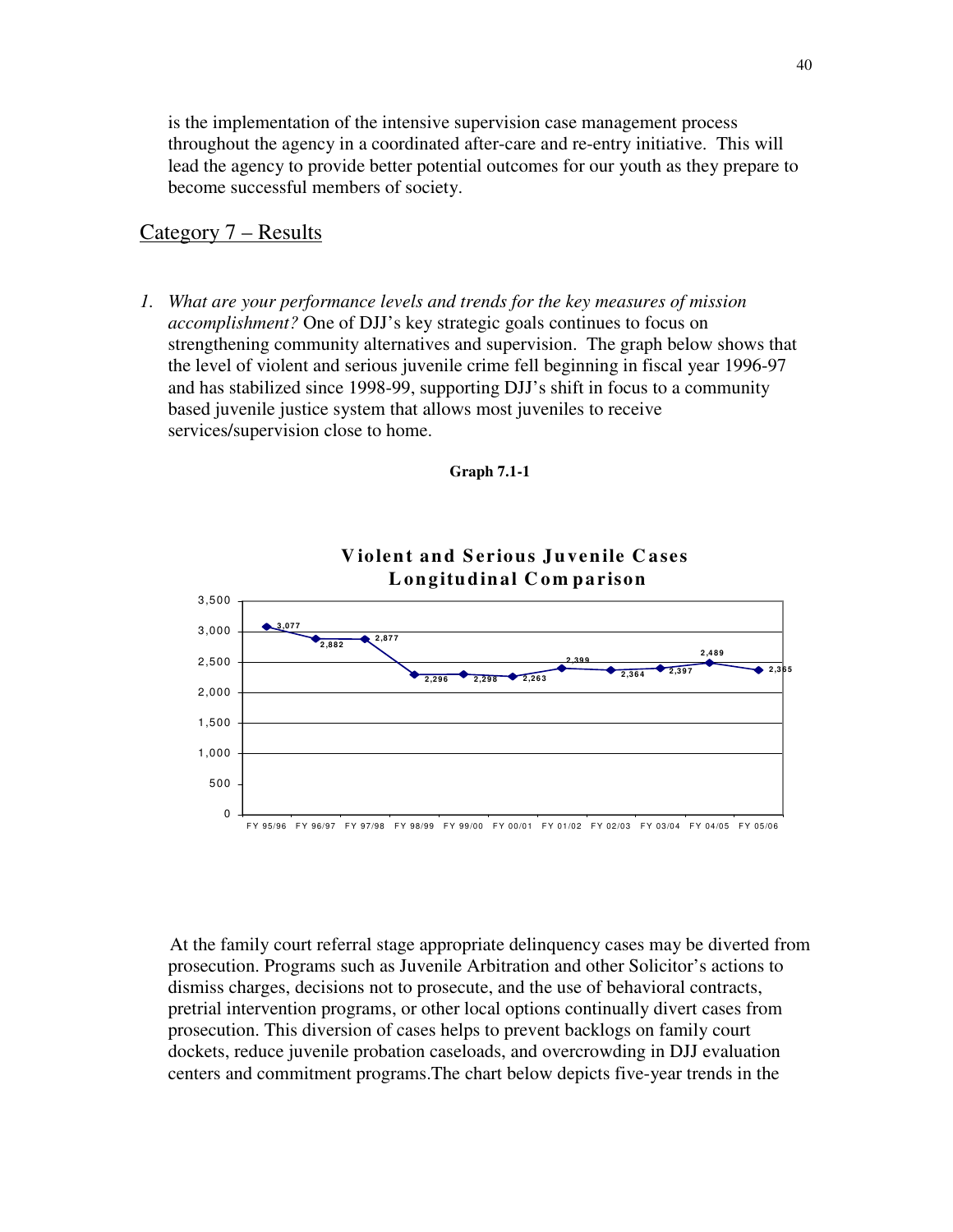intake processing of delinquency cases, documenting that diversion rates are being maintained at a healthy level for South Carolina's juvenile justice system.



**Graph 7.1-2 Solicitor Actions to Prosecute Versus Divert Juvenile Cases** 

DJJ is now performing 32 percent of court-ordered predispositional evaluations in the community, where more immediate access to information leads to a better product and the service is Medicaid reimbursable. Reaching 32 percent for FY 05-06 represents a 3 percent improvement from FY 04-05. A key goal of the current administration is to increase the proportion of community evaluations by using this approach for appropriate offenders who do not pose a threat to society.

**Graph 7.1-3 Residential Versus Community Based Evaluations** 

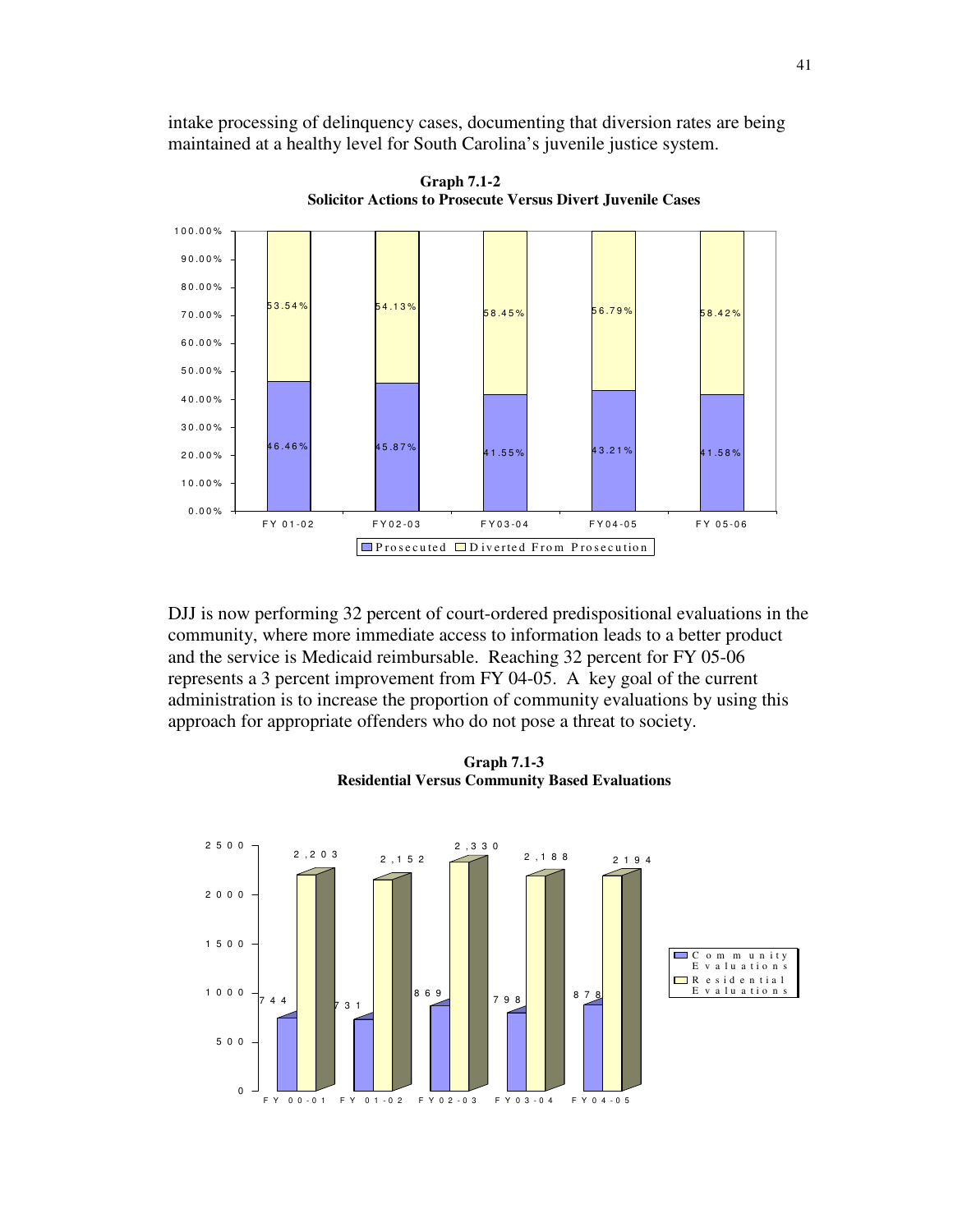Each year many more juveniles sucessfully complete their probation sentences than violate the terms of probation. However, probation violations remain a driving force in commitments to DJJ. It is a strategic goal of DJJ to develop more communitybased options that can serve youth assessed to be at risk for violations and provide the support they need to complete probation requirements successfully.



#### **Graph 7.1-4**

**5-Year Comparison of Successful Completions of Probation to Comm itments to DJJ for Probation Violation** 

An essential principle of balanced and restorative justice is holding juveniles accountable for the harm inflicted on victims through monetary restitution. Last year juvenile offenders were ordered to pay nearly one-half million dollars in monetary restitution to victims, averaging approximately \$600 per individual court order.

**Graph 7.1-5** 



M onetary Restitution Ordered to Victims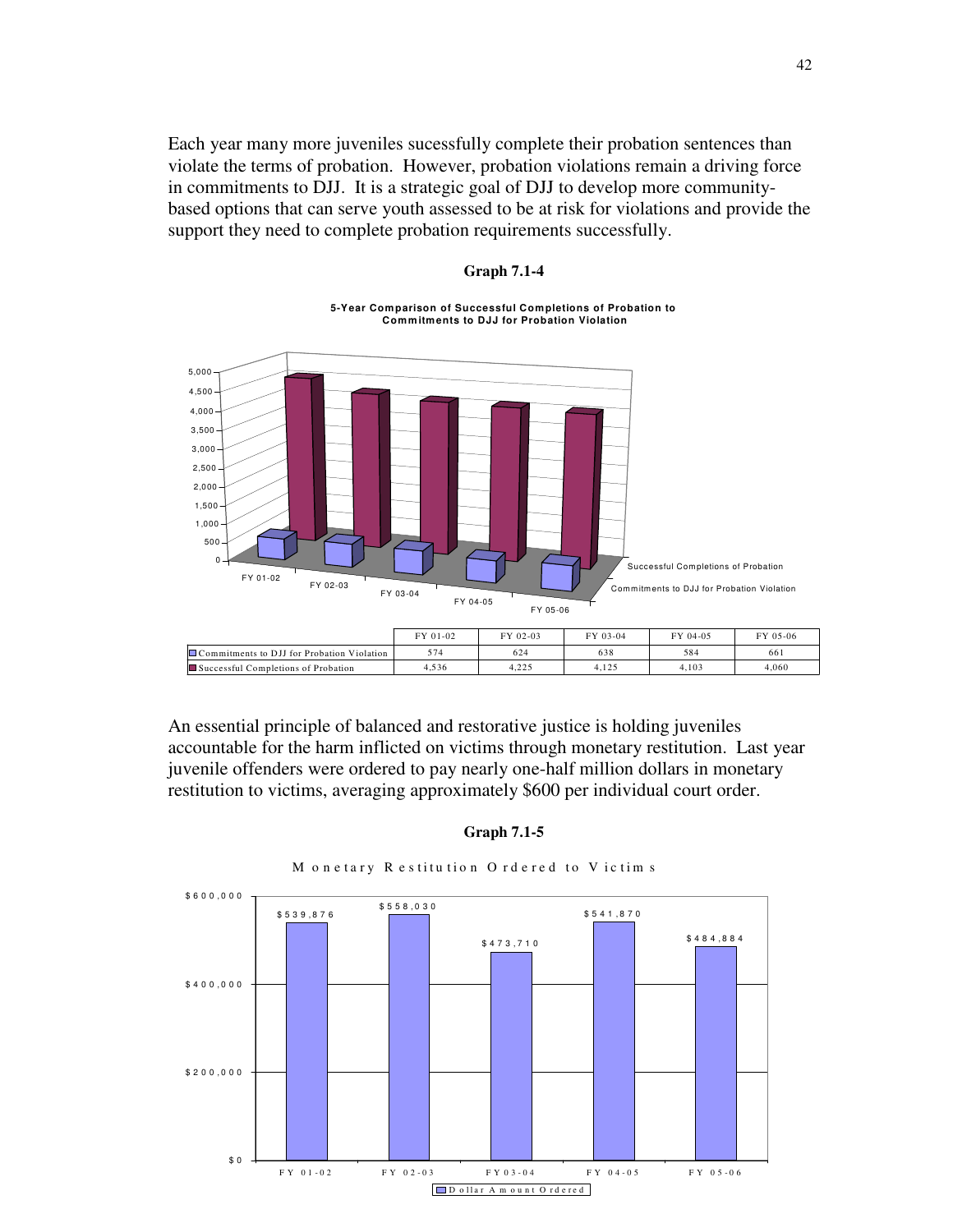Another key strategic goal of DJJ is to improve conditions of confinement within the Broad River Road Complex of facilities. This includes controlling population levels through the use of community-based programs for appropriate committed offenders. An underlying assumption is that smaller, more localized programs produce better outcomes for youth than do large institutions. The proportion of committed youth serving their sentences in such programs has increased in each of the last four years.



#### **Graph 7.1-6**

Drug testing in DJJ facilities not only helps identify treatment needs, but also enables staff determine to where contraband control issues may exist. For FY 05-06, DJJ conducted 1,376 random drug screenings. Testing in detention and evaluation centers, where youth had immediate community access prior to admission, yielded a 50% percent positive rate (mostly for marijuana). Testing juveniles in long term facilities who had been in custody for a period of time revealed a positive rate of zero percent.

#### **Graph 7.1-7**



**D** rug Testing Results for Youth in DJJ Facilities **by Facility Type FY 05-06**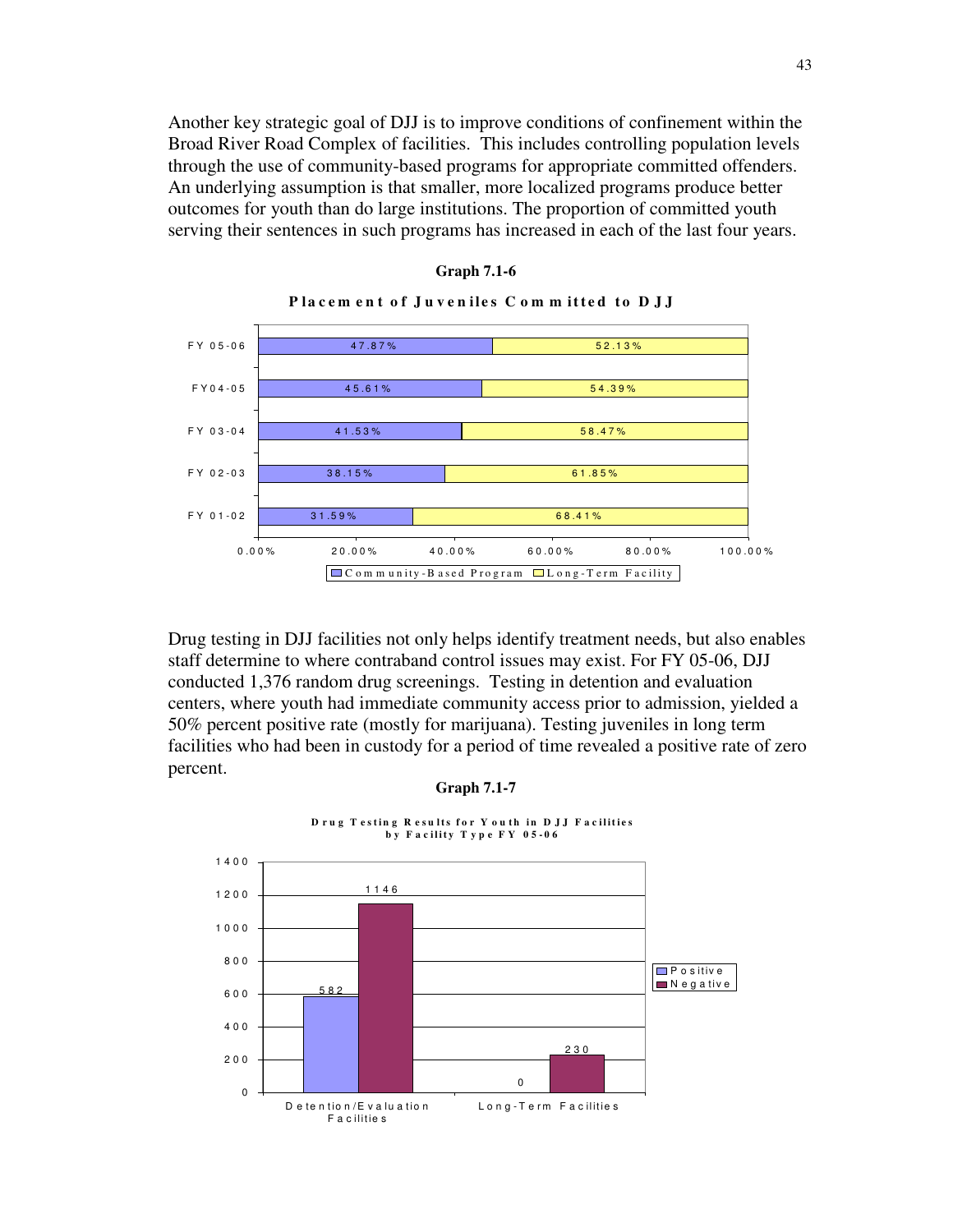Increasing the empoyability of juveniles is a key strategic goal of DJJ, impacting all of its service divisions. One way in which the Education Services Division conributes is by conducting vocational assessments of juveniles committed to DJJ. Vocational assessment also is a treatment measure for PbS purposes. With the new agency emphasis on employability DJJ not only has improved on this measure but has substantially exceeded the national average over the last two years and consistently has been over the 90th percentile in the last three measurement periods.



A key performance indicator for improving treatment services is completing mental health assesments for juveniles prior to admission or shortly after admission to a DJJ long term facility. SCDJJ participates in the national Performance-based Standards (PbS) project which measures the treatment of juveniles in correctional facilities as a rate of appropriate mental health assessments within seven days of admission. During the last three data collections in FY 05-06, DJJ has exceeded the national average on this measure.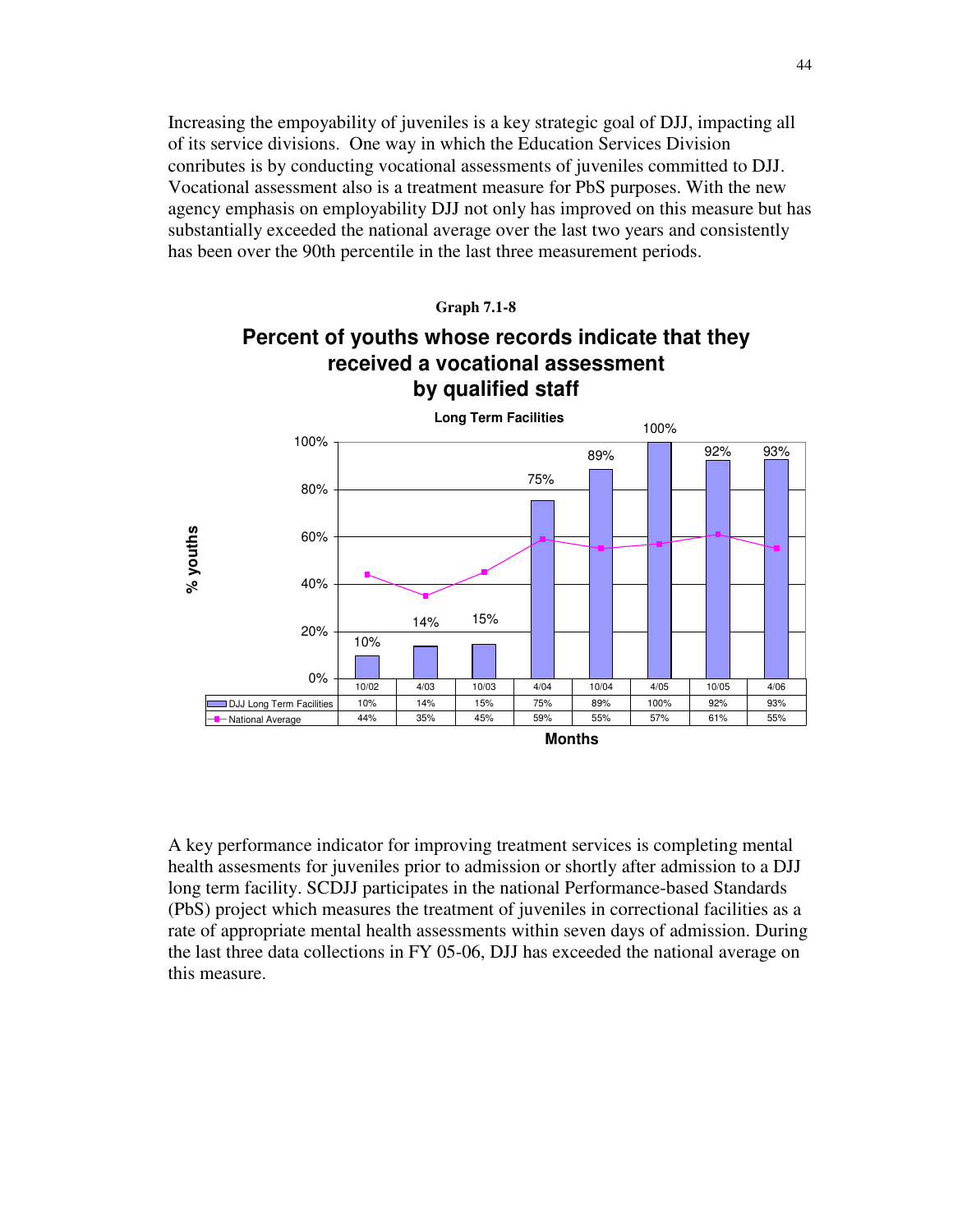



## **Percent of youths presented for admission whose mental health assessments were completed by trained or qualified staff within seven days of admission**

Within its school district DJJ also is working on academics and basic literacy to increase youth capacity for future productivity. The number of youth earning their GED Certificates/Diplomas has improved dramatically since school year 2003. The DJJ school district will persist in its efforts to ensure that as many committed juveniles as possible (given their age and length of time in custody) complete their high school education and return home ready to enter the job market.



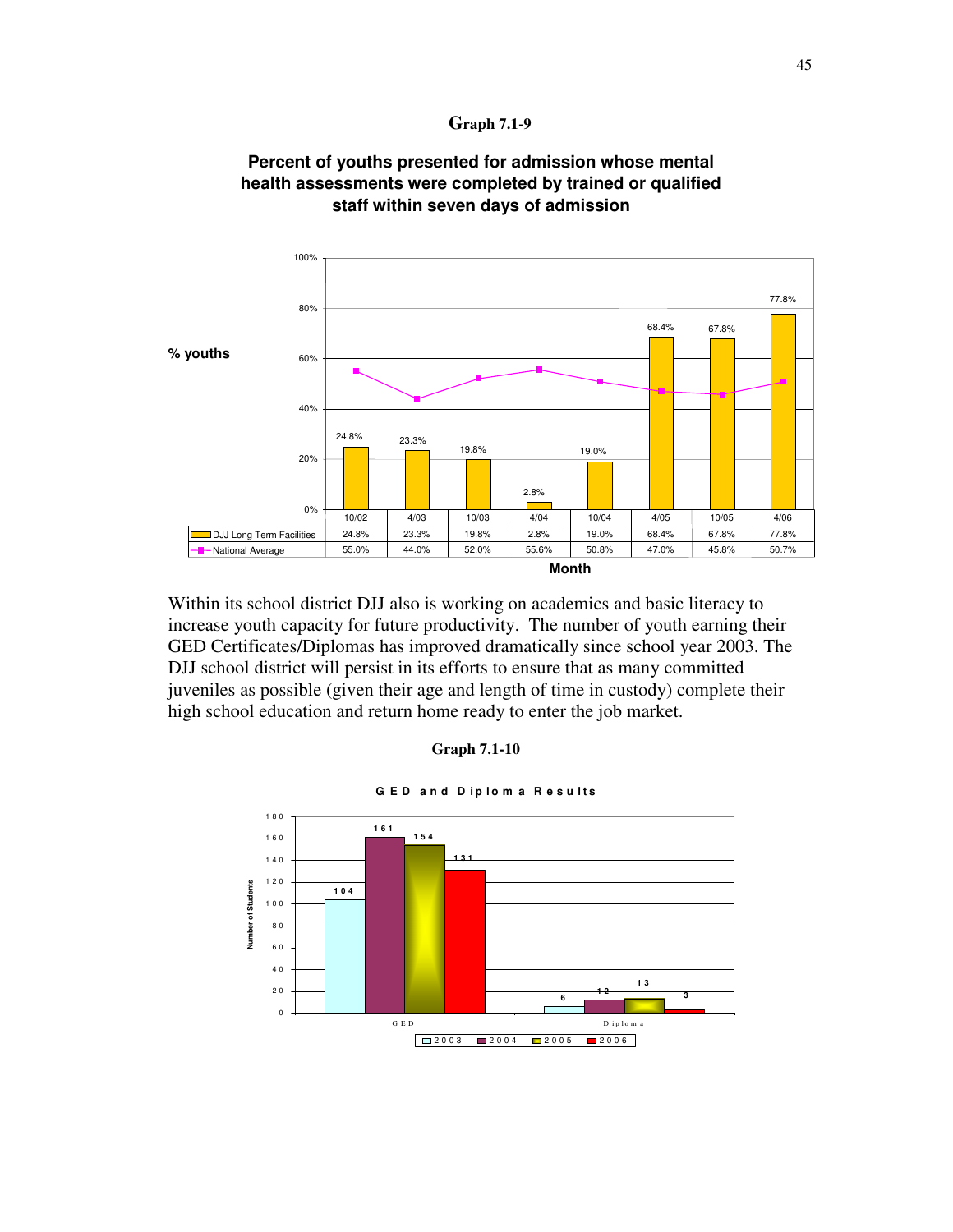2. *What are your performance levels and trends for the key measures of customer satisfaction?* An important way that DJJ protects customer interests is its independent system for responding to juvenile/family grievances in a timely fashion. Overall, grievances declined 14.5 percent in 2005-2006 compared to the previous year, while the percentage determined to have been founded decreased from 6.8% to 6.6%. The number of grievances for females dropped by 36.9%.

**Graph 7.2-1** 



DJJ is responsible for ensuring that the victims of juvenile crime have a voice in how their cases are handled. In April 2005 DJJ surveyed crime victims across the state, asking them to rate their experiences with the juvenile justice system on a scale of 1 to 5, with 5 being the most positive. Over one-half of the survey respondents gave the highest rating of "5." Approximately 82 percent gave a rating of "5" or "4."

**Graph 7.2-2 2005 Victims' Ratings of their Experiences with the Juvenile Justice System (5=most positive)** 

| Rated "5" | 52.7%   |
|-----------|---------|
| Rated "4" | 29.1%   |
| Rated "3" | 14.6%   |
| Rated "2" | $3.6\%$ |
| Rated "1" | $0\%$   |

46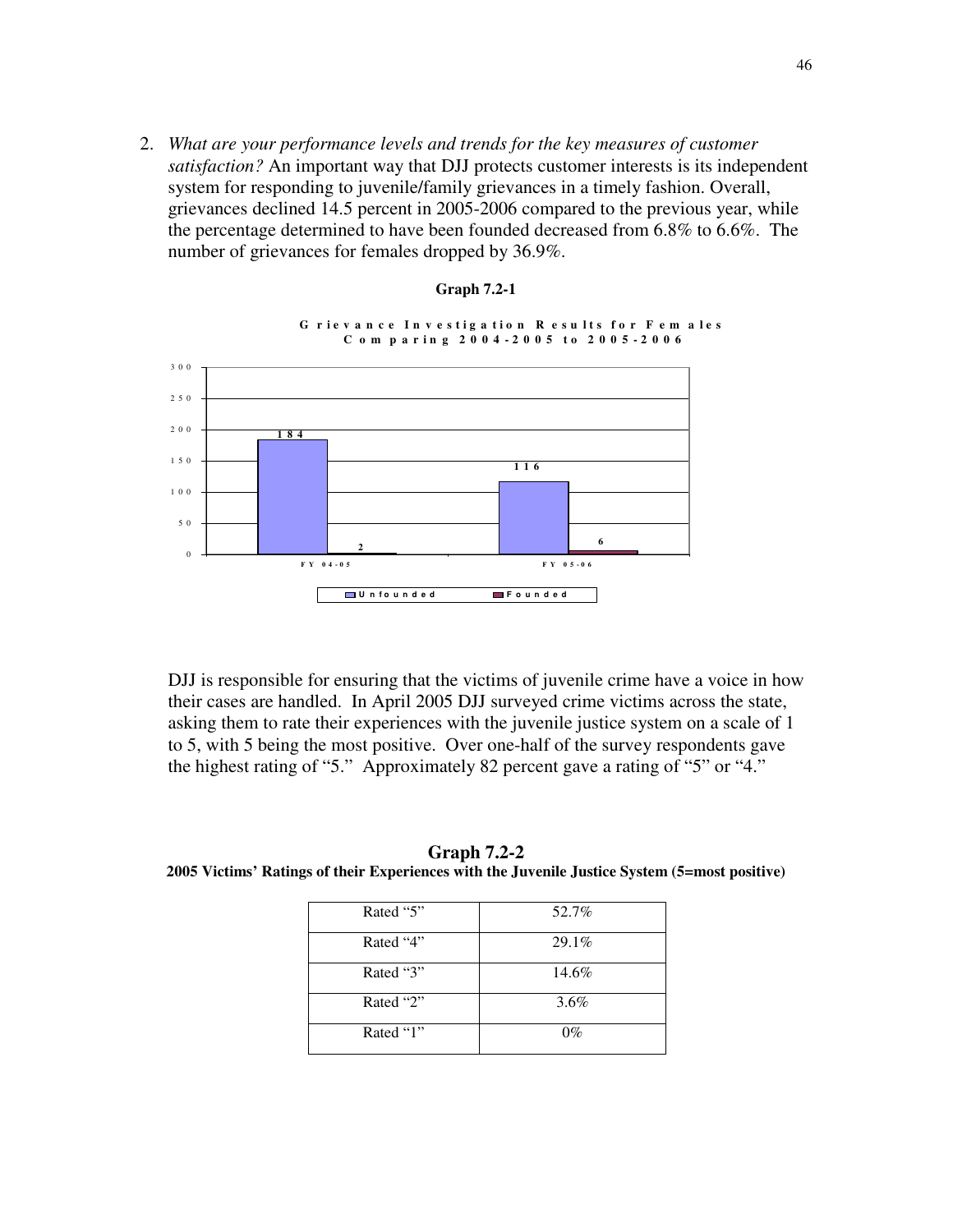3. *What are your performance levels for key measures of financial performance?*  Medicaid reimbursement is an important means of offsetting costs for placements and services within the juvenile justice system, providing dollars to reinvest in programs that are still needed to fill out the continuum. Total Medicaid reimbursements for FY 05-06 is \$8,036,986 and decreased to a little better than FY 01-02 levels due to a change in the federal rules for reimbursement.



**Graph 7.3-1 Medicaid Reimbursements to DJJ – 5 Year Comparison** 

The graph below depicts this Medicaid reimbursement information categorically.

 **Graph 7.3-2 Medicaid Reimbursement Dollars to DJJ by Category of Service** 

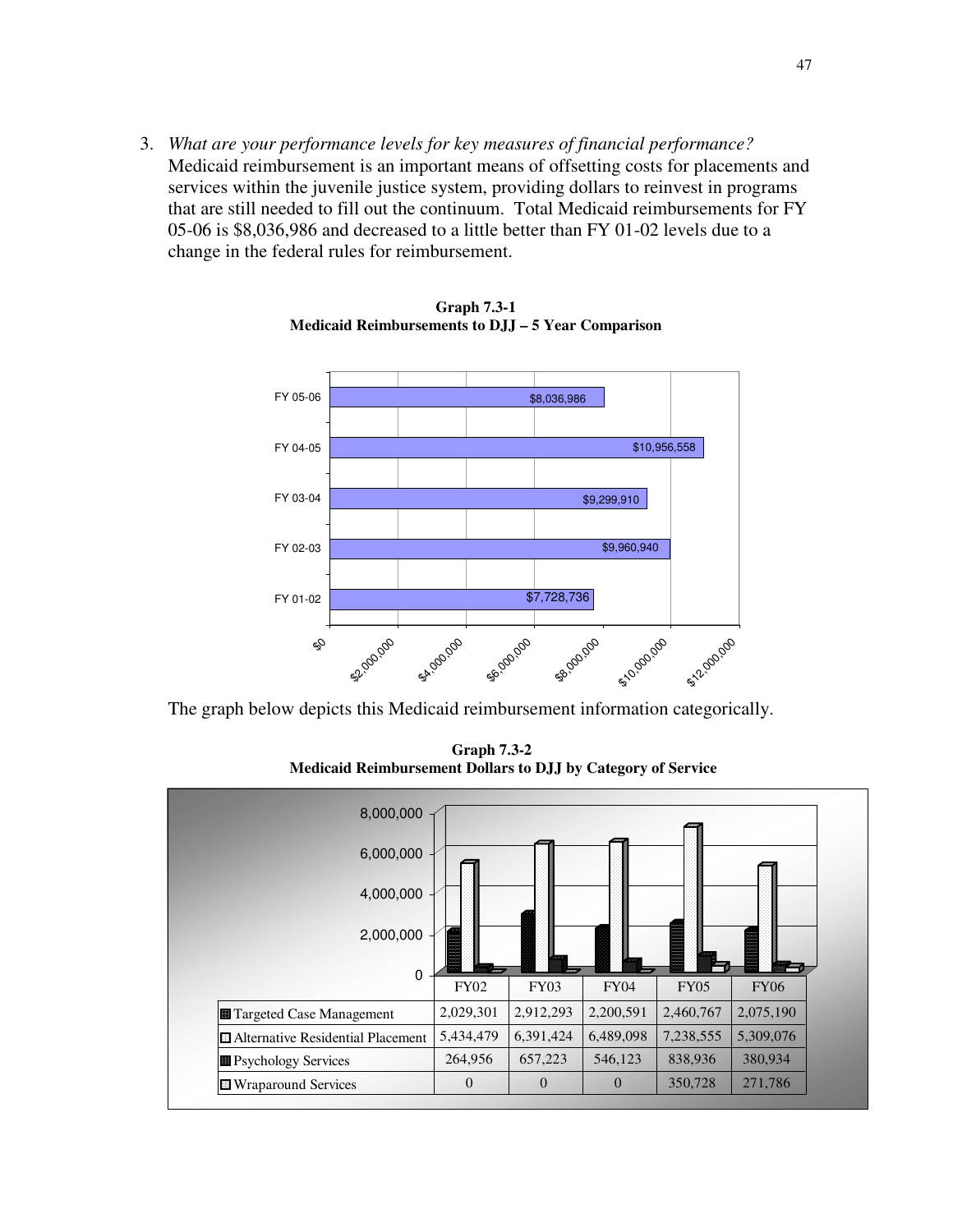Another key strategic goal of DJJ is to explore partnerships for funding and programs specifically tied to agency needs. Using a multi-faceted approach, DJJ has been successful in developing strategies beyond state funding to build a more robust juvenile justice system. The agency has a highly developed and effective volunteer services program to augment services in the community and in facilities. It continues to tap into federal dollars to establish and test best practice programs across the continuum of juvenile justice services in diverse areas such as juvenile employment, aftercare case management for paroled juveniles, and education services. This year DJJ also founded a fund raising organization to stimulate private sector involvement in support of projects that are central to the agency's mission and goals.

| <b>Chart 7.3-3</b>                                               |                                       |
|------------------------------------------------------------------|---------------------------------------|
| <b>Description of Strategy</b>                                   | <b>Dollar Value or Current Status</b> |
| 1) Recruit volunteers as arbitrators, mentors, tutors, auxiliary | \$616,542                             |
| probation officers, and in other capacities $-1,867$ volunteers  |                                       |
| contributed 119,717 hours of services, which is valued based     |                                       |
| on the federal minimum wage $(119,717 \times $5.15)$             |                                       |
| 2) Use federal funding as "seed money" for program initiatives   | \$3,130,390                           |
| and education services to build capacity within the juvenile     |                                       |
| justice system                                                   |                                       |
| 3) Friends of Juvenile Justice is serving as a financial vehicle | Marketing campaign for Girls          |
| in support of DJJ's mission and strategic goals.                 | Transition Home, Architectual         |
|                                                                  | Plans for the Community               |
|                                                                  | <b>Connections Center, Funds</b>      |
|                                                                  | received for the new front gate       |
|                                                                  | processing facility                   |

| <b>Chart 7.3-3</b> |  |
|--------------------|--|
|--------------------|--|

4. *What are your performance levels and trends for the key measures of Human Resource Results?* Staff development is a key element of agency competence and growth. In fiscal year 2005-2006 DJJ offered 11,674 class hours to 16,264 participant employees, The total number of training programs, 796, represents a 8.5% percentage increase over the previous year.

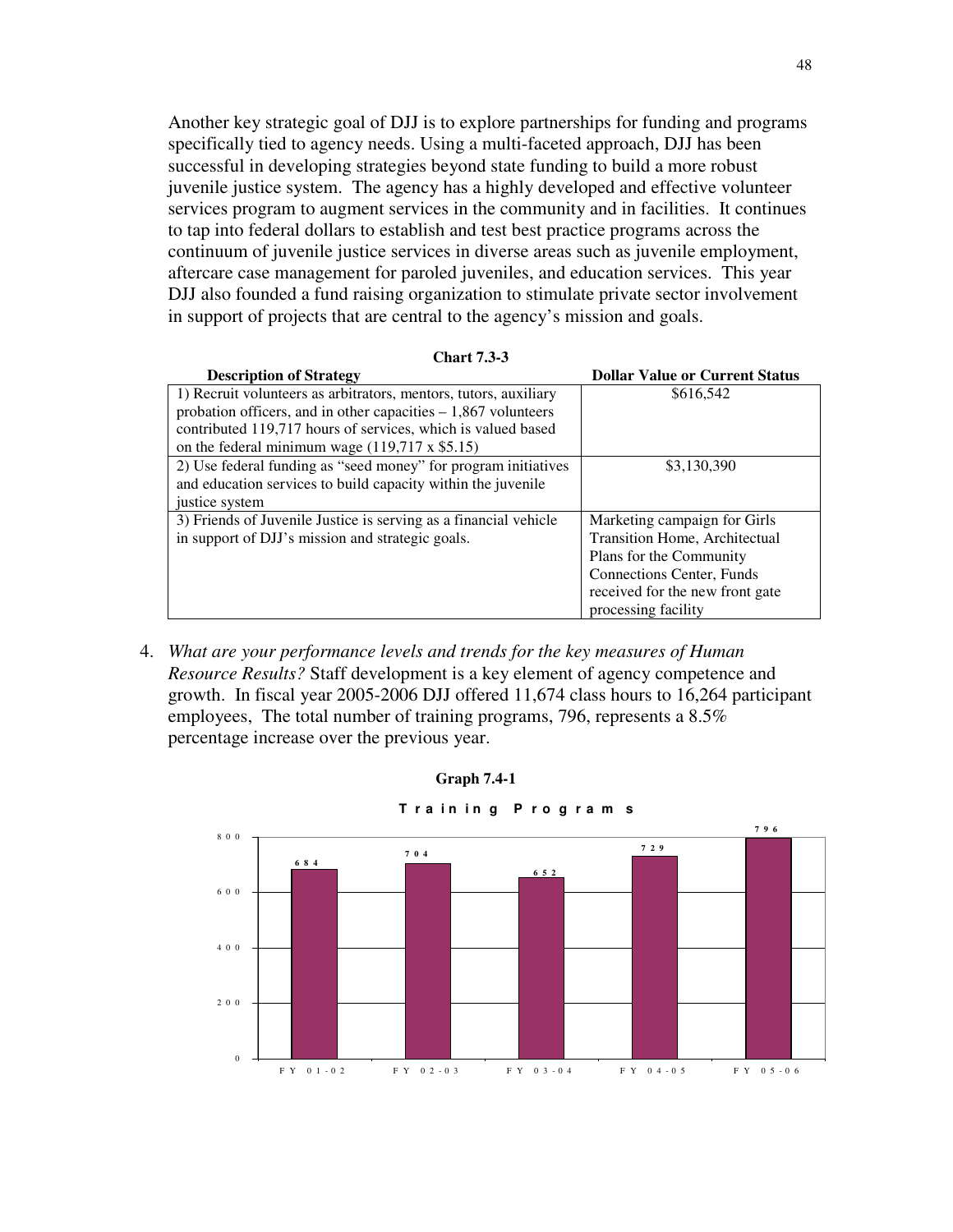Juvenile Correctional Officer Basic Training is the centerpiece of DJJ's Staff Development and Training Program. In Fiscal Year 2002-2003 DJJ reorganized this training package to include an on-the-job (OJT) training and mentoring component midway through the course of study so that candidates would gain a realistic insight into workplace expectations and conditions. As a part of this process the JCO candidates are being surveyed on a regular basis to determine their degree of satisfaction with the OJT component. Survey results have been generally positive and are used by Staff Development and Training to approach its responsibilities in a continuous improvement mode. Some key results from the candidates surveyed in 2005-2006 are summarized below:

| <b>Chart 7.4-2</b>                                                     |  |  |  |  |
|------------------------------------------------------------------------|--|--|--|--|
| 2005 Results of Juvenile Correction Officer On-the-Job Training Survey |  |  |  |  |

|                                                                         | Percentage of |
|-------------------------------------------------------------------------|---------------|
| <b>Statement</b>                                                        | Agreement     |
| I understand how to conduct a Unit inspection.                          | $95.1\%$      |
| I understand how to conduct a head count.                               | 95.5%         |
| I understand how to move juveniles within the facility.                 | 97.0%         |
| I understand how to make entries into a Log Book.                       | 93.6%         |
| I understand the proper procedure to frisk and/or search a juvenile.    | 96.2%         |
| I understand how to supervise juveniles during mealtimes.               | 95.8%         |
| I understand how to supervise juveniles during recreational activities. | 93.9%         |
| I plan to work as a JCO for at least a year.                            | 90.2%         |

5. *What are your performance levels and trends for the key measures of regulatory/legal/compliance and community support?* Fire and life safety in DJJ's facilities within the Broad River Road complex was a federal class action lawsuit issue and remains a matter taken very seriously by the Department. Since fiscal year 2002-2003, the state Fire Marshall's inspections found no (zero) violations in the buildings affiliated with these facilities, including the schools that are located on premises. Comments by the State Fire Marshall indicate that this year's inspection was one of the best to date.

#### **Chart 7.5-1**

| <b>Location</b>             | <b>Number of Violations</b><br>in $03-04$ | <b>Number of Violations</b><br>in $04-05$ | <b>Number of Violations</b><br>in $05-06$ |
|-----------------------------|-------------------------------------------|-------------------------------------------|-------------------------------------------|
| <b>Willow Lane Facility</b> |                                           |                                           |                                           |
| Willow Lane School          |                                           |                                           |                                           |
| John G. Richards Facility   |                                           |                                           |                                           |
| Birchwood School            |                                           |                                           |                                           |
| <b>Birchwood Facility</b>   |                                           |                                           |                                           |
| <b>Total Violations</b>     |                                           |                                           |                                           |

#### **Fire Marshal Inspection Results for DJJ's Broad River Road Facilities**